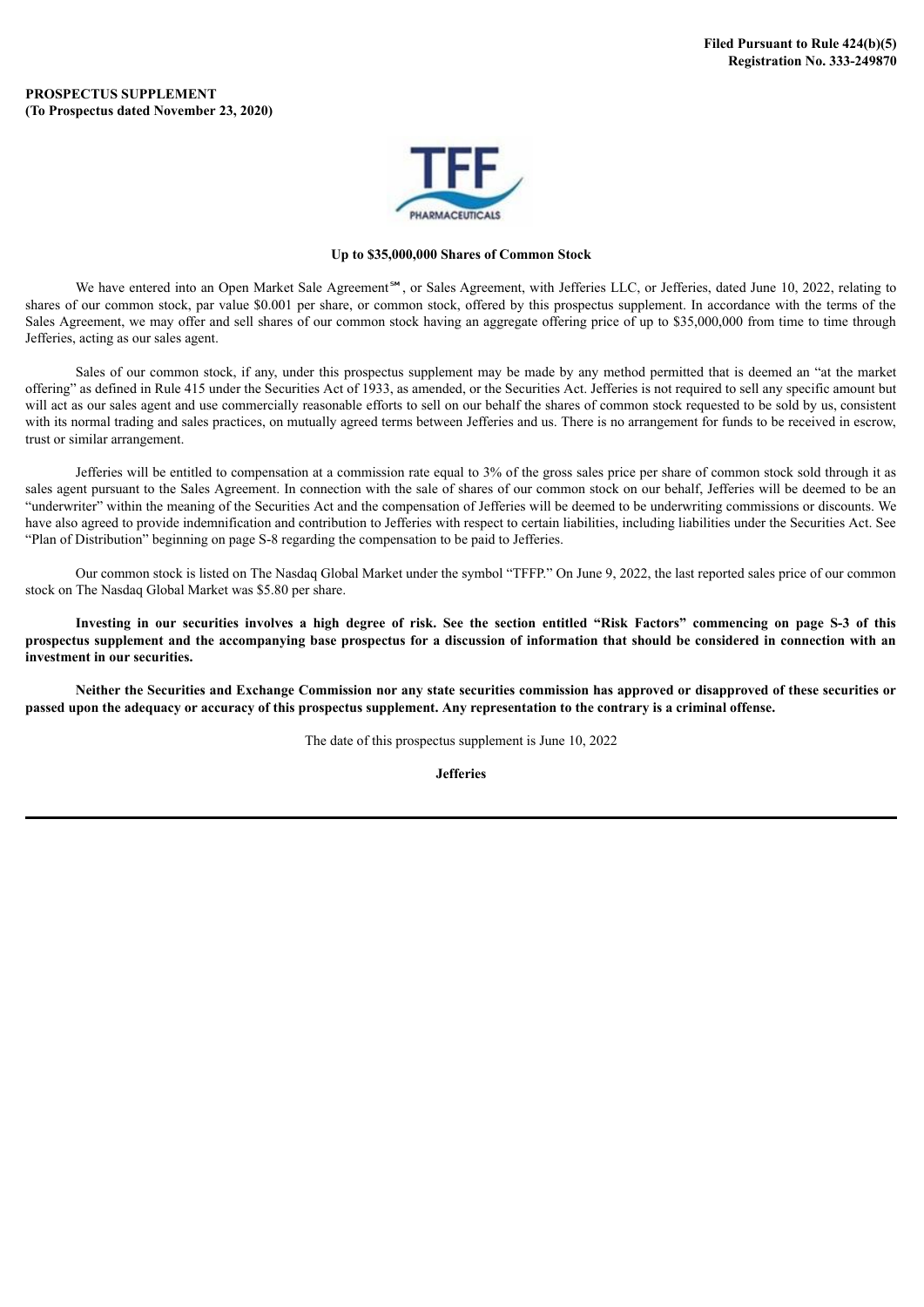## **TABLE OF CONTENTS**

## **Prospectus Supplement**

|                                                        | Page    |
|--------------------------------------------------------|---------|
| <b>ABOUT THIS PROSPECTUS SUPPLEMENT</b>                | $S$ -ii |
| PROSPECTUS SUPPLEMENT SUMMARY                          | $S-1$   |
| <b>RISK FACTORS</b>                                    | $S-3$   |
| <b>FORWARD-LOOKING STATEMENTS</b>                      | $S-5$   |
| <b>USE OF PROCEEDS</b>                                 | $S-6$   |
| <b>DILUTION</b>                                        | $S-7$   |
| <b>PLAN OF DISTRIBUTION</b>                            | $S-8$   |
| <b>LEGAL MATTERS</b>                                   | $S-9$   |
| <b>EXPERTS</b>                                         | $S-9$   |
| <b>INCORPORATION OF CERTAIN DOCUMENTS BY REFERENCE</b> | $S-9$   |
| WHERE YOU CAN FIND MORE INFORMATION                    | $S-10$  |

## **Base Prospectus**

|                                                        | Page |
|--------------------------------------------------------|------|
| <b>ABOUT THIS PROSPECTUS</b>                           |      |
| <b>ABOUT TFF PHARMACEUTICALS, INC.</b>                 |      |
| <b>THE OFFERING</b>                                    | າ    |
| <b>RISK FACTORS</b>                                    |      |
| NOTE REGARDING FORWARD-LOOKING STATEMENTS              | 3    |
| <b>USE OF PROCEEDS</b>                                 |      |
| <b>SELLING STOCKHOLDER</b>                             |      |
| THE SECURITIES WE MAY OFFER                            | 6    |
| <b>COMMON STOCK</b>                                    | 6    |
| <b>DESCRIPTION OF DEBT SECURITIES</b>                  | 6    |
| <b>DESCRIPTION OF WARRANTS</b>                         | 14   |
| <b>DESCRIPTION OF SUBSCRIPTION RIGHTS</b>              | 15   |
| <b>DESCRIPTION OF UNITS</b>                            | 15   |
| <b>PLAN OF DISTRIBUTION</b>                            | 16   |
| <b>LEGAL MATTERS</b>                                   | 18   |
| <b>EXPERTS</b>                                         | 18   |
| WHERE YOU CAN FIND MORE INFORMATION                    | 18   |
| <b>INCORPORATION OF CERTAIN DOCUMENTS BY REFERENCE</b> | 19   |
| <b>INDEMNIFICATION OF DIRECTORS AND OFFICERS</b>       | 20   |
|                                                        |      |

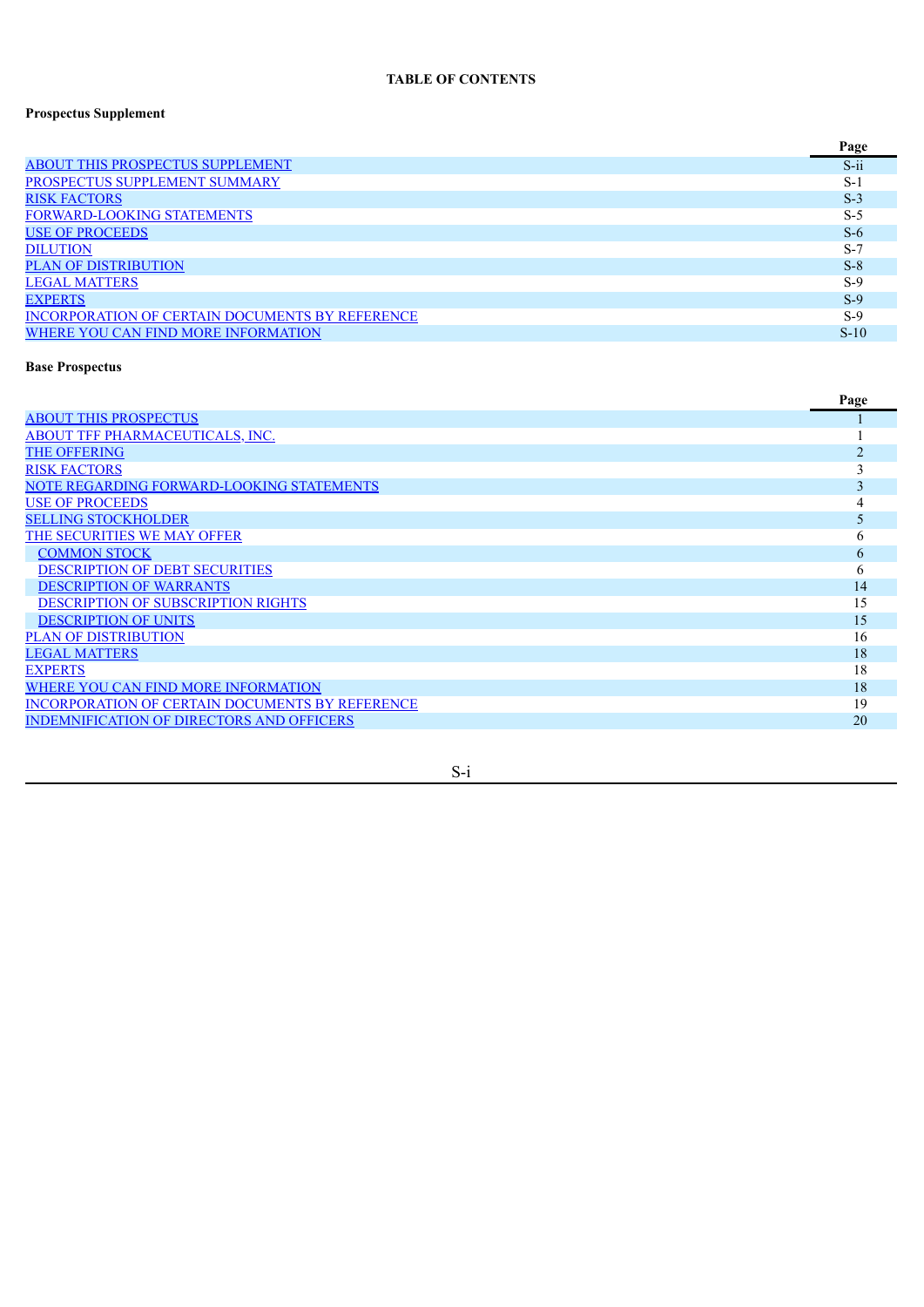#### **ABOUT THIS PROSPECTUS SUPPLEMENT**

<span id="page-2-0"></span>This prospectus supplement and the accompanying base prospectus are part of a registration statement that we filed with the Securities and Exchange Commission (the "SEC") utilizing a "shelf" registration process. Each time we conduct an offering to sell securities under the accompanying base prospectus we will provide a prospectus supplement that will contain specific information about the terms of that offering, including the price, the amount of securities being offered and the plan of distribution. This prospectus supplement describes the specific details regarding this offering and may add, update or change information contained in the accompanying base prospectus. The base prospectus, dated November 23, 2020, including the documents incorporated by reference therein, provides general information about us and our securities, some of which, such as the section entitled "Plan of Distribution," may not apply to this offering. This prospectus supplement and the accompanying base prospectus are an offer to sell only the securities offered hereby, but only under circumstances and in jurisdictions where it is lawful to do so. We are not, and Jefferies is not, making offers to sell or solicitations to buy our common stock in any jurisdiction in which an offer or solicitation is not authorized or in which the person making that offer or solicitation is not qualified to do so or to anyone to whom it is unlawful to make an offer or solicitation.

If information in this prospectus supplement is inconsistent with the accompanying base prospectus or the information incorporated by reference with an earlier date, you should rely on this prospectus supplement. This prospectus supplement, together with the base prospectus, the documents incorporated by reference into this prospectus supplement and the accompanying base prospectus and any free writing prospectus we have provided for use in connection with this offering, include all material information relating to this offering. We have not, and Jefferies has not, authorized anyone to provide you with different or additional information and you must not rely on any unauthorized information or representations. You should assume that the information appearing in this prospectus supplement, the accompanying base prospectus, the documents incorporated by reference in this prospectus supplement and the accompanying base prospectus and any free writing prospectus we have provided for use in connection with this offering is accurate only as of the respective dates of those documents. Our business, financial condition, results of operations and prospects may have changed since those dates. You should carefully read this prospectus supplement, the accompanying base prospectus and the information and documents incorporated herein by reference herein and therein, as well as any free writing prospectus we have provided for use in connection with this offering, before making an investment decision. See "Incorporation of Certain Documents by Reference" and "Where You Can Find More Information" in this **prospectus supplement and in the accompanying base prospectus**.

This prospectus supplement and the accompanying base prospectus contain summaries of certain provisions contained in some of the documents described herein, but reference is made to the actual documents for complete information. All of the summaries are qualified in their entirety by the full text of the actual documents, some of which have been filed or will be filed and incorporated by reference herein. See "Where You Can Find More Information" in this prospectus supplement. We further note that the representations, warranties and covenants made by us in any agreement that is filed as an exhibit to any document that is incorporated by reference into this prospectus supplement or the accompanying base prospectus were made solely for the benefit of the parties to such agreement, including, in some cases, for the purpose of allocating risk among the parties to such agreements, and should not be deemed to be a representation, warranty or covenant to you. Moreover, such representations, warranties or covenants were accurate only as of the date when made. Accordingly, such representations, warranties and covenants should not be relied on as accurately representing the current state of our affairs.

This prospectus supplement and the accompanying base prospectus contain and incorporate by reference certain market data and industry statistics and forecasts that are based on Company-sponsored studies, independent industry publications and other publicly available information. Although we believe these sources are reliable, estimates as they relate to projections involve numerous assumptions, are subject to risks and uncertainties, and are subject to change based on various factors, including those discussed under "Risk Factors" in this prospectus supplement and the accompanying base prospectus and under similar headings in the documents incorporated by reference herein and therein. Accordingly, investors should not place undue reliance on this information.

Unless the context otherwise indicates, references in this prospectus to "we," "our" and "us" refer, collectively, to TFF Pharmaceuticals, Inc., a Delaware corporation, and its subsidiaries.

S-ii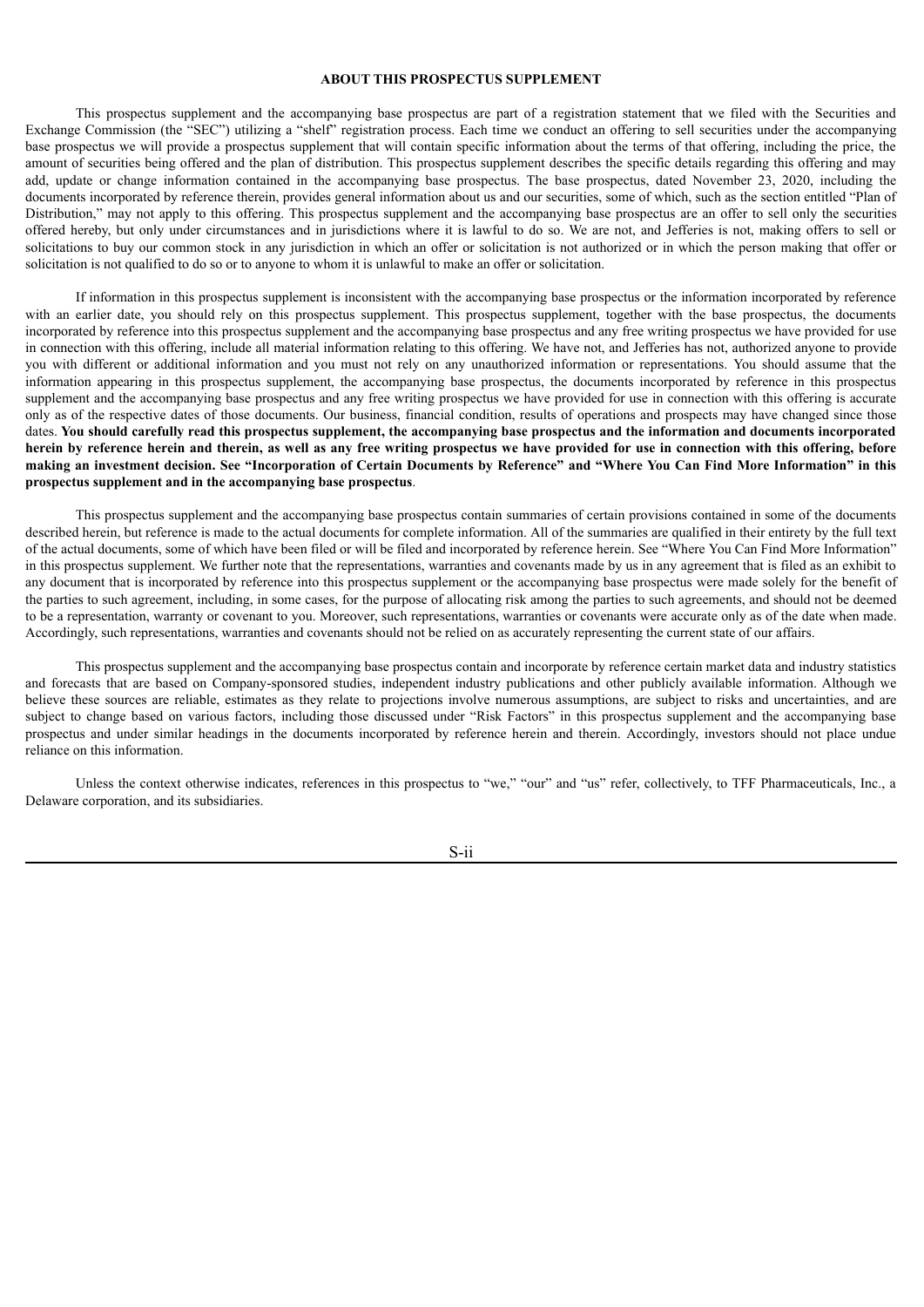#### **PROSPECTUS SUPPLEMENT SUMMARY**

<span id="page-3-0"></span>This prospectus summary highlights information contained elsewhere in this prospectus supplement, the accompanying base prospectus and the documents incorporated by reference herein and therein. This summary does not contain all of the information that you should consider before deciding to invest in our securities. You should read this entire prospectus supplement and the accompanying base prospectus carefully, including the section entitled "Risk Factors" beginning on page S-3 and our consolidated financial statements and the related notes and the other information incorporated by reference into this prospectus supplement and the accompanying base prospectus, before making an investment decision.

#### **Our Company**

We are a clinical stage biopharmaceutical company focused on developing and commercializing innovative drug products based on our patented Thin Film Freezing, or TFF technology platform. We believe, and early testing confirms, that our TFF platform can significantly improve the solubility of poorly water-soluble drugs, a class of drugs that makes up approximately 33% of the major pharmaceuticals worldwide, thereby improving the pharmacokinetic effect of those drugs. We believe that in the case of some new drugs that cannot be developed due to poor water-solubility, our TFF platform has the potential to increase the pharmacokinetic effect of the drug to a level allowing for its development and commercialization.

We intend to initially focus on the development of inhaled dry powder drugs for the treatment of pulmonary diseases and conditions. While the TFF platform was designed to improve solubility of poorly water-soluble drugs generally, the researchers at University of Texas at Austin, or UT, found that the technology was particularly useful in generating dry powder particles with properties which allow for superior inhalation delivery, especially to the deep lung, which is an area of extreme interest in respiratory medicine. We believe that our TFF platform can significantly increase the number of pulmonary drug products that can be delivered by way of breath-actuated inhalers, which are generally considered to be the most effective and patientfriendly means of delivering medication directly to the lungs. Our dry powder drug products will be designed for use with dry powder inhalers, which are generally considered to be the most effective of all breath-actuated inhalers. We plan to focus on developing inhaled dry powder formulations of existing off-patent drugs intended for lung diseases and conditions, which we believe includes dozens of potential drug candidates, many of which have a potential market ranging from \$100 million to over \$500 million.

We were formed as a Delaware corporation on January 24, 2018 for the purpose of developing and commercializing innovative drug products based on our patented Thin Film Freezing, or TFF, technology platform. Unless otherwise indicated, the terms "TFF Pharmaceuticals," "Company," "we," "us," and "our" refer to TFF Pharmaceuticals, Inc. and its wholly-owned subsidiaries.

Our website is www.tffpharma.com. Information contained in, or accessible through, our website does not constitute part of this prospectus supplement and inclusions of our website address in this prospectus supplement are inactive textual references only.

S-1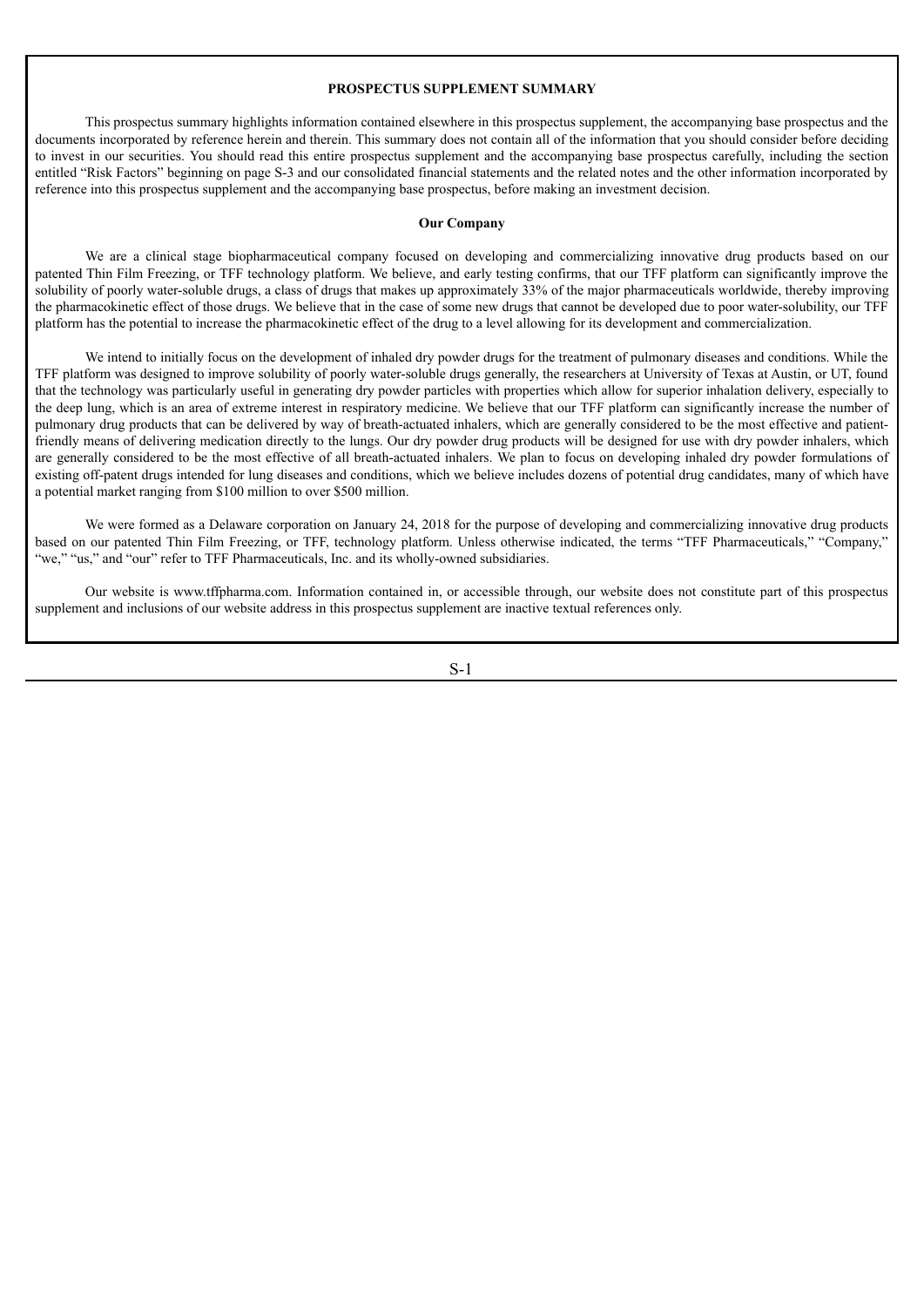## **The Offering**

The following is a brief summary of some of the terms of the offering and is qualified in its entirety by reference to the more detailed information appearing elsewhere in this prospectus supplement and the accompanying base prospectus. For a more complete description of the terms of our common stock, see description of our common stock in the accompanying base prospectus in the section, "The Securities We May Offer."

| Common stock offered by us                            | Shares of our common stock, par value \$0.001 per share, having an aggregate offering price of up to<br>\$35,000,000.                                                                                                                                                                                                                                                                                                                                                                                                                                                                                                                                                                                                                                                                                                                                                                                                                                                                                                                                                                                                                                                                                                                                                                                                                                                       |
|-------------------------------------------------------|-----------------------------------------------------------------------------------------------------------------------------------------------------------------------------------------------------------------------------------------------------------------------------------------------------------------------------------------------------------------------------------------------------------------------------------------------------------------------------------------------------------------------------------------------------------------------------------------------------------------------------------------------------------------------------------------------------------------------------------------------------------------------------------------------------------------------------------------------------------------------------------------------------------------------------------------------------------------------------------------------------------------------------------------------------------------------------------------------------------------------------------------------------------------------------------------------------------------------------------------------------------------------------------------------------------------------------------------------------------------------------|
| Common stock to be<br>outstanding after this offering | Up to 31,406,264 shares, assuming sales of 6,034,483 shares of our common stock in this offering at a price<br>of \$5.80 per share, which was the closing price of our common stock on The Nasdaq Global Market on June<br>9, 2022. The actual number of shares issued will vary depending on the sales price under this offering.                                                                                                                                                                                                                                                                                                                                                                                                                                                                                                                                                                                                                                                                                                                                                                                                                                                                                                                                                                                                                                          |
| Manner of offering                                    | We have entered into an Open Market Sale Agreement <sup>5M</sup> , or Sales Agreement, with Jefferies LLC, or<br>Jefferies, relating to the sale of shares of our common stock offered by this prospectus supplement. In<br>accordance with the terms of the Sales Agreement, under this prospectus supplement we may offer and sell<br>common stock having an aggregate offering price of up to \$35,000,000 from time to time through Jefferies<br>LLC, or Jefferies, acting as our sales agent. Sales of common stock, if any, under this prospectus<br>supplement may be made by any method permitted that is deemed an "at the market offering" as defined in<br>Rule 415 under the Securities Act of 1933, as amended. See the section entitled "Plan of Distribution" on<br>page S-8 of this prospectus supplement.                                                                                                                                                                                                                                                                                                                                                                                                                                                                                                                                                  |
| Use of proceeds                                       | We expect to use the net proceeds from this offering for working capital and general corporate purposes,<br>including the conduct of our Phase 2 clinical trial of our TFF Voriconazole Inhalation Powder and TFF<br>Tacrolimus Inhalation Powder. See "Use of Proceeds" on page S-6.                                                                                                                                                                                                                                                                                                                                                                                                                                                                                                                                                                                                                                                                                                                                                                                                                                                                                                                                                                                                                                                                                       |
| Risk factors                                          | Investing in our common stock involves a high degree of risk. These risks include all of the risks typically<br>relating to an early stage company, including (i) we may not be able to successfully commercialize the<br>perceived advantages of our Thin Film Freezing technology over conventional freeze-drying techniques, (ii)<br>we may not be able to successfully conclude clinical testing or obtain pre-market approval of our TFF<br>Voriconazole Inhalation Powder, TFF Tacrolimus Inhalation Powder or any of our other dry powder product<br>candidates, (iii) no drug product incorporating the TFF platform has received FDA pre-market approval or<br>otherwise been incorporated into a commercial drug product, (iv) we have no current agreements or<br>understandings with any large pharmaceutical companies for the development of a drug product<br>incorporating the TFF Platform, (v) the risk that we will not be able to conclude a long-term commercial<br>agreement with any third-party, and (vi) raise additional funds, as and when needed. See "Risk Factors"<br>beginning on page S-3 and the other information included or incorporated by reference in this prospectus<br>supplement and the accompanying base prospectus for a discussion of factors you should carefully consider<br>before deciding to invest in our common stock. |

The Nasdaq Capital Market symbol "TFFP"

The number of shares of our common stock expected to be outstanding after this offering is based on 25,371,781 shares of common stock outstanding as of March 31, 2022 and excludes the following:

- 2,976,090 shares of common stock issuable upon exercise of options outstanding as of March 31, 2022, which have a weighted average exercise price of \$6.47 per share;
- 3,971,231 shares of common stock reserved for issuance and available for future grant under our 2018 Stock Incentive Plan and 2021 Stock Incentive Plan as of March 31, 2022; and
- 389,233 shares of common stock issuable upon exercise of warrants outstanding as of March 31, 2022, which have a weighted average exercise price of \$5.79 per share.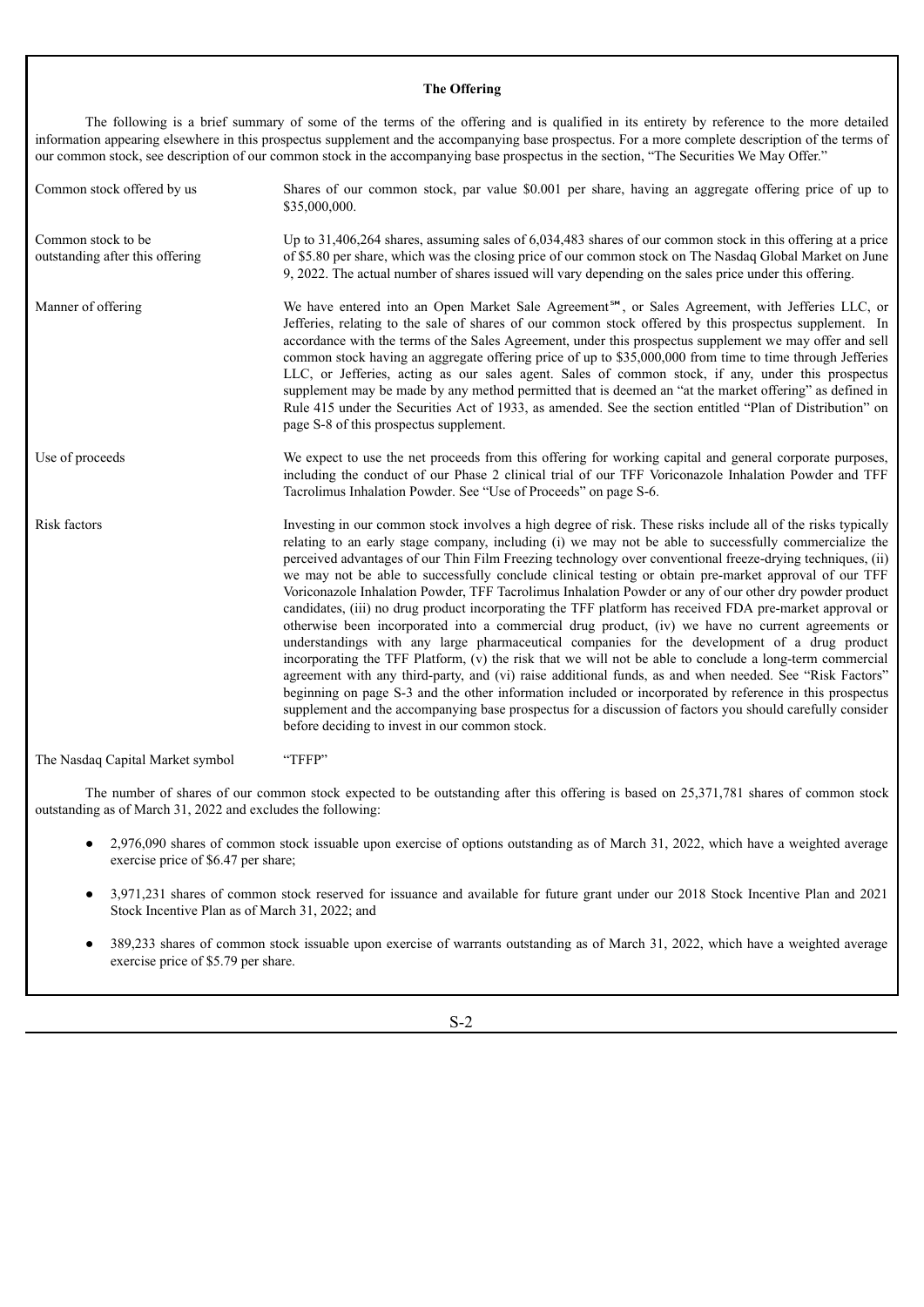#### **RISK FACTORS**

<span id="page-5-0"></span>Investing in our common stock involves a high degree of risk. Before purchasing our common stock, you should read and consider carefully the following risk factors and the risk factors included in our most recent Annual Report on Form 10-K filed with the SEC, any subsequent Ouarterly Reports on Form 10-O as well as all other information contained and incorporated by reference in this prospectus supplement and the accompanying base prospectus, including our consolidated financial statements and the related notes. Each of these risk factors, either alone or taken together, could adversely affect our business, operating results and financial condition, as well as adversely affect the value of an investment in our common stock. There may be additional risks that we do not presently know of or that we currently believe are immaterial, which could also impair our business and financial position. If any of the events described below were to occur, our financial condition, our ability to access capital resources, our results of operations and/or our future growth prospects could be materially and adversely affected and the market price of our common stock could decline. As a result, you could lose *some or all of any investment you may make in our common stock.*

#### **Risks Related to This Offering**

The market price of our shares may be subject to fluctuation and volatility. You could lose all or part of your investment. The market price of our common stock is subject to wide fluctuations in response to various factors, some of which are beyond our control. Since shares of our common stock were sold in our initial public offering in October 2019 at a price of \$5.00 per share, the reported high and low sales prices of our common stock have ranged from \$3.44 to \$21.14 through June 9, 2022. The market price of our shares on the NASDAQ Global Market may fluctuate as a result of a number of factors, some of which are beyond our control, including, but not limited to:

- actual or anticipated variations in our and our competitors' results of operations and financial condition;
- market acceptance of our product candidates;
- changes in earnings estimates or recommendations by securities analysts, if our shares are covered by analysts;
- development of technological innovations or new competitive products by others;
- announcements of technological innovations or new products by us;
- publication of the results of preclinical or clinical trials for our product candidates;
- failure by us to achieve a publicly announced milestone;
- delays between our expenditures to develop and market new or enhanced products and the generation of sales from those products;
- developments concerning intellectual property rights, including our involvement in litigation brought by or against us;
- regulatory developments and the decisions of regulatory authorities as to the approval or rejection of new or modified products;

S-3

- changes in the amounts that we spend to develop, acquire or license new products, technologies or businesses;
- changes in our expenditures to promote our product candidates;
- our sale or proposed sale, or the sale by our significant stockholders, of our shares or other securities in the future;
- changes in key personnel;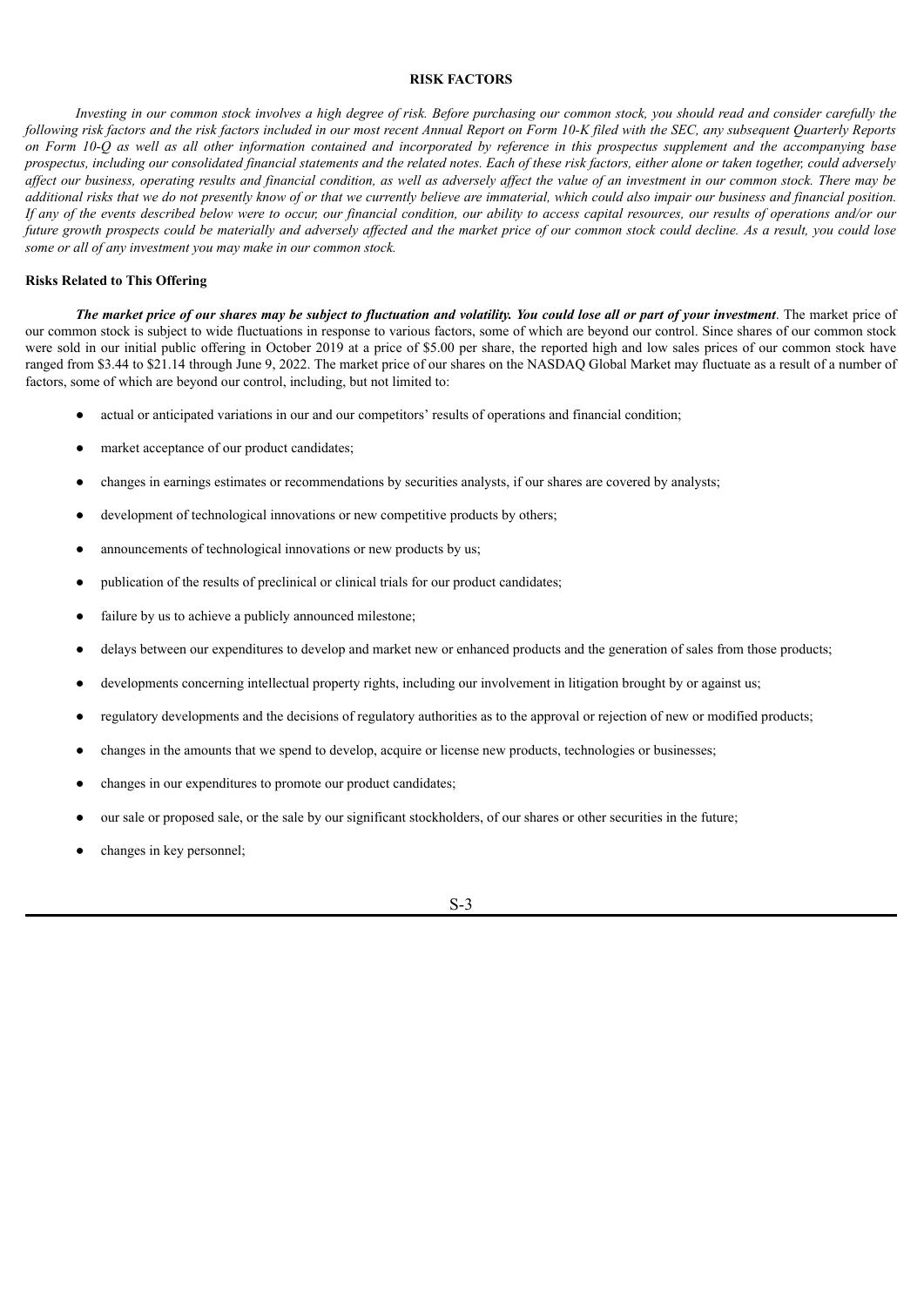- success or failure of our research and development projects or those of our competitors;
- the trading volume of our shares; and
- general economic and market conditions and other factors, including factors unrelated to our operating performance.

These factors and any corresponding price fluctuations may materially and adversely affect the market price of our shares and result in substantial losses being incurred by our investors. In the past, following periods of market volatility, public company stockholders have often instituted securities class action litigation. If we were involved in securities litigation, it could impose a substantial cost upon us and divert the resources and attention of our management from our business.

Future sales of substantial amounts of our common stock, or the possibility that such sales could occur, could adversely affect the market price *of our common* **stock***.* We cannot predict the effect, if any, that future issuances or sales of our securities including sales of shares of our common stock pursuant to the Sales Agreement or the availability of our securities for future issuance or sale, will have on the market price of our common stock. Issuances or sales of substantial amounts of our securities, including sales of our common stock pursuant to the Sales Agreement, or the perception that such issuances or sales might occur, could negatively impact the market price of our common stock and the terms upon which we may obtain additional equity financing in the future.

It is not possible to predict the actual number of shares of our common stock we will sell under the Sales Agreement, or the gross proceeds *resulting from those sales.* Subject to certain limitations in the Sales Agreement and compliance with applicable law, we have the discretion to deliver a placement notice to the sales agent at any time throughout the term of the Sales Agreement. The number of shares of our common stock that are sold through the sales agent after delivering a placement notice will fluctuate based on a number of factors, including the market price of our common stock during the sales period, the limits we set with the sales agent in any applicable placement notice, and the demand for our common stock during the sales period. Because the price per share of each share sold will fluctuate during the sales period, it is not currently possible to predict the number of shares that will be sold or the gross proceeds to be raised in connection with those sales.

The common stock offered hereby will be sold in "at the market offerings," and investors who buy shares at different times will likely pay *different prices*. Investors who purchase common stock in this offering at different times will likely pay different prices, and so may experience different levels of dilution and different outcomes in their investment results. We will have discretion, subject to market demand, to vary the timing, prices, and numbers of shares sold in this offering. In addition, there is no minimum or maximum sales price for shares to be sold in this offering. Investors may experience a decline in the value of the shares they purchase in this offering as a result of sales made at prices lower than the prices they paid.

You may experience immediate and substantial dilution in the net tangible book value per common share you purchase. The price per common share being offered may be higher than the net tangible book value per common share outstanding prior to this offering. Assuming that an aggregate 6,034,483 shares are sold at a price of \$5.80 per share, the last reported sale price of our common stock on The Nasdaq Global Market on June 9, 2022, for aggregate proceeds of up to \$35,000,000 in this offering, and after deducting commissions and estimated aggregate offering expenses payable by us, you will suffer immediate dilution of \$3.72 per share, representing the difference between the as adjusted net tangible book value per common share as of March 31, 2022 after giving effect to this offering and the assumed offering price. See the section entitled "Dilution" below for a more detailed discussion of the dilution you will incur if you purchase common stock in this offering.

Our management will have broad discretion over the use of the net proceeds from this offering, and you may not agree with how we use the *proceeds and the proceeds may not be invested successfully.* Our management will have broad discretion as to the use of the net proceeds from this offering and could use them for purposes other than those contemplated at the time of this offering. We will retain broad discretion over the use of the net proceeds from the sale of the securities offered hereby. We currently expect to use the net proceeds from this offering for working capital and general corporate purposes, including the conduct of our Phase 2 clinical trial of our TFF Voriconazole Inhalation Powder and TFF Tacrolimus Inhalation Powder. See the section entitled "Use of Proceeds" below for a more detailed discussion. Accordingly, you will be relying on the judgment of our management with regard to the use of these net proceeds, and you will not have the opportunity, as part of your investment decision, to assess whether the proceeds will be used appropriately. It is possible that the proceeds will be invested in a way that does not yield a favorable, or any, return for the Company and cause the price of our common stock to decline.

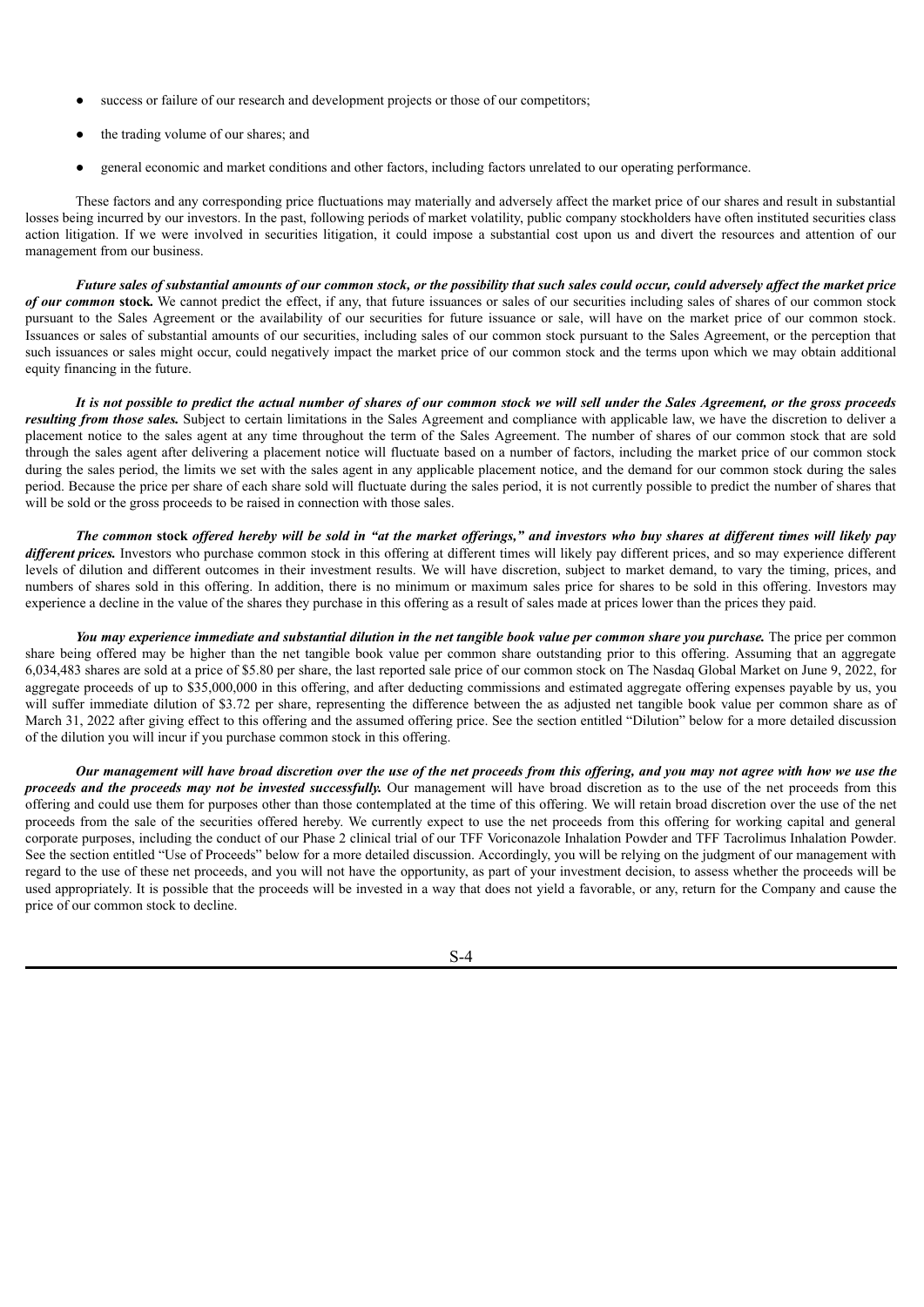### **FORWARD-LOOKING STATEMENTS**

<span id="page-7-0"></span>This prospectus supplement, the accompanying base prospectus and the documents we have filed with the SEC that are incorporated by reference herein and therein contain forward-looking statements within the meaning of Section 27A of the Securities Act and Section 21E of the Securities Exchange Act of 1934, as amended (the "Exchange Act"). In addition, from time to time we or our representatives have made or will make forward-looking statements in various other filings that we make with the SEC or in other documents, including press releases or other similar announcements. Forwardlooking statements concern our current plans, intentions, beliefs, expectations and statements of future economic performance. Statements containing terms such as "will," "may," "believe," "do not believe," "plan," "expect," "intend," "estimate," "anticipate" and other phrases of similar meaning are considered to be forward-looking statements.

Forward-looking statements are based on our assumptions and are subject to known and unknown risks and uncertainties that could cause actual results to differ materially from those reflected in or implied by these forward-looking statements. Factors that might cause actual results to differ include, among others, those set forth under "Risk Factors" in this prospectus supplement and those discussed in "Management's Discussion and Analysis of Financial Condition and Results of Operation" in our most recent Annual Report on Form 10-K and subsequent Quarterly Reports on Form 10-Q and in our future periodic reports filed with the SEC, all of which are incorporated by reference herein. Readers are cautioned not to place undue reliance on any forward-looking statements contained in this prospectus supplement, the accompanying base prospectus or the documents we have filed with the SEC that are incorporated by reference herein and therein, which reflect management's views and opinions only as of their respective dates. We assume no obligation to update forward-looking statements to reflect actual results, changes in assumptions or changes in other factors affecting such forward-looking statements, except to the extent required by applicable securities laws. You are advised, however, to consult any additional disclosures we have made or will make in the filings we make with the SEC, including reports on Forms 10-K, 10-Q and 8-K. All subsequent forward-looking statements attributable to us or persons acting on our behalf are expressly qualified in their entirety by the cautionary statements contained in this prospectus supplement, the accompanying base prospectus or any related issuer free writing prospectus.

S-5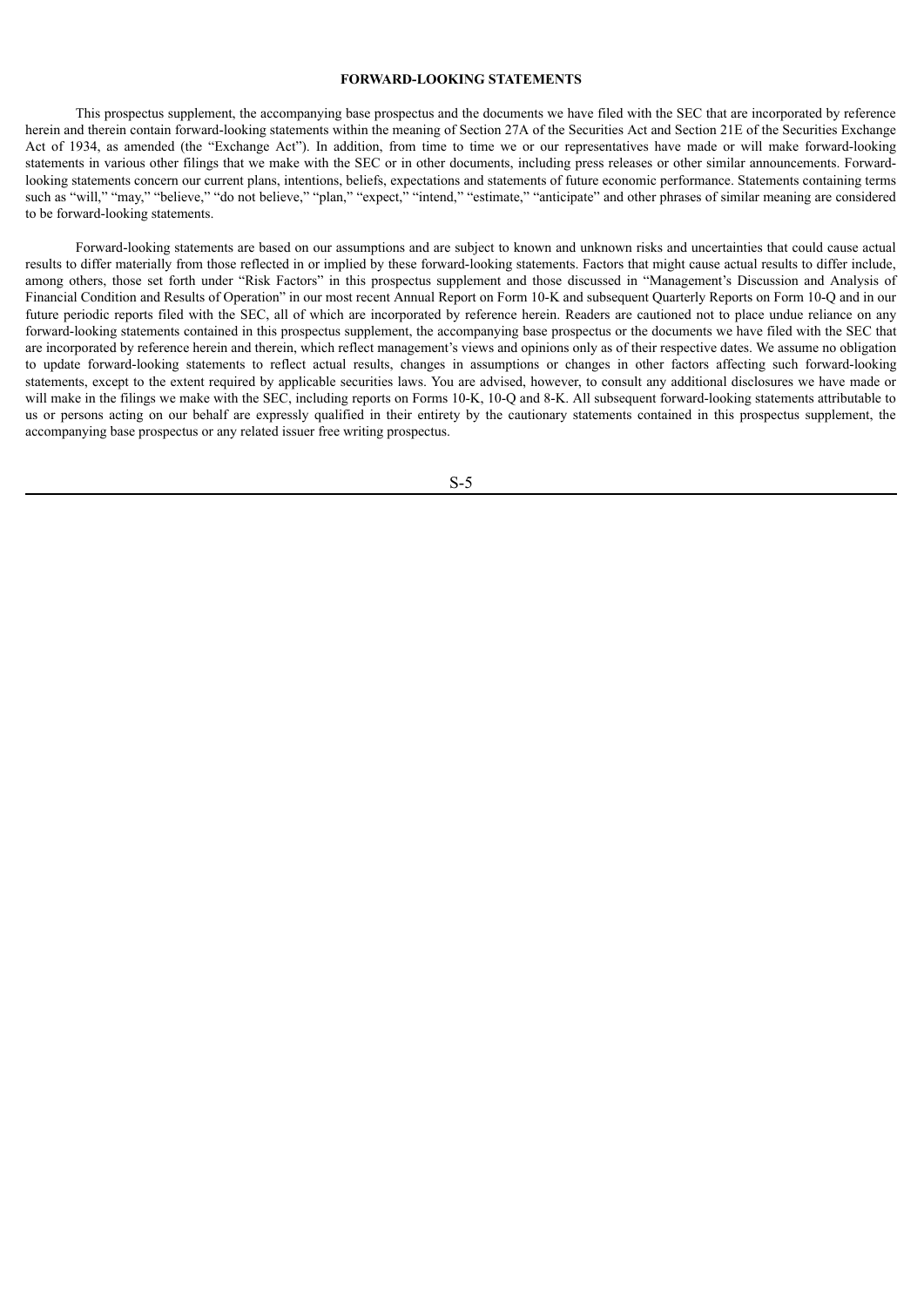## **USE OF PROCEEDS**

<span id="page-8-0"></span>We expect to use the net proceeds from the sale of our common stock offered under this prospectus supplement for working capital and general corporate purposes, including the conduct of our Phase 2 clinical trial of our TFF Voriconazole Inhalation Powder and TFF Tacrolimus Inhalation Powder. We have not determined the amount of net proceeds to be used specifically for such purposes. As a result, management will retain broad discretion over the allocation of net proceeds. Pending the uses described above, we intend to invest the net proceeds from this offering in short-term, investment-grade interest-bearing securities such as money market accounts, certificates of deposit, commercial paper, and guaranteed obligations of the U.S. government.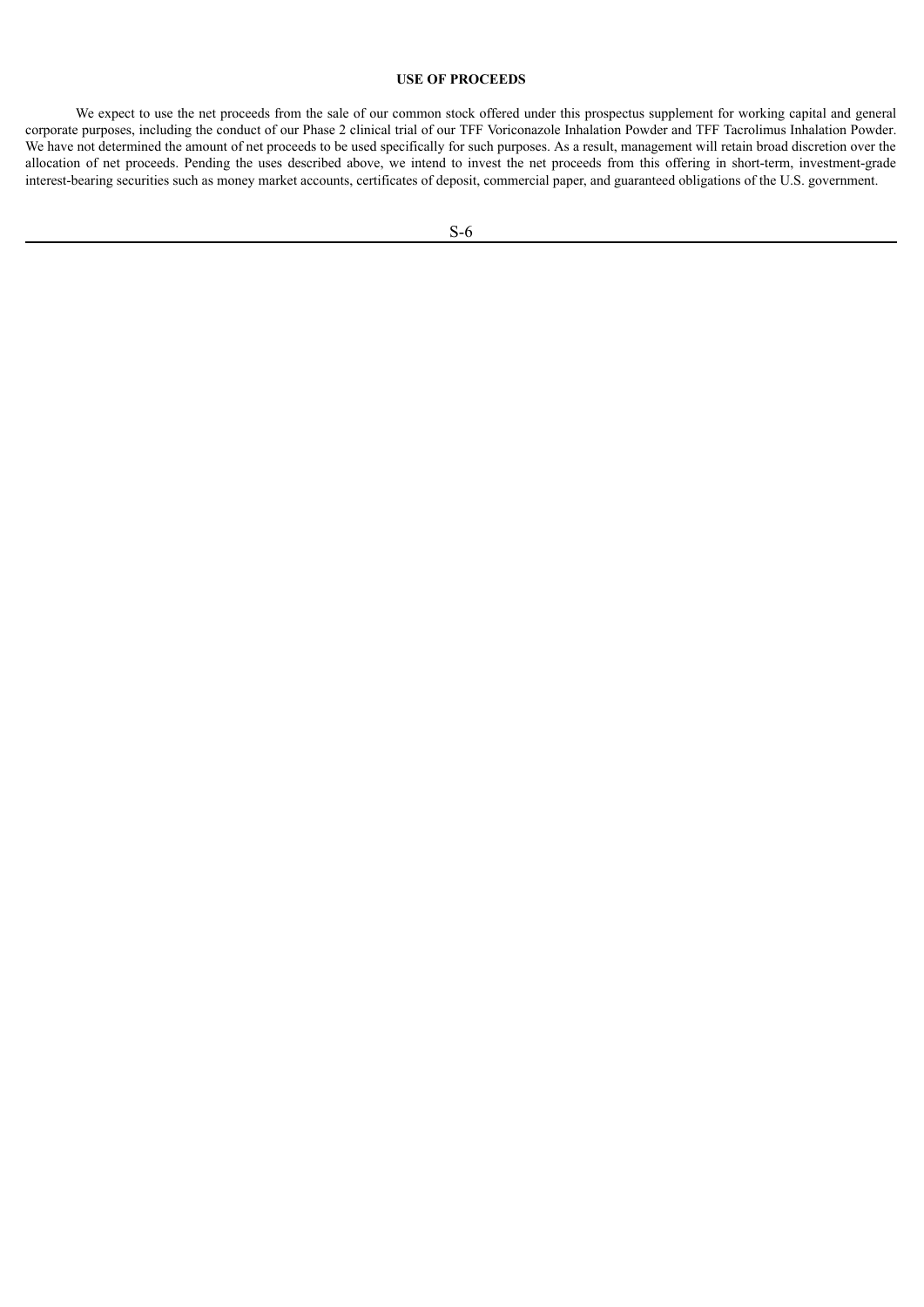## **DILUTION**

<span id="page-9-0"></span>If you invest in our common stock, you will experience immediate dilution to the extent of the difference between the price per share you pay in this offering and the net tangible book value per share of our common stock after this offering.

Our net tangible book value as of March 31, 2022 was approximately \$31.6 million, or approximately \$1.24 per share. Net tangible book value is determined by subtracting our total liabilities from our total tangible assets, and net tangible book value per share is determined by dividing our net tangible book value by the number of outstanding shares of our common stock. After giving effect to the sale of \$35 million of our common stock during the term of the Sales Agreement at an assumed offering price of \$5.80 per share, the last reported sale price per common share on The Nasdaq Global Market on June 9, 2022, and after deducting commissions of 3% of the offering proceeds and estimated aggregate offering expenses payable by us, our adjusted net tangible book value as of March 31, 2022 would have been approximately \$65.4 million, or approximately \$2.08 per share. This represents an immediate increase in net tangible book value of approximately \$0.84 per share to our existing stockholders and an immediate dilution in net tangible book value of approximately \$3.72 per share to investors participating in this offering. The following table illustrates this calculation on a per share basis:

| Assumed public offering price per share of common stock                         |      | 5.80 |
|---------------------------------------------------------------------------------|------|------|
| Net tangible book value per share as of March 31, 2022                          | 124  |      |
| Increase per share attributable to investors participating in this offering     | 0.84 |      |
| Adjusted net tangible book value per share after giving effect to this offering |      | 2.08 |
| Dilution per share to investors participating in this offering                  |      |      |

The table above assumes for illustrative purposes that an aggregate of 6,034,483 shares of our common stock are sold during the term of the Sales Agreement at a price of \$5.80 per share, the last reported sale price per common share on The Nasdaq Global Market on June 9, 2022, for aggregate gross proceeds of \$35 million. The shares subject to the Sales Agreement are being sold from time to time at various prices. An increase of \$2.00 per share in the price at which the shares are sold from the assumed offering price per share shown in the table above, assuming all common stock in the aggregate amount of \$35 million during the remaining term of the Sales Agreement are sold at that price, would increase our adjusted net tangible book value per share after the offering to \$2.19 per share and would increase the dilution in net tangible book value per share to new investors in this offering to \$5.61 per share, after deducting commissions payable by us. A decrease of \$2.00 per share in the price at which the shares are sold from the assumed offering price per share shown in the table above, assuming all common stock in the aggregate amount of \$35 million during the term of the Sales Agreement are sold at that price, would instead decrease our adjusted net tangible book value per share after the offering to \$1.89 per share, and would decrease the dilution in net tangible book value per share to new investors in this offering to \$1.91 per share, after deducting commissions payable by us. This information is supplied for illustrative purposes only.

The number of shares of our common stock expected to be outstanding after this offering is based on 25,371,781 shares of common stock outstanding as of March 31, 2022 and excludes the following:

- 2,976,090 shares of common stock issuable upon exercise of options outstanding as of March 31, 2022, which have a weighted average exercise price of \$6.47 per share;
- 3,971,231 shares of common stock reserved for issuance and available for future grant under our 2018 Stock Incentive Plan and 2021 Stock Incentive Plan as of March 31, 2022; and
- 389,233 shares of common stock issuable upon exercise of warrants outstanding as of March 31, 2022, which have a weighted average exercise price of \$5.79 per share.

The above illustration of dilution per share to investors participating in this offering assumes no exercise of outstanding options or warrants to purchase our common stock. To the extent that the options or warrants are exercised, investors participating in this offering will experience further dilution. In addition, we may choose to raise additional capital depending on market conditions, our capital requirements and strategic considerations, even if we believe we have sufficient funds for our current or future operating plans. To the extent that additional capital is raised through our sale of equity or convertible debt securities, the issuance of these securities could result in further dilution to our stockholders.

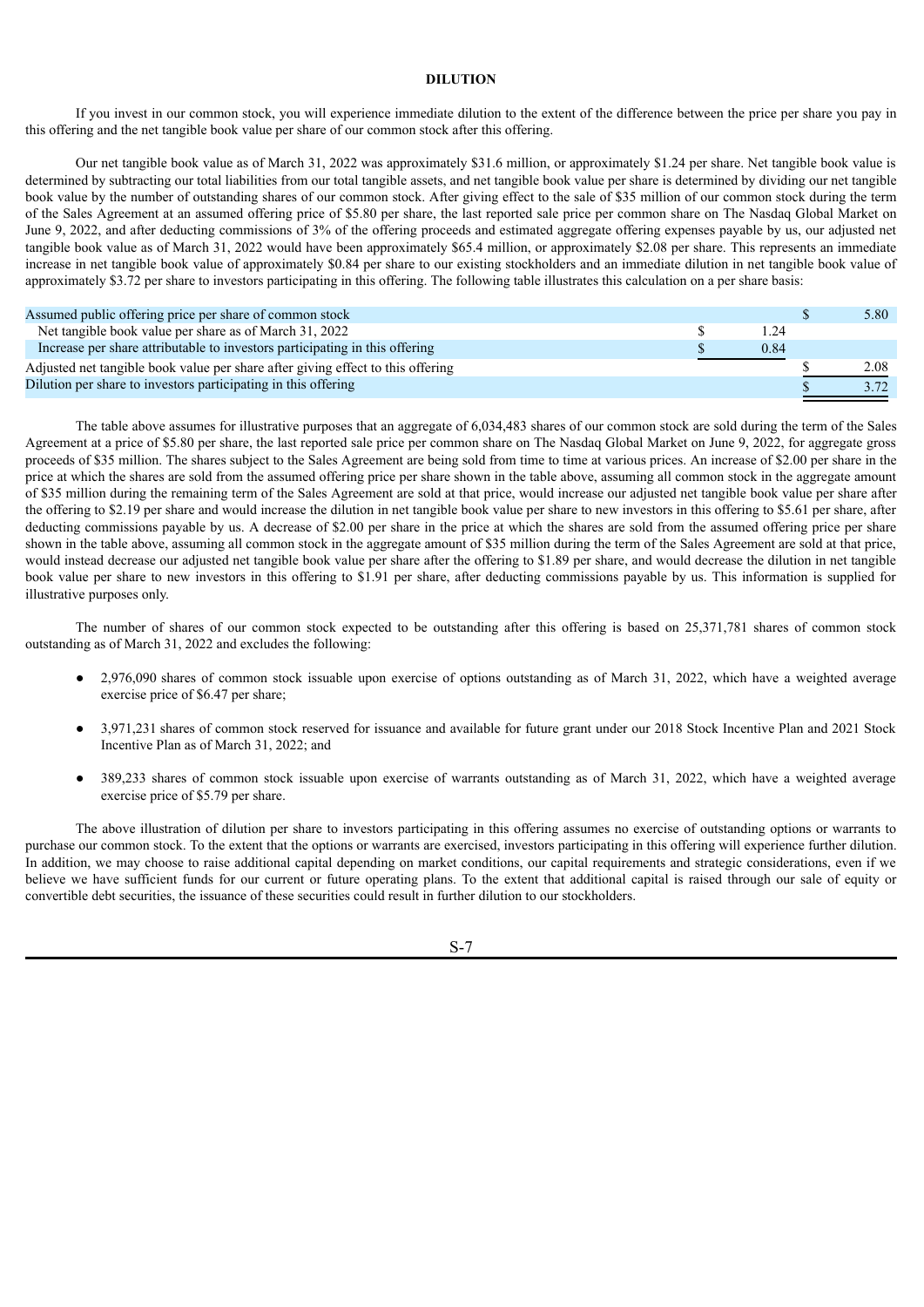#### **PLAN OF DISTRIBUTION**

<span id="page-10-0"></span>We have entered into an Open Market Sale Agreement<sup>SM</sup> with Jefferies LLC, or Jefferies, under which we may offer and sell up to \$35,000,000 of our shares of common stock from time to time through Jefferies acting as agent. Sales of our shares of common stock, if any, under this prospectus supplement and the accompanying prospectus will be made by any method that is deemed to be an "at the market offering" as defined in Rule  $415(a)(4)$ under the Securities Act.

Each time we wish to issue and sell shares of common stock under the sales agreement, we will notify Jefferies of the number of shares to be issued, the dates on which such sales are anticipated to be made, any limitation on the number of shares to be sold in any one day and any minimum price below which sales may not be made. Once we have so instructed Jefferies, unless Jefferies declines to accept the terms of such notice, Jefferies has agreed to use its commercially reasonable efforts consistent with its normal trading and sales practices to sell such shares up to the amount specified on such terms. The obligations of Jefferies under the sales agreement to sell our shares of common stock are subject to a number of conditions that we must meet.

The settlement of sales of shares between us and Jefferies is generally anticipated to occur on the second trading day following the date on which the sale was made. Sales of our shares of common stock as contemplated in this prospectus supplement will be settled through the facilities of The Depository Trust Company or by such other means as we and Jefferies may agree upon. There is no arrangement for funds to be received in an escrow, trust or similar arrangement.

We will pay Jefferies a commission equal to 3% of the aggregate gross proceeds we receive from each sale of our shares of common stock. Because there is no minimum offering amount required as a condition to close this offering, the actual total public offering amount, commissions and proceeds to us, if any, are not determinable at this time. In addition, we have agreed to reimburse Jefferies for the fees and disbursements of its counsel, payable upon execution of the sales agreement, in an amount not to exceed \$75,000, in addition to certain ongoing disbursements of its legal counsel. We estimate that the total expenses for the offering, excluding any commissions or expense reimbursement payable to Jefferies under the terms of the sales agreement, will be approximately \$75,000. The remaining sale proceeds, after deducting any other transaction fees, will equal our net proceeds from the sale of such shares.

Jefferies will provide written confirmation to us before the open on the Nasdaq Global Market on the day following each day on which our shares of common stock are sold under the sales agreement. Each confirmation will include the number of shares sold on that day, the aggregate gross proceeds of such sales and the proceeds to us.

In connection with the sale of our shares of common stock on our behalf, Jefferies will be deemed to be an "underwriter" within the meaning of the Securities Act, and the compensation of Jefferies will be deemed to be underwriting commissions or discounts. We have agreed to indemnify Jefferies against certain civil liabilities, including liabilities under the Securities Act. We have also agreed to contribute to payments Jefferies may be required to make in respect of such liabilities.

The offering of our shares of common stock pursuant to the sales agreement will terminate upon the earlier of (i) the sale of all shares of common stock subject to the sales agreement and (ii) the termination of the sales agreement as permitted therein. We and Jefferies may each terminate the sales agreement at any time upon ten days' prior notice.

This summary of the material provisions of the sales agreement does not purport to be a complete statement of its terms and conditions. A copy of the sales agreement is filed as an exhibit to our current report on Form 8-K, as filed with the SEC on June 10, 2022, and is incorporated by reference in this prospectus supplement.

Jefferies and its affiliates may in the future provide various investment banking, commercial banking, financial advisory and other financial services for us and our affiliates, for which services they may in the future receive customary fees. In the course of its business, Jefferies may actively trade our securities for its own account or for the accounts of customers, and, accordingly, Jefferies may at any time hold long or short positions in such securities.

This prospectus supplement and the accompanying prospectus in electronic format may be made available on a website maintained by Jefferies, and Jefferies may distribute the prospectus supplement and the accompanying prospectus electronically.

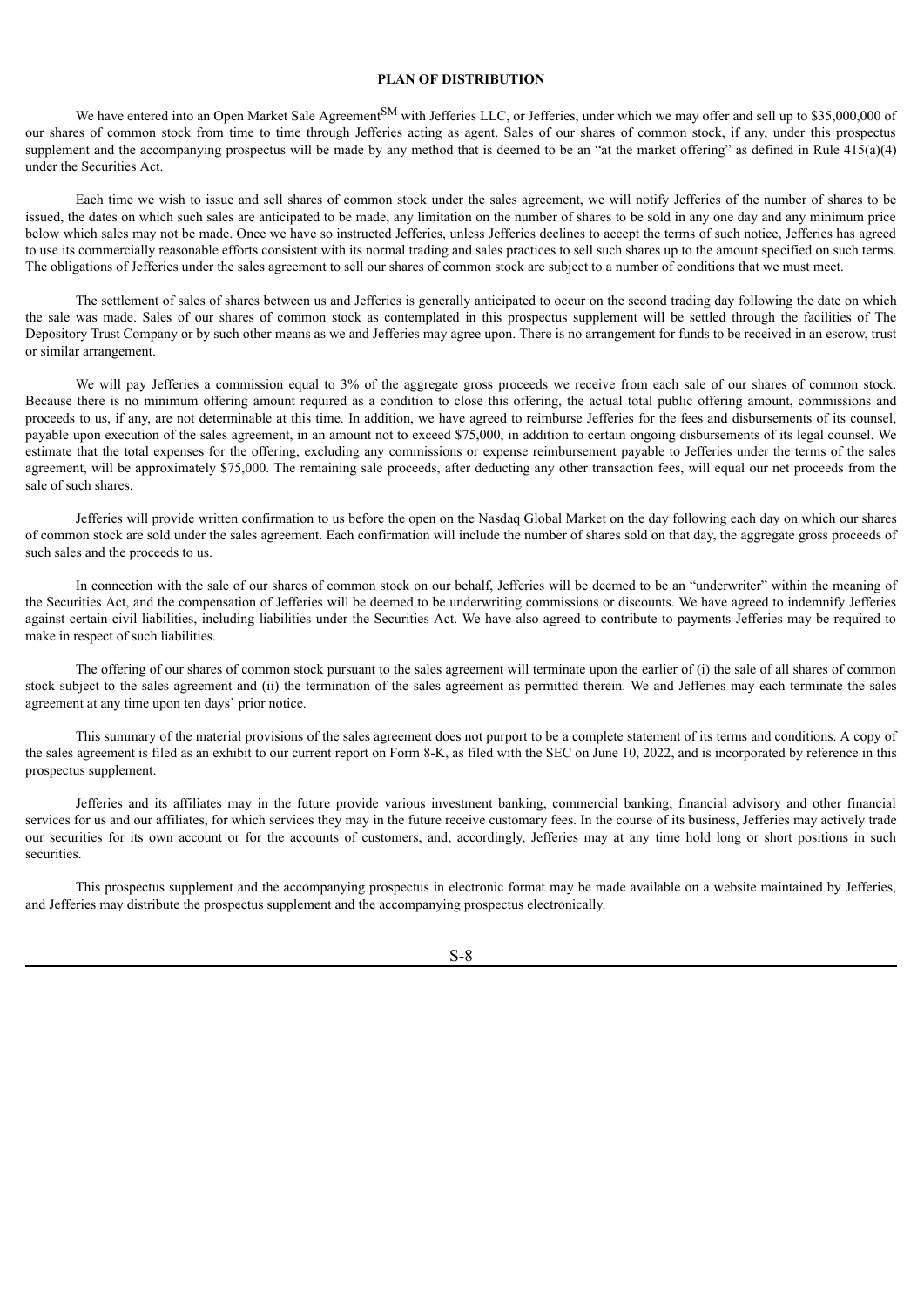### **LEGAL MATTERS**

<span id="page-11-0"></span>The validity of the securities offered by this prospectus supplement will be passed upon for us by Greenberg Traurig, LLP, Irvine, California. Certain legal matters in connection with this offering will be passed upon for the sales agent by Latham & Watkins LLP, San Diego, California.

#### **EXPERTS**

<span id="page-11-1"></span>The consolidated financial statements of TFF Pharmaceuticals, Inc., as of December 31, 2021 and 2020 and for each of the two years in the period ended December 31, 2021, incorporated by reference into this prospectus supplement from the Company's Annual Report on Form 10-K for the year ended December 31, 2021, have been audited by Marcum LLP, an independent registered public accounting firm, as stated in their report which is incorporated by reference herein, and has been so incorporated in reliance upon such report and upon the authority of such firm as experts in accounting and auditing.

## **INCORPORATION OF CERTAIN DOCUMENTS BY REFERENCE**

<span id="page-11-2"></span>The SEC permits us to "incorporate by reference" the information and reports we file with it. This means that we can disclose important information to you by referring to another document. The information that we incorporate by reference is considered to be part of this prospectus supplement, and later information that we file with the SEC automatically updates and supersedes this information. We incorporate by reference the documents listed below, except to the extent information in those documents is different from the information contained in this prospectus supplement, and all future documents filed with the SEC under Sections 13(a), 13(c), 14, or 15(d) of the Exchange Act (other than filings or portions thereof, including exhibits, deemed to be furnished to the SEC pursuant to Item 9 or Item 12 of Form S-3) until we terminate the offering of these securities:

- Our Annual Report on [Form](http://www.sec.gov/Archives/edgar/data/1733413/000121390022014844/f10k2021_tffpharma.htm) 10-K for the fiscal year ended December 31, 2021, which was filed on March 24, 2022;
- Our Quarterly Report on [Form](http://www.sec.gov/Archives/edgar/data/1733413/000121390022025580/f10q0322_tffpharma.htm) 10-Q for the quarter ended March 31, 2022, which was filed on May 11, 2022;
- Our Current Report on [Form](http://www.sec.gov/Archives/edgar/data/1733413/000121390022014839/ea157352-8k_tffpharmace.htm) 8-K filed on March 24, 2022; and
- The description of our common stock in our Form [8-A12B,](http://www.sec.gov/Archives/edgar/data/1733413/000121390019020831/f8a12b101519_tffpharma.htm) which was filed on October 22, 2019, and any amendments or reports filed for the purpose of updating this description.

To the extent that any statement in this prospectus supplement is inconsistent with any statement that is incorporated by reference and that was made on or before the date of this prospectus supplement, the statement in this prospectus supplement shall supersede such incorporated statement. The incorporated statement shall not be deemed, except as modified or superseded, to constitute a part of this prospectus supplement or the registration statement. Statements contained in this prospectus supplement as to the contents of any contract or other document are not necessarily complete and, in each instance, we refer you to the copy of each contract or document filed as an exhibit to our various filings made with the SEC.

We will provide to each person, including any beneficial owner, to whom a prospectus supplement is delivered, without charge upon written or oral request, a copy of any or all of the documents that are incorporated by reference into this prospectus supplement but not delivered with the prospectus supplement, including exhibits which are specifically incorporated by reference into such documents. You may request a copy of these filings, at no cost, by writing or telephoning us at the following address or telephone number:

> TFF Pharmaceuticals, Inc. 1751 River Run, Suite 400 Fort Worth, Texas 76107 Attention: Corporate Secretary Telephone: (817) 438-6168 Email: investorinfo@tffpharma.com

> > S-9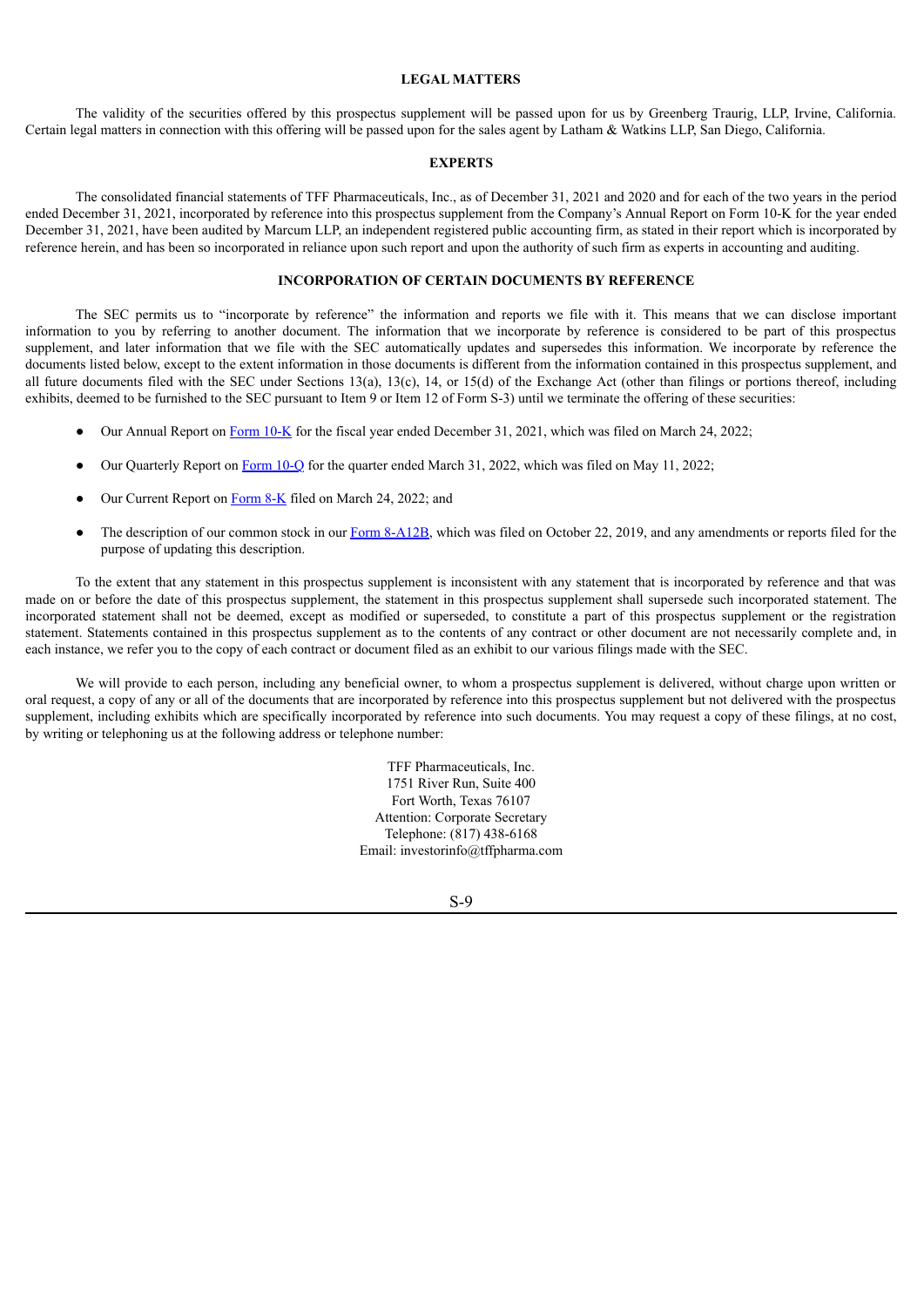### **WHERE YOU CAN FIND MORE INFORMATION**

<span id="page-12-0"></span>We have filed with the SEC a registration statement under the Securities Act (SEC File No. 333-249870) that registers the securities offered hereby. The registration statement, including the exhibits and schedules attached thereto and the information incorporated by reference therein, contains additional relevant information about the securities and our Company, which we are allowed to omit from this prospectus supplement pursuant to the rules and regulations of the SEC. In addition, we file annual, quarterly and current reports and proxy statements and other information with the SEC. Our SEC filings are available on the SEC's website at www.sec.gov. Copies of certain information filed by us with the SEC are also available on our website at www.tffpharma.com. We have not incorporated by reference into this prospectus supplement the information on our website and it is not a part of this document.

S-10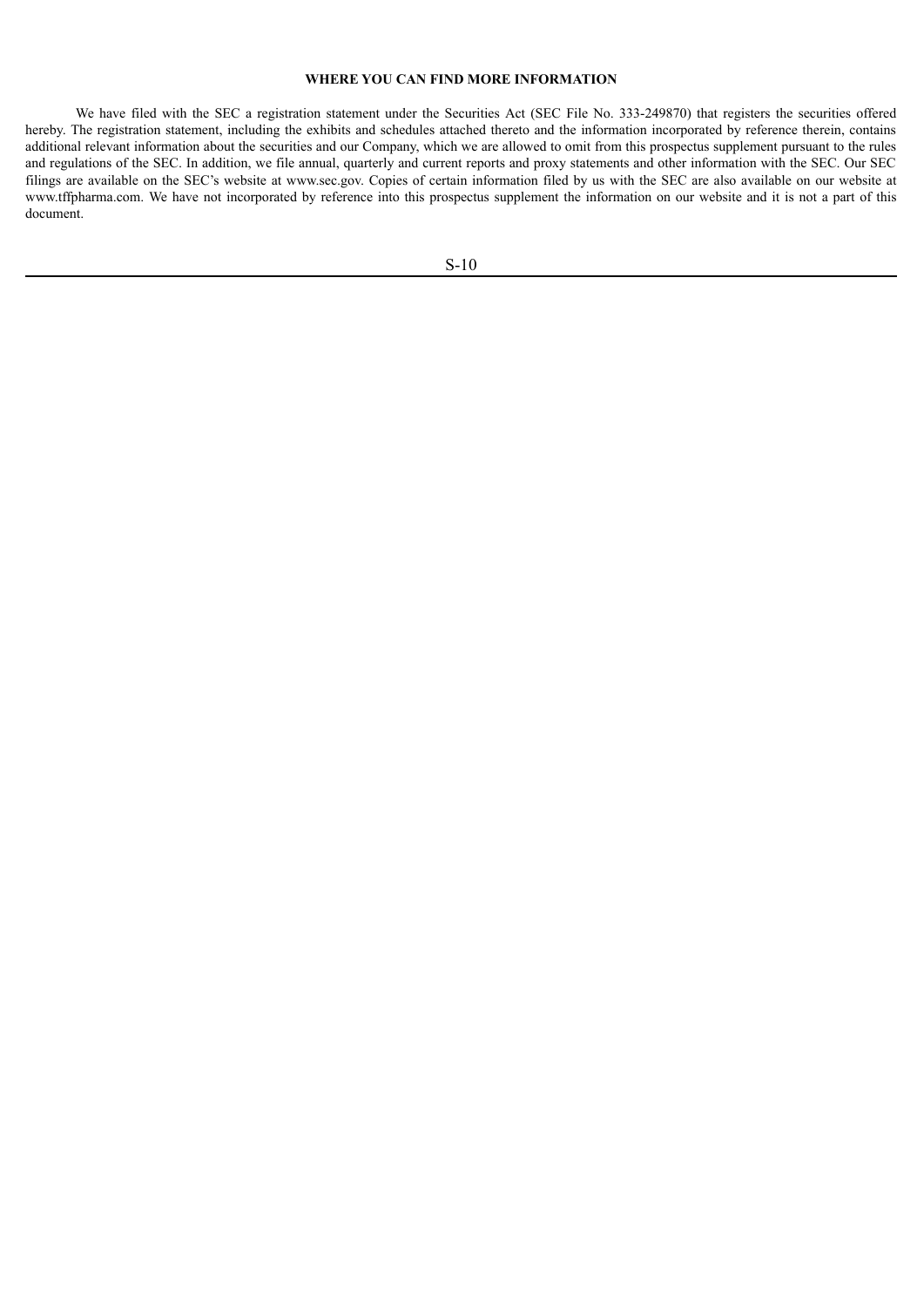**\$100,000,000**

# **TFF Pharmaceuticals, Inc.**

**Common Stock Debt Securities Warrants Subscription Rights Units 4,000,000 Shares of Common Stock Offered by a Selling Stockholder**

We may issue securities from time to time in one or more offerings of up to \$100,000,000 in aggregate offering price. This prospectus describes the general terms of these securities and the general manner in which these securities will be offered. We will provide the specific terms of these securities in supplements to this prospectus. The prospectus supplements will also describe the specific manner in which these securities will be offered and may also supplement, update or amend information contained in this document. You should read this prospectus and any applicable prospectus supplement before you invest.

We may offer these securities in amounts, at prices and on terms determined at the time of offering. The securities may be sold directly to you, through agents, or through underwriters and dealers. If agents, underwriters or dealers are used to sell the securities, we will name them and describe their compensation in a prospectus supplement.

In addition, the selling stockholder identified in this prospectus or any of its pledges, donees, transferees or other successors-in-interests may offer to sell, from time to time, in amounts at prices and on terms determined at the time of the offering, up to 4,000,000 shares of our common stock under this prospectus. These sales may occur through ordinary brokerage transactions, directly to market makers of our shares or through any other means described in the section of this prospectus entitled "Plan of Distribution" beginning on page 16 or by any applicable prospectus supplement. We will not receive any proceeds from the sale of common stock by the selling stockholder, but we will incur expenses in connection with the sale of those shares. We and the selling stockholder may offer securities at the same time or in separate transactions.

Our common stock is listed on The NASDAQ Capital Market under the symbol "TFFP". On November 3, 2020, the last reported sale price of our common stock on The NASDAQ Capital Market was \$14.06 per share.

Investing in these securities involves significant risks. See "Risk Factors" included in any accompanying prospectus supplement and in the documents incorporated by reference in this prospectus for a discussion of the factors you should carefully consider before deciding to purchase **these securities.**

Neither the Securities and Exchange Commission nor any state securities commission has approved or disapproved of these securities or passed upon the adequacy or accuracy of this prospectus. Any representation to the contrary is a criminal offense.

The date of this prospectus is November 23, 2020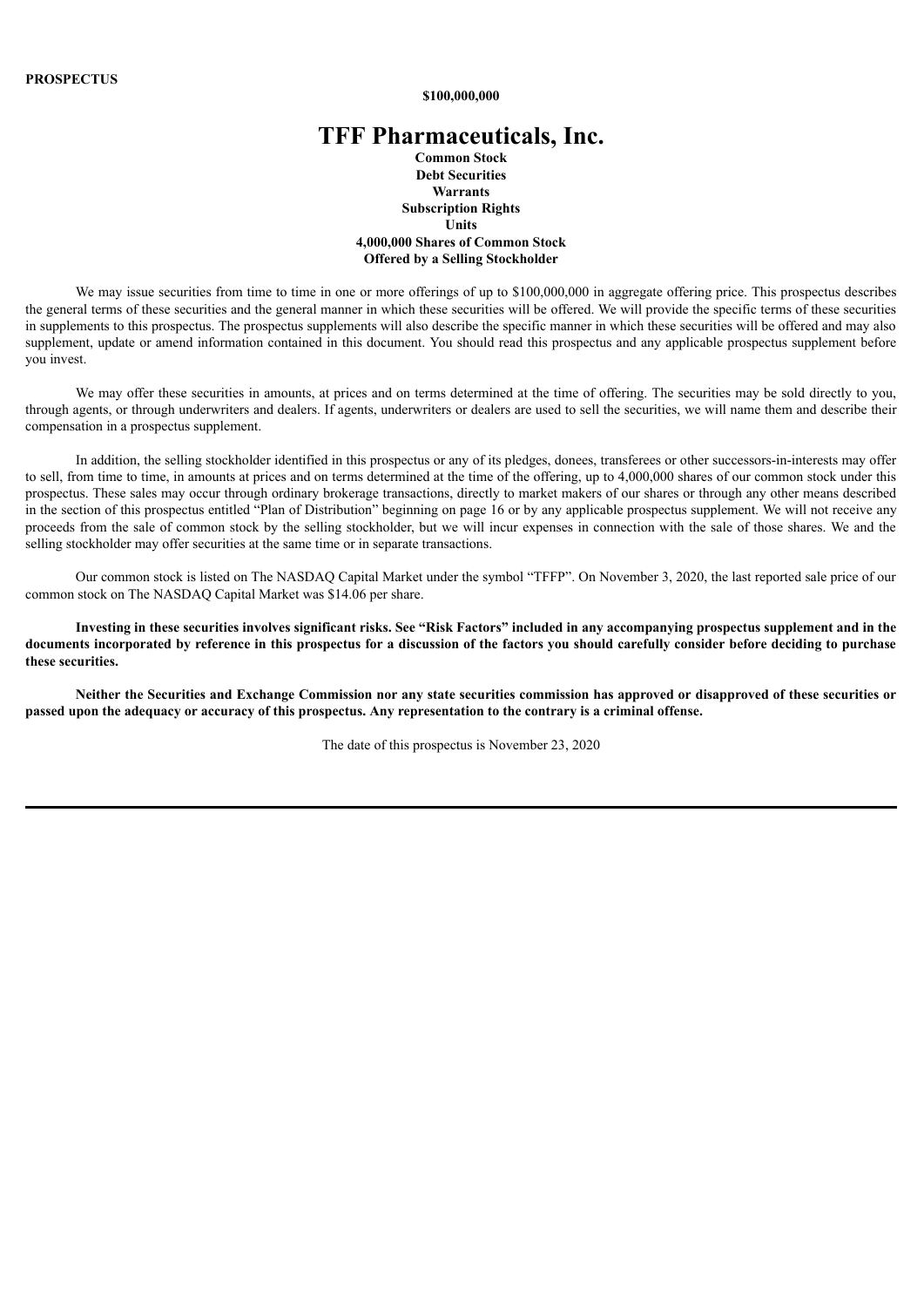## **TABLE OF CONTENTS**

|                                                  | Page           |
|--------------------------------------------------|----------------|
|                                                  |                |
| <b>ABOUT THIS PROSPECTUS</b>                     |                |
| ABOUT TFF PHARMACEUTICALS, INC.                  |                |
| <b>THE OFFERING</b>                              | $\mathfrak{D}$ |
| <b>RISK FACTORS</b>                              |                |
| NOTE REGARDING FORWARD-LOOKING STATEMENTS        | 3              |
| <b>USE OF PROCEEDS</b>                           |                |
| <b>SELLING STOCKHOLDER</b>                       | 5              |
| THE SECURITIES WE MAY OFFER                      | 6              |
| <b>COMMON STOCK</b>                              | 6              |
| <b>DESCRIPTION OF DEBT SECURITIES</b>            | 6              |
| <b>DESCRIPTION OF WARRANTS</b>                   | 14             |
| DESCRIPTION OF SUBSCRIPTION RIGHTS               | 15             |
| <b>DESCRIPTION OF UNITS</b>                      | 15             |
| <b>PLAN OF DISTRIBUTION</b>                      | 16             |
| <b>LEGAL MATTERS</b>                             | 18             |
| <b>EXPERTS</b>                                   | 18             |
| WHERE YOU CAN FIND MORE INFORMATION              | 18             |
| INCORPORATION OF CERTAIN DOCUMENTS BY REFERENCE  | 19             |
| <b>INDEMNIFICATION OF DIRECTORS AND OFFICERS</b> | 20             |

i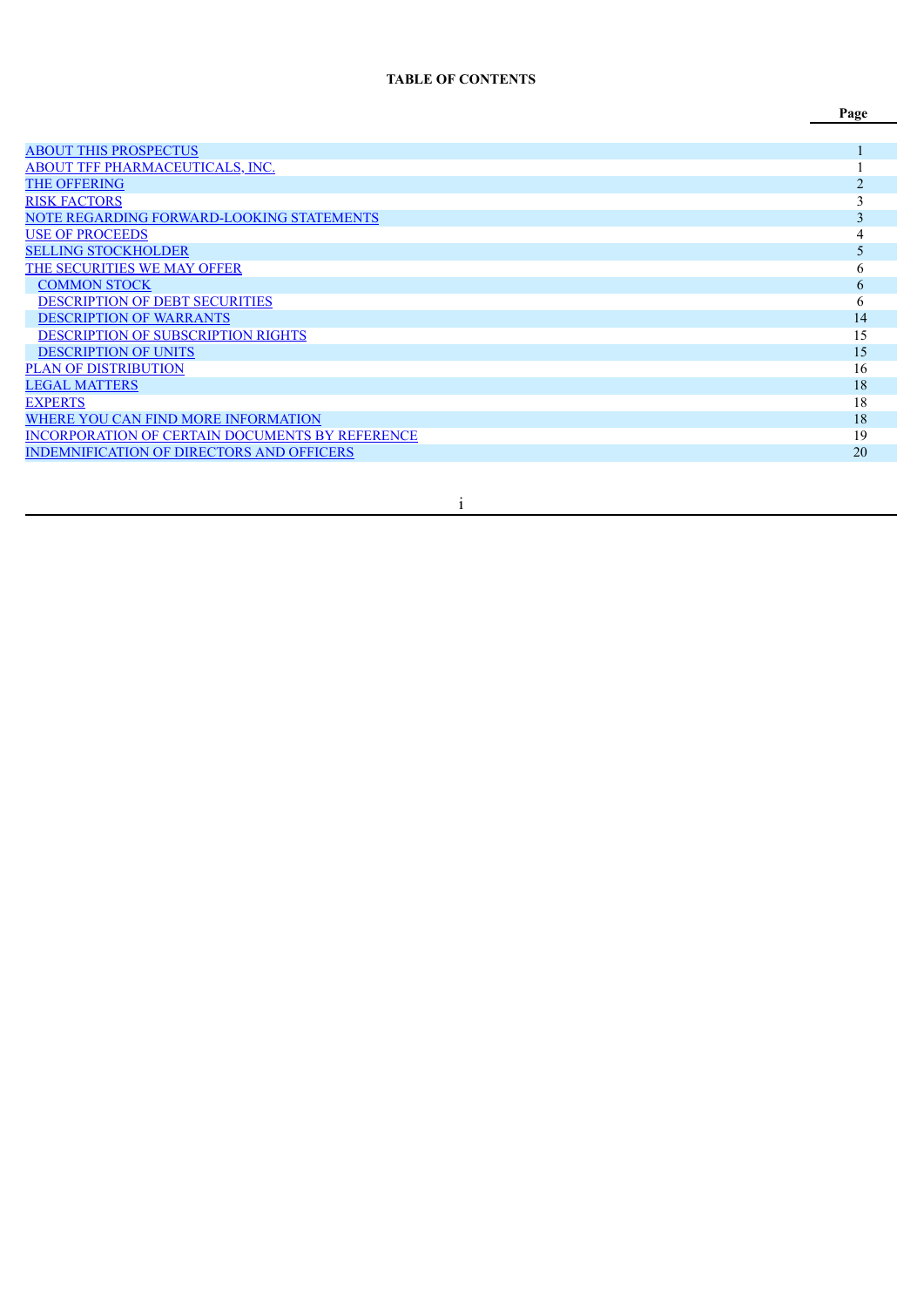#### **ABOUT THIS PROSPECTUS**

<span id="page-15-0"></span>This prospectus is part of a registration statement that we filed with the Securities and Exchange Commission, which we refer to as the "SEC," utilizing a "shelf" registration process. Under this shelf registration process, we may from time to time sell any combination of the securities described in this prospectus in one or more offerings for an aggregate initial offering price of up to \$100,000,000.

This prospectus provides you with a general description of the securities we may offer. From time to time, we may provide one or more prospectus supplements that will contain specific information about the terms of the offering. The prospectus supplement may also add, update or change information contained in this prospectus. You should read both this prospectus and any accompanying prospectus supplement together with the additional information described under the heading "Where You Can Find More Information" beginning on page 18 of this prospectus.

The selling stockholder also may use the shelf registration statement to sell an aggregate amount of 4,000,000 shares of our common stock from time to time in the public market. We will not receive any proceeds from the sale of common stock by the selling stockholder. The selling stockholder will deliver a supplement with this prospectus, if required, to update the information contained in this prospectus. The selling stockholder may sell its shares of common stock through any means described in the section entitled "Plan of Distribution" or in an accompanying prospectus supplement. As used herein, the term "selling stockholder" includes the selling stockholder and its pledges, donees, transferees or other successors-ininterest.

We and the selling stockholder have not authorized anyone to provide you with information different from that contained in or incorporated by reference in this prospectus, any accompanying prospectus supplement or in any related free writing prospectus filed by us with the SEC. We do not take any responsibility for, and cannot provide any assurance as to the reliability of, any information other than the information contained or incorporated by reference in this prospectus, any accompanying prospectus supplement or in any related free writing prospectus filed by us with the SEC. Neither this prospectus nor any accompanying prospectus supplement constitutes an offer to sell or the solicitation of an offer to buy any securities other than the securities described in the accompanying prospectus supplement or an offer to sell or the solicitation of an offer to buy such securities in any circumstances in which such offer or solicitation is unlawful. You should assume that the information appearing in this prospectus, any prospectus supplement, the documents incorporated by reference and any related free writing prospectus is accurate only as of their respective dates. Our business, financial condition, results of operations and prospects may have changed materially since those dates.

Unless the context otherwise indicates, references in this prospectus to "we," "our" and "us" refer, collectively, to TFF Pharmaceuticals, Inc., a Delaware corporation, and its subsidiaries.

## **ABOUT TFF PHARMACEUTICALS, INC.**

<span id="page-15-1"></span>TFF Pharmaceuticals, Inc. (NASDAQ: TFFP) is a clinical-stage biopharmaceutical company focused on developing and commercializing innovative drug products based on our patented Thin Film Freezing, or TFF, technology platform. We believe, and early testing confirms, that our TFF platform can significantly improve the solubility of poorly water-soluble drugs, a class of drugs that makes up approximately 33% of the major pharmaceuticals worldwide, thereby improving the pharmacokinetic effect of those drugs. We believe that in the case of some new drugs that cannot be developed due to poor water-solubility, our TFF platform has the potential to improve the pharmacokinetic effect of the drug to a level allowing for its development and commercialization. In November 2019, we initiated Phase I human clinical trials of our lead product, TFF Vori, and in June 2020 we commenced Phase I human clinical trials of our TFF Tac-Lac product in Melbourne, Victoria, Australia, but in July 2020, the Phase I trials of our TFF Tac-Lac product were delayed due to a resurgence of COVID-19 in the Melbourne area. A second clinical trial site in Brisbane, Queensland, Australia was opened and dosing in the Phase 1 clinical trial resumed in Australia during the third quarter 2020. We expect that dosing in this trial will be completed in the fourth quarter 2020. As of the date of this prospectus, we have not progressed the development of any other of our drug candidates to human clinical trials and our efforts have focused on the formulation, early stage animal testing and formal toxicology studies of our initial drug candidates in preparation for our first clinical trials.

We intend to initially focus on the development of inhaled dry powder drugs for the treatment of pulmonary diseases and conditions. While our TFF platform was designed to improve solubility of poorly water-soluble drugs generally, we have found that the technology is particularly useful in generating dry powder particles with properties that allow for superior inhalation delivery, especially to the deep lung, which is an area of extreme interest in respiratory medicine. We believe that our TFF platform can significantly increase the number of pulmonary drug products that can be delivered by way of breath-actuated inhalers, which are generally considered to be the most effective and patient-friendly means of delivering medication directly to the lungs. Our dry powder drug products will be designed for use with dry powder inhalers, which are generally considered to be the most effective of all breath-actuated inhalers. We plan to focus on developing inhaled dry powder formulations of existing off-patent drugs intended for lung diseases and conditions, which we believe includes dozens of potential drug candidates, many of which have a potential market ranging from \$100 million to over \$500 million.

Our principal executive offices are located at 2600 Via Fortuna, Suite 360, Austin, Texas 78746, and our telephone number is (737) 802-1973.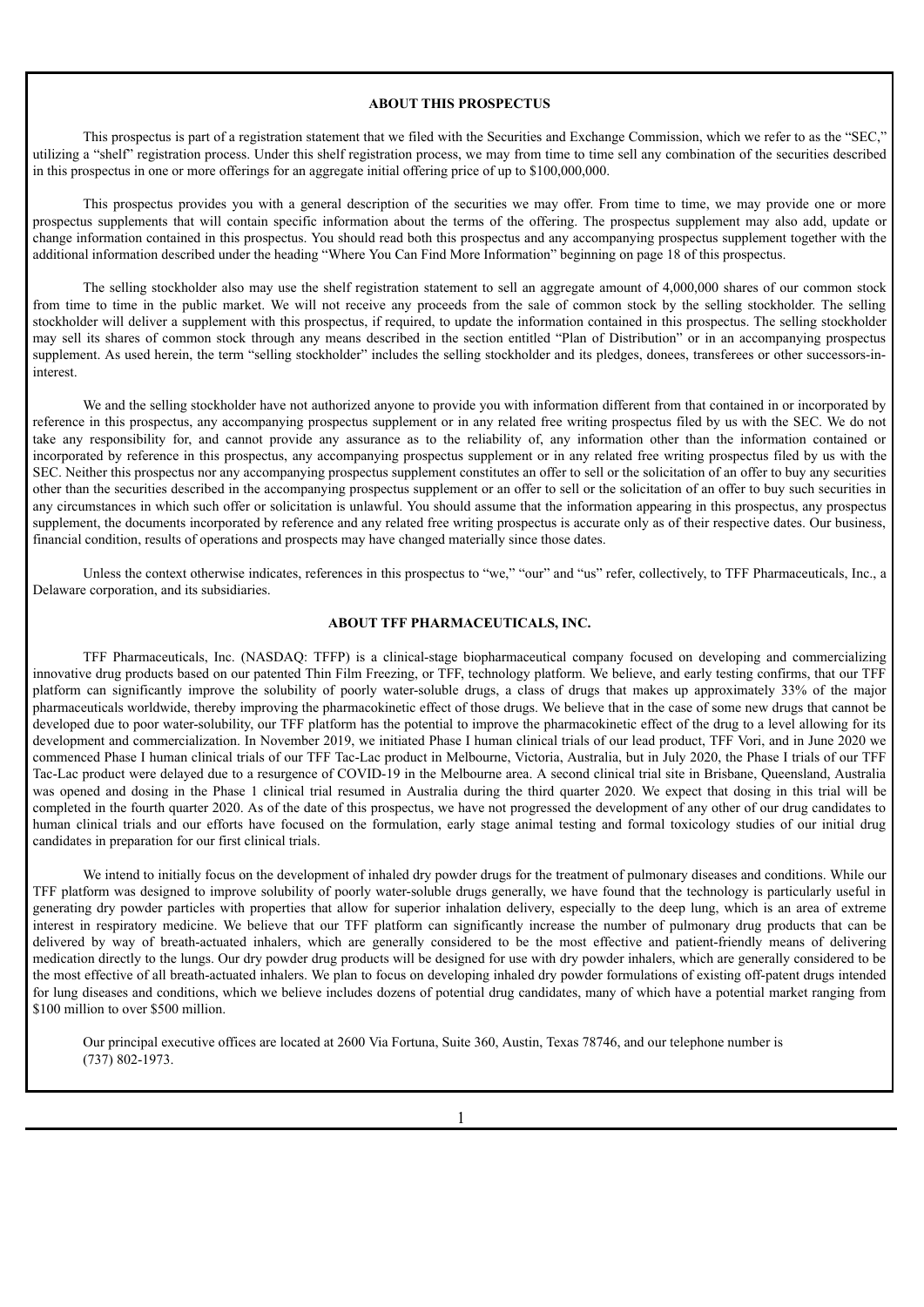#### **THE OFFERING**

<span id="page-16-0"></span>We may offer and sell, from time to time, in one or more offerings, any combination of debt and equity securities that we describe in this prospectus having a total initial offering price not exceeding \$100,000,000 at prices and on terms to be determined by market conditions at the time of any offering. This prospectus provides you with a general description of the securities we may offer. Each time we offer a type or series of securities under this prospectus, we will provide a prospectus supplement that will describe the specific amounts, prices and other important terms of the securities.

In addition, the selling stockholder, Lung Therapeutics, Inc., or LTI, or its donees, pledges, transferees or other successors-in-interests may offer to sell an aggregate of 4,000,000 shares of our common stock from time to time in the public market under this prospectus. We will not receive any proceeds from the sale of shares of common stock by the selling stockholder. The selling stockholder will deliver a supplement with this prospectus, if required, to update the information contained in this prospectus. The selling stockholder may sell its shares of common stock through any means described in the section entitled "Plan of Distribution" or in an accompanying prospectus supplement. See "Selling Stockholder" on page 5 for more information on the selling stockholder.

The prospectus supplement also may add, update or change information contained in this prospectus or in documents we have incorporated by reference into this prospectus. However, no prospectus supplement will fundamentally change the terms that are set forth in this prospectus or offer a security that is not registered and described in this prospectus at the time of its effectiveness.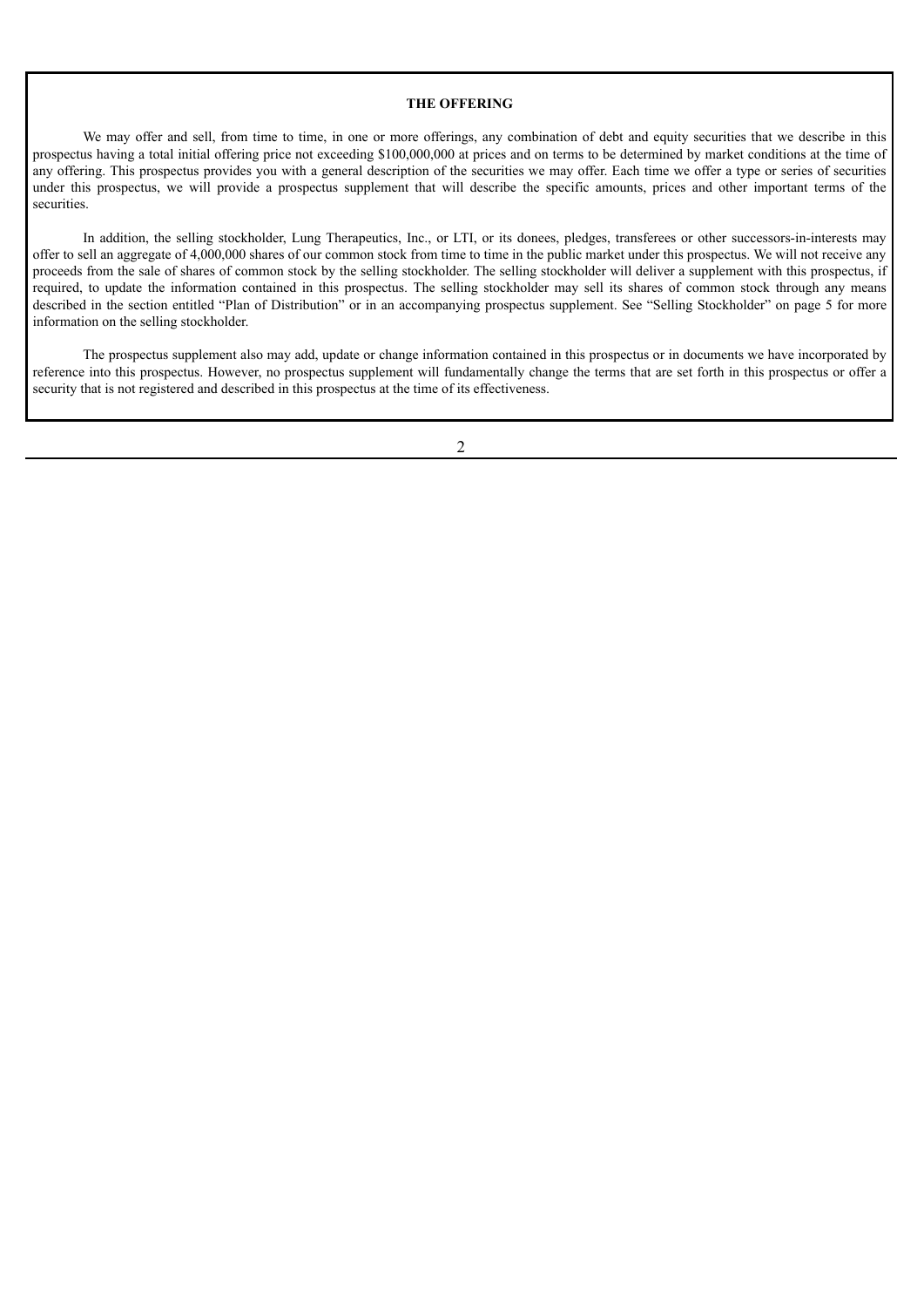### **RISK FACTORS**

<span id="page-17-0"></span>Investing in our securities involves significant risks. You should carefully consider the risks and uncertainties described in this prospectus and any accompanying prospectus supplement, including the risk factors in our most recent Annual Report on Form 10-K, any subsequently filed Quarterly Report on Form 10-Q or Current Report on Form 8-K, together with all of the other information appearing in or incorporated by reference into this prospectus and any applicable prospectus supplement, before making an investment decision pursuant to this prospectus and any accompanying prospectus supplement relating to a specific offering.

Our business, financial condition and results of operations could be materially and adversely affected by any or all of these risks or by additional risks and uncertainties not presently known to us or that we currently deem immaterial that may adversely affect us in the future.

## **NOTE REGARDING FORWARD-LOOKING STATEMENTS**

<span id="page-17-1"></span>This prospectus contains, and any accompanying prospectus supplement will contain, forward-looking statements within the meaning of Section 27A of the Securities Act of 1933, as amended, or the Securities Act, and Section 21E of the Securities Exchange Act of 1934, as amended, or the Exchange Act, and the Private Securities Litigation Reform Act of 1993. Also, documents that we incorporate by reference into this prospectus, including documents that we subsequently file with the SEC, will contain forward-looking statements. Forward-looking statements are those that predict or describe future events or trends and that do not relate solely to historical matters. You can generally identify forward-looking statements as statements containing the words "may," "will," "could," "should," "expect," "anticipate," "intend," "estimate," "believe," "project," "plan," "assume" or other similar expressions, or negatives of those expressions, although not all forward-looking statements contain these identifying words. All statements contained or incorporated by reference in this prospectus and any prospectus supplement regarding our business strategy, future operations, projected financial position, potential strategic transactions, proposed licensing arrangements, projected sales growth, estimated future revenues, cash flows and profitability, projected costs, potential outcome of litigation, potential sources of additional capital, future prospects, future economic conditions, the future of our industry and results that might be obtained by pursuing management's current plans and objectives are forward-looking statements.

You should not place undue reliance on our forward-looking statements because the matters they describe are subject to certain risks, uncertainties and assumptions that are difficult to predict. Our forward-looking statements are based on the information currently available to us and speak only as of the date on the cover of this prospectus, the date of any prospectus supplement, or, in the case of forward-looking statements incorporated by reference, the date of the filing that includes the statement. Over time, our actual results, performance or achievements may differ from those expressed or implied by our forward-looking statements, and such difference might be significant and materially adverse to our security holders. Except as required by law, we undertake no obligation to update publicly any forward-looking statements, whether as a result of new information, future events or otherwise.

We have identified some of the important factors that could cause future events to differ from our current expectations and they are described in this prospectus and supplements to this prospectus under the caption "Risk Factors," as well as in our most recent Annual Report on Form 10-K, including under the captions "Risk Factors" and "Management's Discussion and Analysis of Financial Condition and Results of Operations," and in other documents that we may file with the SEC, all of which you should review carefully. Please consider our forward-looking statements in light of those risks as you read this prospectus and any prospectus supplement.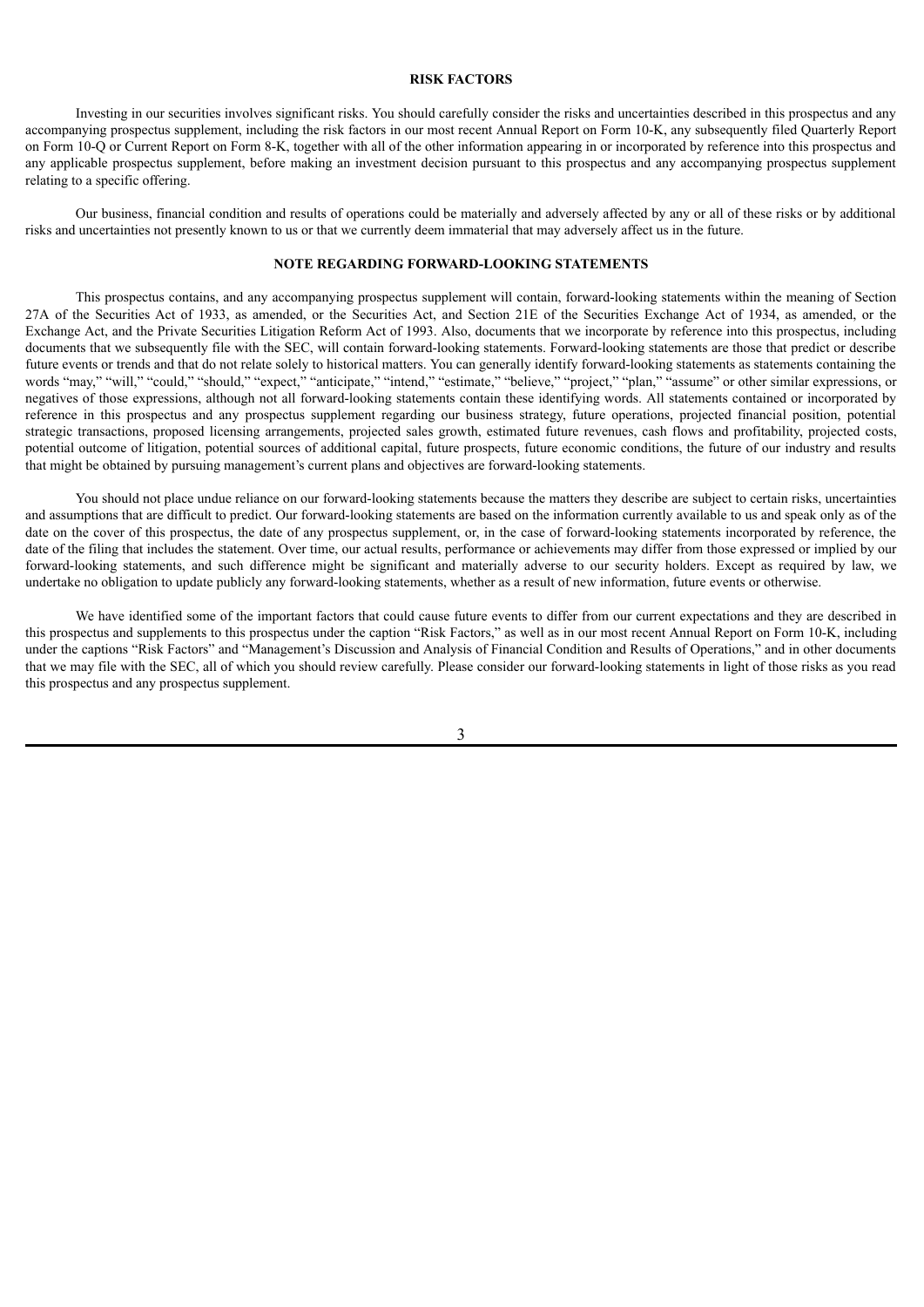## **USE OF PROCEEDS**

<span id="page-18-0"></span>Unless otherwise specified in the applicable prospectus supplement, we intend to use the net proceeds from the sale of the securities described in this prospectus for general corporate and operations purposes and to fund our anticipated growth. The applicable prospectus supplement will provide more details on the use of proceeds of any specific offering. We will not receive any proceeds from the sale of common stock by the selling stockholder.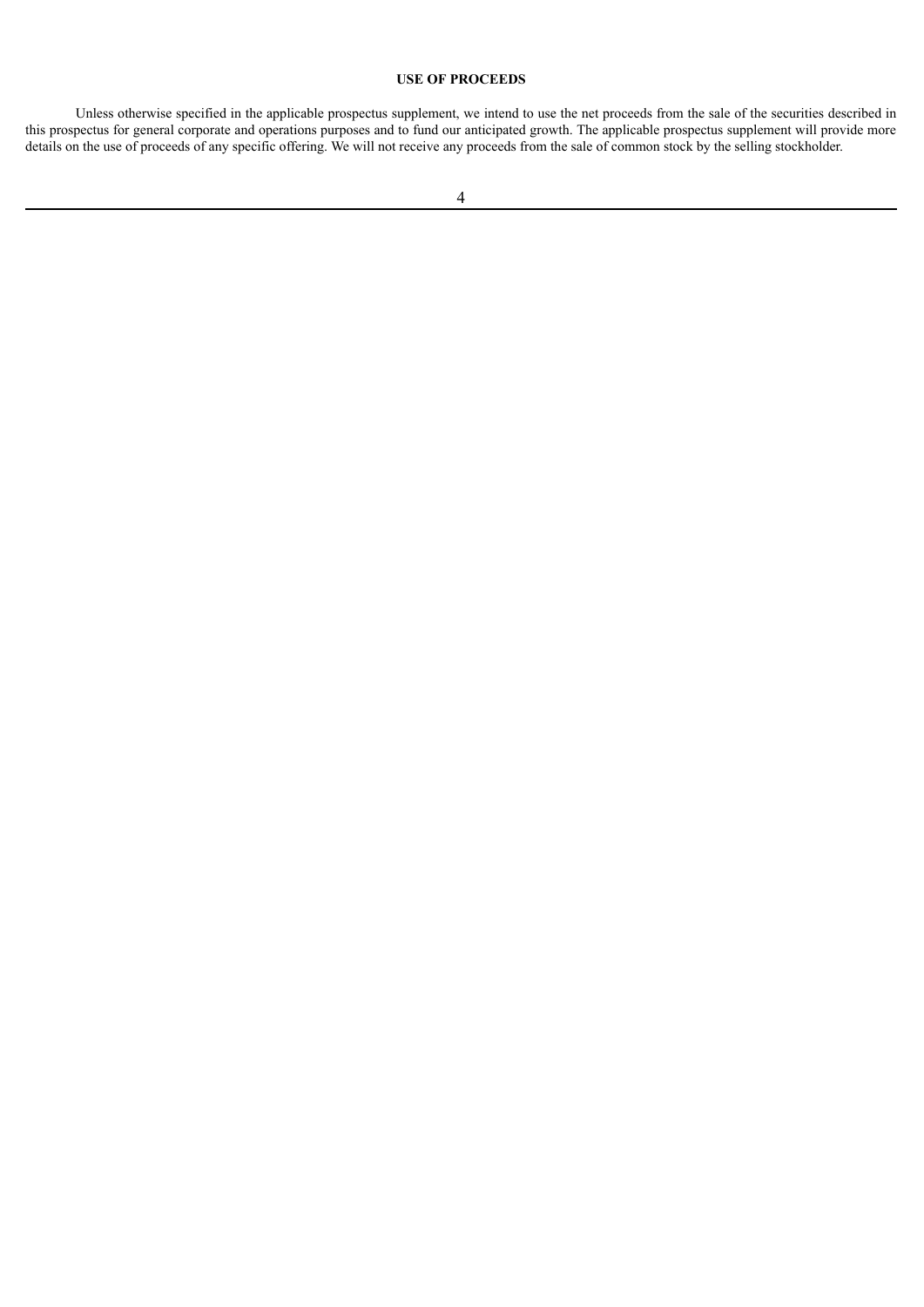## **SELLING STOCKHOLDER**

<span id="page-19-0"></span>All of the 4,000,000 shares of common stock registered for sale by the selling stockholder pursuant to this prospectus are owned by the Lung Therapeutics, Inc., or LTI, a Texas corporation. We are registering such shares to permit the selling stockholder and its pledges, donees, transferees or other successors-in-interest that receive their shares after the date of this prospectus to resell the shares in the manner contemplated under the "Plan of Distribution".

We were incorporated under the laws of the state of Delaware on January 24, 2018 by LTI. In March 2018, we completed a Series A preferred stock financing with third-party investors, at which time we acquired certain of LTI's non-core intellectual property rights and other assets, all of which relate to our Thin Film Freezing technology, in exchange for 4,000,000 shares of our common stock. LTI is an early stage biotechnology company focused on the development of certain technologies in the pulmonary field. We are no longer a subsidiary of LTI; however, LTI currently provides us with office space and certain administrative services and equipment for no charge, from time to time on an as-needed basis, and three of our directors, Aaron Fletcher, Robert Mills and Brian Windsor, are also members of the board of directors of LTI and Mr. Windsor is the Chief Executive Officer of LTI.

The following table sets forth information with respect to the selling stockholder and the shares of common stock beneficially owned by the selling stockholder, including shares that may be offered under this prospectus. The information is based on information provided by or on behalf of the selling stockholder to us as of the date of this prospectus. For purposes of the table below, we have assumed that after termination of this offering none of the shares covered by this prospectus that are currently owned by the selling stockholder will be held by the selling stockholder.

|                                    |                     |               | <b>Maximum</b>     |                     |           |
|------------------------------------|---------------------|---------------|--------------------|---------------------|-----------|
|                                    | <b>Shares of</b>    | Percent       | Number of          | <b>Shares of</b>    | Percent   |
|                                    | Common Stock        | of Shares     | <b>Shares That</b> | Common Stock        | of Shares |
|                                    | <b>Beneficially</b> | Owned         | <b>May Be Sold</b> | <b>Beneficially</b> | Owned     |
|                                    | <b>Owned Prior</b>  | <b>Before</b> | <b>Pursuant to</b> | <b>Owned After</b>  | After     |
| <b>Name of Selling Stockholder</b> | to Offering         | Offering      | this Prospectus    | <b>Offering</b>     | Offering  |
| Lung Therapeutics, Inc.            | 4,000,000           | 17.9%         | 4,000,000          | $- -$               |           |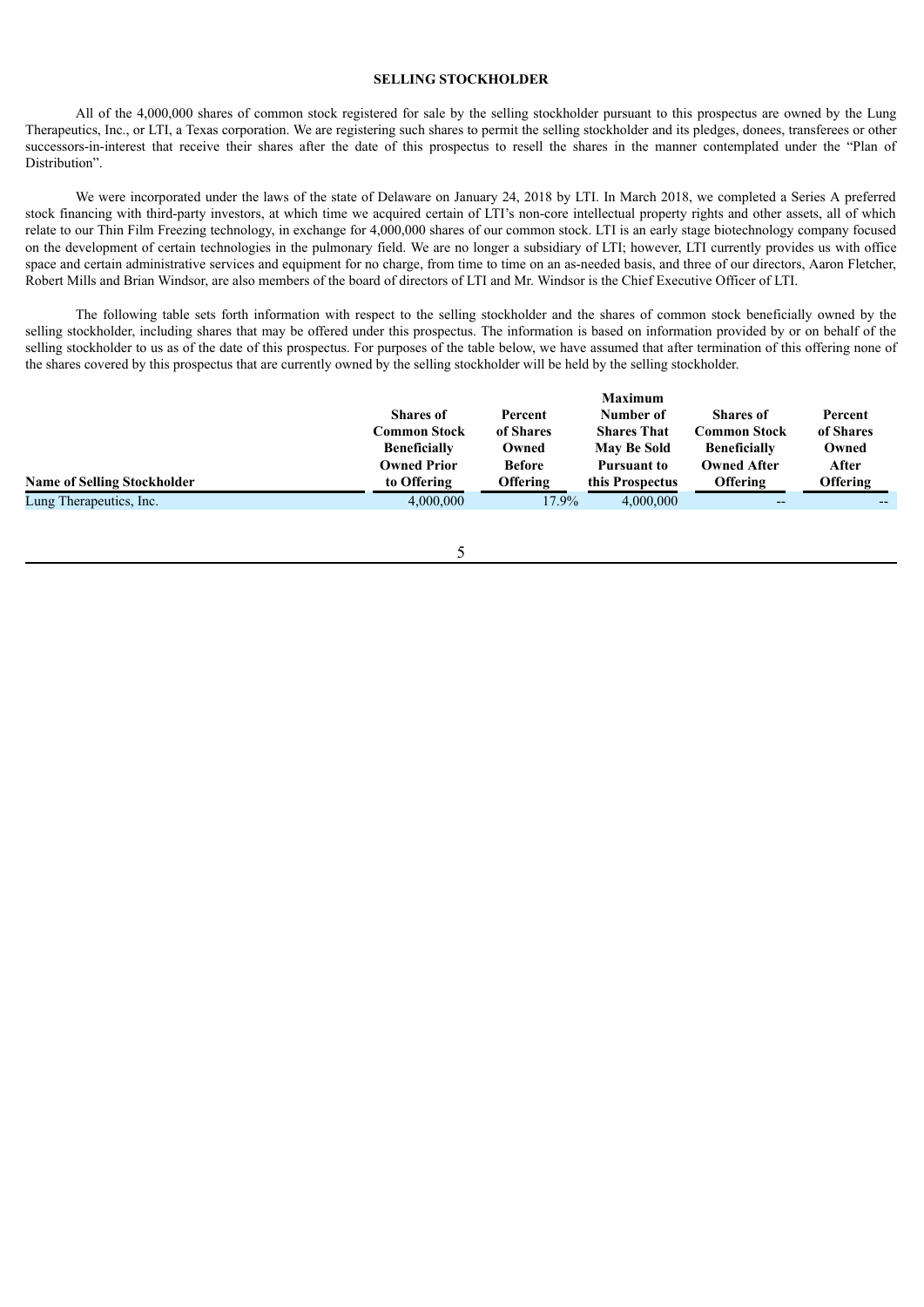#### **THE SECURITIES WE MAY OFFER**

<span id="page-20-0"></span>We may offer and sell, from time to time in one or more offerings, any combination of common stock, debt securities, warrants, subscription rights and units having an aggregate initial offering price not exceeding \$100,000,000. In this prospectus, we refer to the common stock, debt securities, warrants, subscription rights and units that we may offer collectively as "securities."

#### <span id="page-20-1"></span>**Common Stock**

We are authorized to issue 45,000,000 shares of \$0.001 par value common stock. Holders of shares of common stock are entitled to one vote per share on all matters to be voted upon by the stockholders generally. Stockholders are entitled to receive such dividends as may be declared from time to time by the board of directors out of funds legally available therefor, and in the event of liquidation, dissolution or winding up of the company to share ratably in all assets remaining after payment of liabilities. The holders of shares of common stock have no preemptive, conversion, subscription or cumulative voting rights.

This prospectus provides a general description of the securities we may offer other than our common stock. Each time we sell any of our securities under this prospectus, we will, to the extent required by law, provide a prospectus supplement that will contain specific information about the terms of the offering. The prospectus supplement may also add, update or change information in this prospectus. For more information, see "About this Prospectus."

#### <span id="page-20-2"></span>**Description of Debt Securities**

We may offer debt securities which may be senior or subordinated. We refer to the senior debt securities and the subordinated debt securities collectively as debt securities. The following description summarizes the general terms and provisions of the debt securities. We will describe the specific terms of the debt securities and the extent, if any, to which the general provisions summarized below apply to any series of debt securities in the prospectus supplement relating to the series and any applicable free writing prospectus that we authorize to be delivered.

We may issue senior debt securities from time to time, in one or more series, which may be issued under a senior indenture to be entered into between us and a senior trustee to be named in a prospectus supplement, which we refer to as the senior trustee. We may issue subordinated debt securities from time to time, in one or more series, which may be issued under a subordinated indenture to be entered into between us and a subordinated trustee to be named in a prospectus supplement, which we refer to as the subordinated trustee. While it is highly likely that any debt securities we issue will be issued under an indenture, we reserve the right to issue debt securities other than under an indenture pursuant to an exemption from the indenture requirement under the Trust Indenture Act of 1939. Any debt securities issued by us other than pursuant to an indenture will subject the purchasers of such debt securities to certain unique risks arising from the lack of a trustee charged with the responsibility of monitoring the debt securities and enforcing the rights of the holders of such debt securities, which will be set forth in a prospectus supplement filed with regard to such unindentured debt securities.

The forms of senior indenture and subordinated indenture are filed as exhibits to the registration statement of which this prospectus forms a part. Together, the senior indenture and the subordinated indenture are referred to as the indentures and, together, the senior trustee and the subordinated trustee are referred to as the trustees. This prospectus briefly outlines some of the provisions of the indentures. The following summary of the material provisions of the indentures is qualified in its entirety by the provisions of the indentures, including definitions of certain terms used in the indentures. Wherever we refer to particular sections or defined terms of the indentures, those sections or defined terms are incorporated by reference in this prospectus or the applicable prospectus supplement. You should review any indentures that are filed as exhibits to the registration statement of which this prospectus forms a part for additional information.

If we issue debt securities other than under an indenture, we will likely be limited to issuing a maximum of \$50 million of such debt securities and it is also likely that such debt securities will be unsecured and subordinated. Any indenture regarding debt securities issued by us will not limit the amount of debt securities that we may issue. The debt securities or applicable indenture, if any, will provide that debt securities may be issued up to an aggregate principal amount authorized from time to time by us and may be payable in any currency or currency unit designated by us or in amounts determined by reference to an index.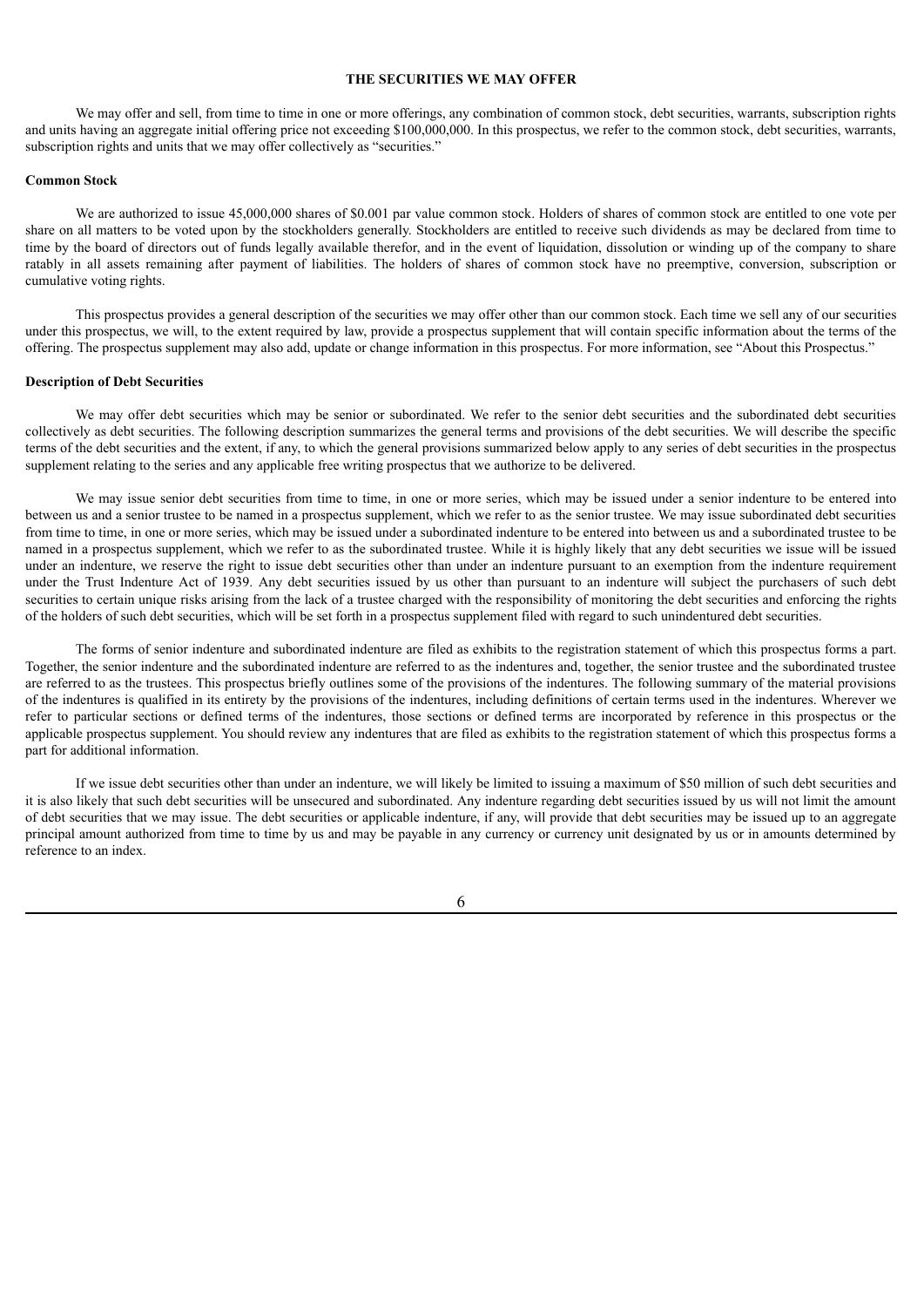## **General**

The following is a summary of the general terms of the debt securities we may issue under an indenture or otherwise, except as otherwise described in a prospectus supplement.

The senior debt securities will constitute our unsubordinated general obligations and will rank pari passu with our other unsubordinated obligations. The subordinated debt securities will constitute our subordinated general obligations and will be junior in right of payment to our senior indebtedness (including senior debt securities).

The debt securities will be our unsecured obligations unless otherwise specified in the applicable prospectus supplement. Any secured debt or other secured obligations will be effectively senior to the debt securities to the extent of the value of the assets securing such debt or other obligations.

The applicable prospectus supplement and any free writing prospectus will include any additional or different terms of the debt securities or any series being offered, including the following terms:

- the title and type of the debt securities;
- whether the debt securities will be issued under an indenture;
- whether the debt securities will be senior or subordinated debt securities, and, with respect to subordinated debt securities, the terms on which they are subordinated;
- the aggregate principal amount of the debt securities;
- the price or prices at which we will sell the debt securities;
- the maturity date or dates of the debt securities and the right, if any, to extend such date or dates;
- the rate or rates, if any, per year, at which the debt securities will bear interest, or the method of determining such rate or rates;
- the date or dates from which such interest will accrue, the interest payment dates on which such interest will be payable or the manner of determination of such interest payment dates and the related record dates;
- the right, if any, to extend the interest payment periods and the duration of that extension;
- the manner of paying principal and interest and the place or places where principal and interest will be payable;
- provisions for a sinking fund, purchase fund or other analogous fund, if any;
- any redemption dates, prices, obligations and restrictions on the debt securities;
- the currency, currencies or currency units in which the debt securities will be denominated and the currency, currencies or currency units in which principal and interest, if any, on the debt securities may be payable;
- any conversion or exchange features of the debt securities;
- whether and upon what terms the debt securities may be defeased;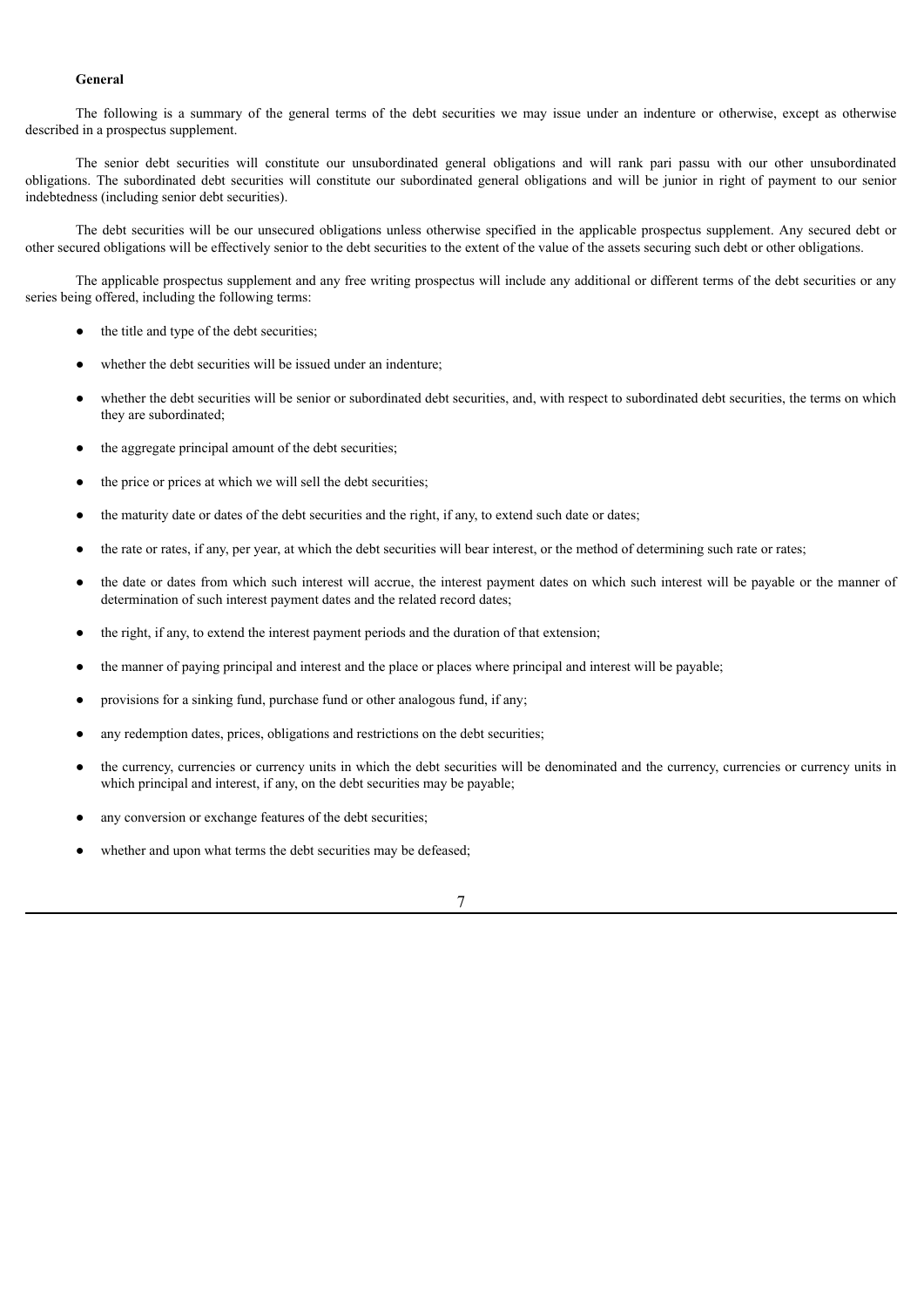- any events of default or covenants in addition to or in lieu of those set forth in any indenture;
- whether the debt securities will be issued in definitive or global form or in definitive form only upon satisfaction of certain conditions;
- whether the debt securities will be guaranteed as to payment or performance;
- if the debt securities of the series will be secured by any collateral and, if so, a general description of the collateral and the terms and provisions of such collateral security, pledge or other agreements; and
- any other material terms of the debt securities.

The applicable prospectus supplement will also describe any applicable material U.S. federal income tax consequences. When we refer to "principal" in this section with reference to the debt securities, we are also referring to "premium, if any."

We may from time to time, without notice to or the consent of the holders of any series of debt securities, create and issue further debt securities of any such series ranking equally with the debt securities of such series in all respects (or in all respects other than (1) the payment of interest accruing prior to the issue date of such further debt securities or (2) the first payment of interest following the issue date of such further debt securities). Such further debt securities may be consolidated and form a single series with the debt securities of such series and have the same terms as to status, redemption or otherwise as the debt securities of such series.

You may present debt securities for exchange and you may present debt securities for transfer in the manner, at the places and subject to the restrictions set forth in the debt securities and the applicable prospectus supplement. We will provide you those services without charge, although you may have to pay any tax or other governmental charge payable in connection with any exchange or transfer, as set forth in the debt securities or any indenture.

Debt securities may bear interest at a fixed rate or a floating rate. Debt securities bearing no interest or interest at a rate that at the time of issuance is below the prevailing market rate (original issue discount securities) may be sold at a discount below their stated principal amount.

We may issue debt securities with the principal amount payable on any principal payment date, or the amount of interest payable on any interest payment date, to be determined by reference to one or more currency exchange rates, securities or baskets of securities, commodity prices or indices. You may receive a payment of principal on any principal payment date, or a payment of interest on any interest payment date, that is greater than or less than the amount of principal or interest otherwise payable on such dates, depending on the value on such dates of the applicable currency, security or basket of securities, commodity or index. Information as to the methods for determining the amount of principal or interest payable on any date, the currencies, securities or baskets of securities, commodities or indices to which the amount payable on such date will be set forth in the applicable prospectus supplement.

#### **Certain Terms of the Senior Debt Securities**

The following is a summary of the general terms of the senior debt securities we may issue under a senior indenture, except as otherwise described in a prospectus supplement.

*Covenants.* Unless we indicate otherwise in a prospectus supplement, the senior debt securities will not contain any financial or restrictive covenants, including covenants restricting either us or any of our subsidiaries from incurring, issuing, assuming or guaranteeing any indebtedness secured by a lien on any of our or our subsidiaries' property or capital stock, or restricting either us or any of our subsidiaries from entering into sale and leaseback transactions.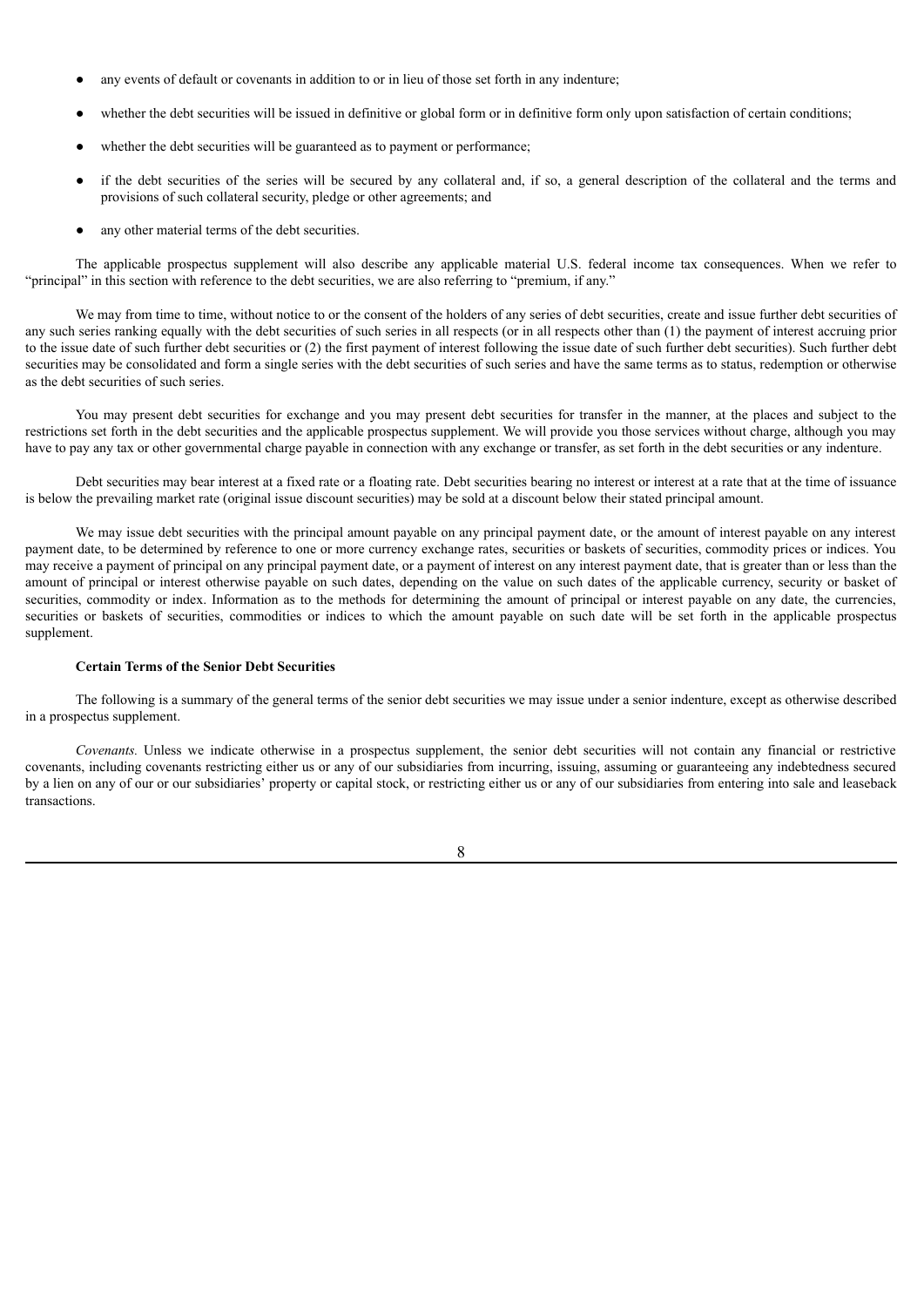*Consolidation, Merger and Sale of Assets.* Unless we indicate otherwise in a prospectus supplement, we may not consolidate with or merge into any other person, in a transaction in which we are not the surviving corporation, or convey, transfer or lease our properties and assets substantially as an entirety to any person, in either case, unless:

- the successor entity, if any, is a U.S. corporation, limited liability company, partnership or trust (subject to certain exceptions provided for in the senior indenture);
- the successor entity assumes our obligations on the senior debt securities and under the senior indenture;
- immediately after giving effect to the transaction, no default or event of default shall have occurred and be continuing; and
- certain other conditions are met.

*No Protection in the Event of a Change in Control*. Unless we indicate otherwise in a prospectus supplement with respect to a particular series of senior debt securities, the senior debt securities will not contain any provisions that may afford holders of the senior debt securities protection in the event we have a change in control or in the event of a highly leveraged transaction (whether or not such transaction results in a change in control).

*Events of Default*. Unless we indicate otherwise in a prospectus supplement with respect to a particular series of senior debt securities, the following are events of default under the senior indenture for any series of senior debt securities:

- failure to pay interest on any senior debt securities of such series when due and payable, if that default continues for a period of 90 days (or such other period as may be specified for such series);
- failure to pay principal on the senior debt securities of such series when due and payable whether at maturity, upon redemption, by declaration or otherwise (and, if specified for such series, the continuance of such failure for a specified period);
- default in the performance of or breach of any of our covenants or agreements in the senior indenture applicable to senior debt securities of such series, other than a covenant breach which is specifically dealt with elsewhere in the senior indenture, and that default or breach continues for a period of 90 days after we receive written notice from the trustee or from the holders of 25% or more in aggregate principal amount of the senior debt securities of such series;
- certain events of bankruptcy or insolvency, whether or not voluntary; and
- any other event of default provided for in such series of senior debt securities as may be specified in the applicable prospectus supplement.

Unless we indicate otherwise in a prospectus supplement, the default by us under any other debt, including any other series of debt securities, is not a default under the senior indenture.

If an event of default other than an event of default specified in the fourth bullet point above occurs with respect to a series of senior debt securities and is continuing under the senior indenture, then, and in each such case, either the trustee or the holders of not less than 25% in aggregate principal amount of such series then outstanding under the senior indenture (each such series voting as a separate class) by written notice to us and to the trustee, if such notice is given by the holders, may, and the trustee at the request of such holders shall, declare the principal amount of and accrued interest on such series of senior debt securities to be immediately due and payable, and upon this declaration, the same shall become immediately due and payable.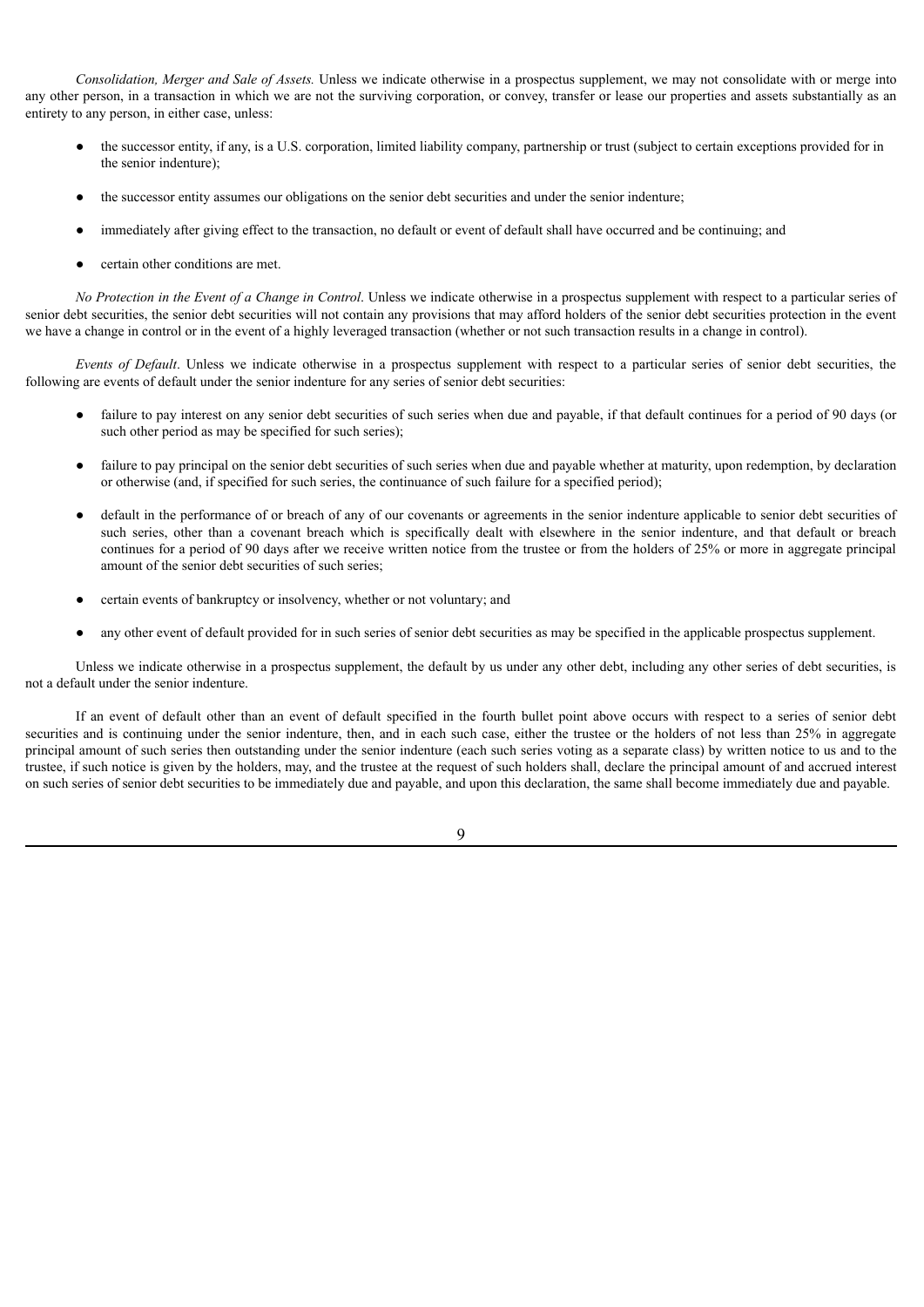If an event of default specified in the fourth bullet point above occurs with respect to us and is continuing, the entire principal amount of and accrued interest, if any, on each series of senior debt securities then outstanding shall become immediately due and payable.

Unless otherwise specified in the prospectus supplement relating to a series of senior debt securities originally issued at a discount, the amount due upon acceleration shall include only the original issue price of the senior debt securities, the amount of original issue discount accrued to the date of acceleration and accrued interest, if any.

Upon certain conditions, declarations of acceleration may be rescinded and annulled and past defaults may be waived by the holders of a majority in aggregate principal amount of all the senior debt securities of such series affected by the default, each series voting as a separate class. Furthermore, prior to a declaration of acceleration and subject to various provisions in the senior indenture, the holders of a majority in aggregate principal amount of a series of senior debt securities, by notice to the trustee, may waive an existing default or event of default with respect to such senior debt securities and its consequences, except a default in the payment of principal of or interest on such senior debt securities or in respect of a covenant or provision of the senior indenture which cannot be modified or amended without the consent of the holders of each such senior debt security. Upon any such waiver, such default shall cease to exist, and any event of default with respect to such senior debt securities shall be deemed to have been cured, for every purpose of the senior indenture; but no such waiver shall extend to any subsequent or other default or event of default or impair any right consequent thereto. For information as to the waiver of defaults, see "—Modification and Waiver."

The holders of a majority in aggregate principal amount of a series of senior debt securities may direct the time, method and place of conducting any proceeding for any remedy available to the trustee or exercising any trust or power conferred on the trustee with respect to such senior debt securities. However, the trustee may refuse to follow any direction that conflicts with law or the senior indenture, that may involve the trustee in personal liability or that the trustee determines in good faith may be unduly prejudicial to the rights of holders of such series of senior debt securities not joining in the giving of such direction and may take any other action it deems proper that is not inconsistent with any such direction received from holders of such series of senior debt securities. A holder may not pursue any remedy with respect to the senior indenture or any series of senior debt securities unless:

- the holder gives the trustee written notice of a continuing event of default;
- the holders of at least 25% in aggregate principal amount of such series of senior debt securities make a written request to the trustee to pursue the remedy in respect of such event of default;
- the requesting holder or holders offer the trustee indemnity satisfactory to the trustee against any costs, liability or expense;
- the trustee does not comply with the request within 60 days after receipt of the request and the offer of indemnity; and
- during such 60-day period, the holders of a majority in aggregate principal amount of such series of senior debt securities do not give the trustee a direction that is inconsistent with the request.

These limitations, however, do not apply to the right of any holder of a senior debt security to receive payment of the principal of and interest, if any, on such senior debt security in accordance with the terms of such debt security, or to bring suit for the enforcement of any such payment in accordance with the terms of such debt security, on or after the due date for the senior debt securities, which right shall not be impaired or affected without the consent of the holder.

The senior indenture requires certain of our officers to certify, on or before a fixed date in each year in which any senior debt security is outstanding, as to their knowledge of our compliance with all covenants, agreements and conditions under the senior indenture.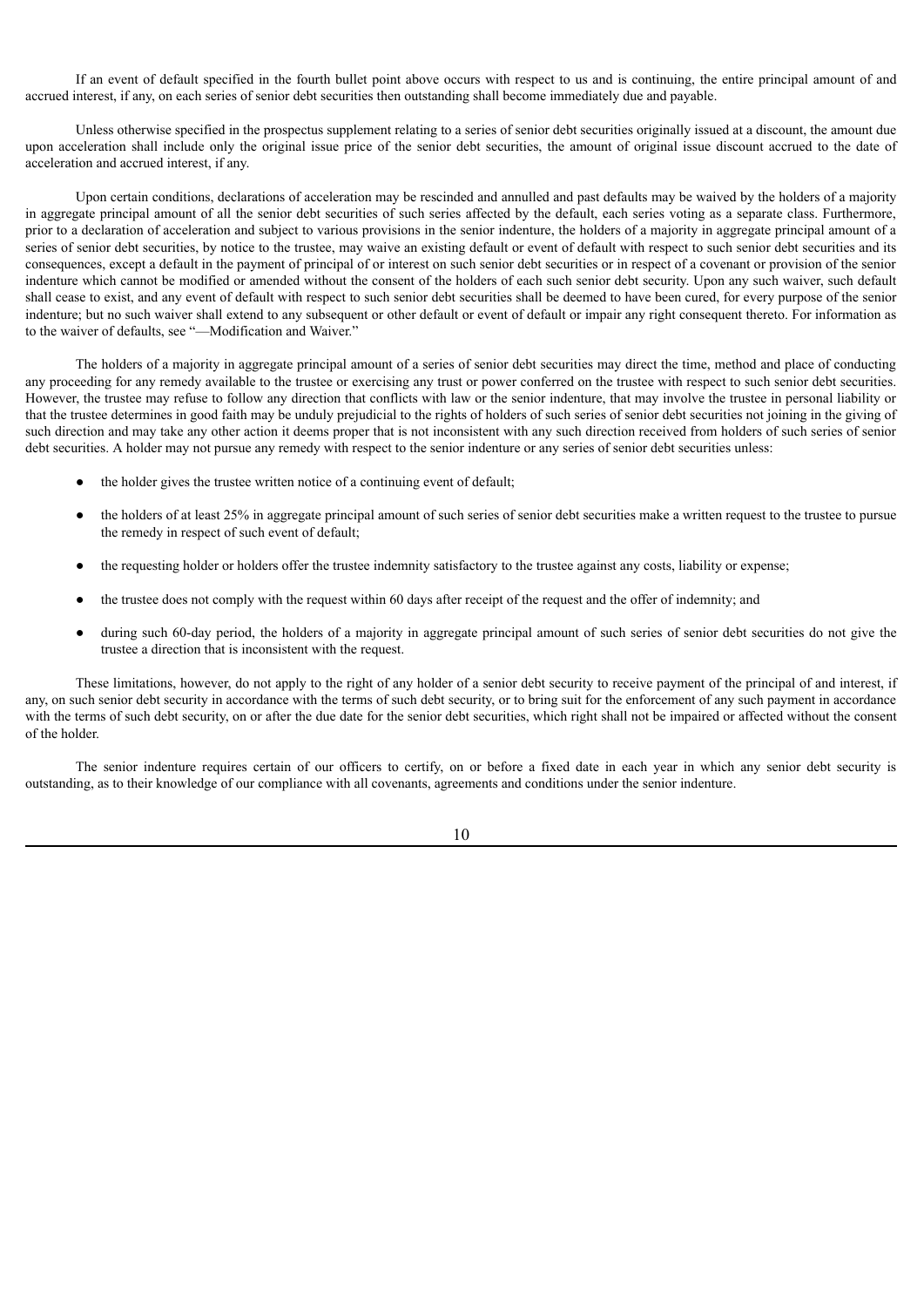*Satisfaction and Discharge*. We can satisfy and discharge our obligations to holders of any series of senior debt securities if:

- we pay or cause to be paid, as and when due and payable, the principal of and any interest on all senior debt securities of such series outstanding under the senior indenture; or
- all senior debt securities of such series have become due and payable or will become due and payable within one year (or are to be called for redemption within one year) and we deposit in trust a combination of cash and U.S. government or U.S. government agency obligations that will generate enough cash to make interest, principal and any other payments on the debt securities of that series on their various due dates.

Under current U.S. federal income tax law, the deposit and our legal release from the senior debt securities would be treated as a taxable event, and beneficial owners of such debt securities would generally recognize any gain or loss on such senior debt securities. Purchasers of the senior debt securities should consult their own advisers with respect to the tax consequences to them of such deposit and discharge, including the applicability and effect of tax laws other than the U.S. federal income tax law.

*Defeasance*. Unless the applicable prospectus supplement provides otherwise, the following discussion of legal defeasance and discharge and covenant defeasance will apply to any senior series of senior debt securities issued under the indentures.

*Legal Defeasance*. We can legally release ourselves from any payment or other obligations on the senior debt securities of any series (called "legal defeasance") if certain conditions are met, including the following:

- We deposit in trust for your benefit and the benefit of all other direct holders of the senior debt securities of the same series a combination of cash and U.S. government or U.S. government agency obligations that will generate enough cash to make interest, principal and any other payments on the senior debt securities of that series on their various due dates.
- There is a change in current U.S. federal income tax law or an IRS ruling that lets us make the above deposit without causing you to be taxed on the senior debt securities any differently than if we did not make the deposit and instead repaid the senior debt securities ourselves when due.
- We deliver to the trustee a legal opinion of our counsel confirming the tax law change or ruling described above.

If we ever did accomplish legal defeasance, as described above, you would have to rely solely on the trust deposit for repayment of the debt securities. You could not look to us for repayment in the event of any shortfall.

*Covenant Defeasance*. Without any change of current U.S. federal tax law, we can make the same type of deposit described above and be released from some of the covenants in the senior debt securities (called "covenant defeasance"). In that event, you would lose the protection of those covenants but would gain the protection of having money and securities set aside in trust to repay the senior debt securities. In order to achieve covenant defeasance, we must do the following (among other things):

- We must deposit in trust for your benefit and the benefit of all other direct holders of the senior debt securities of the same series a combination of cash and U.S. government or U.S. government agency obligations that will generate enough cash to make interest, principal and any other payments on the senior debt securities of that series on their various due dates.
- We must deliver to the trustee a legal opinion of our counsel confirming that under current U.S. federal income tax law we may make the above deposit without causing you to be taxed on the senior debt securities any differently than if we did not make the deposit and instead repaid the senior debt securities ourselves when due.

If we accomplish covenant defeasance, you can still look to us for repayment of the senior debt securities if there were a shortfall in the trust deposit. In fact, if one of the events of default occurred (such as our bankruptcy) and the debt securities become immediately due and payable, there may be such a shortfall. Depending on the events causing the default, you may not be able to obtain payment of the shortfall.

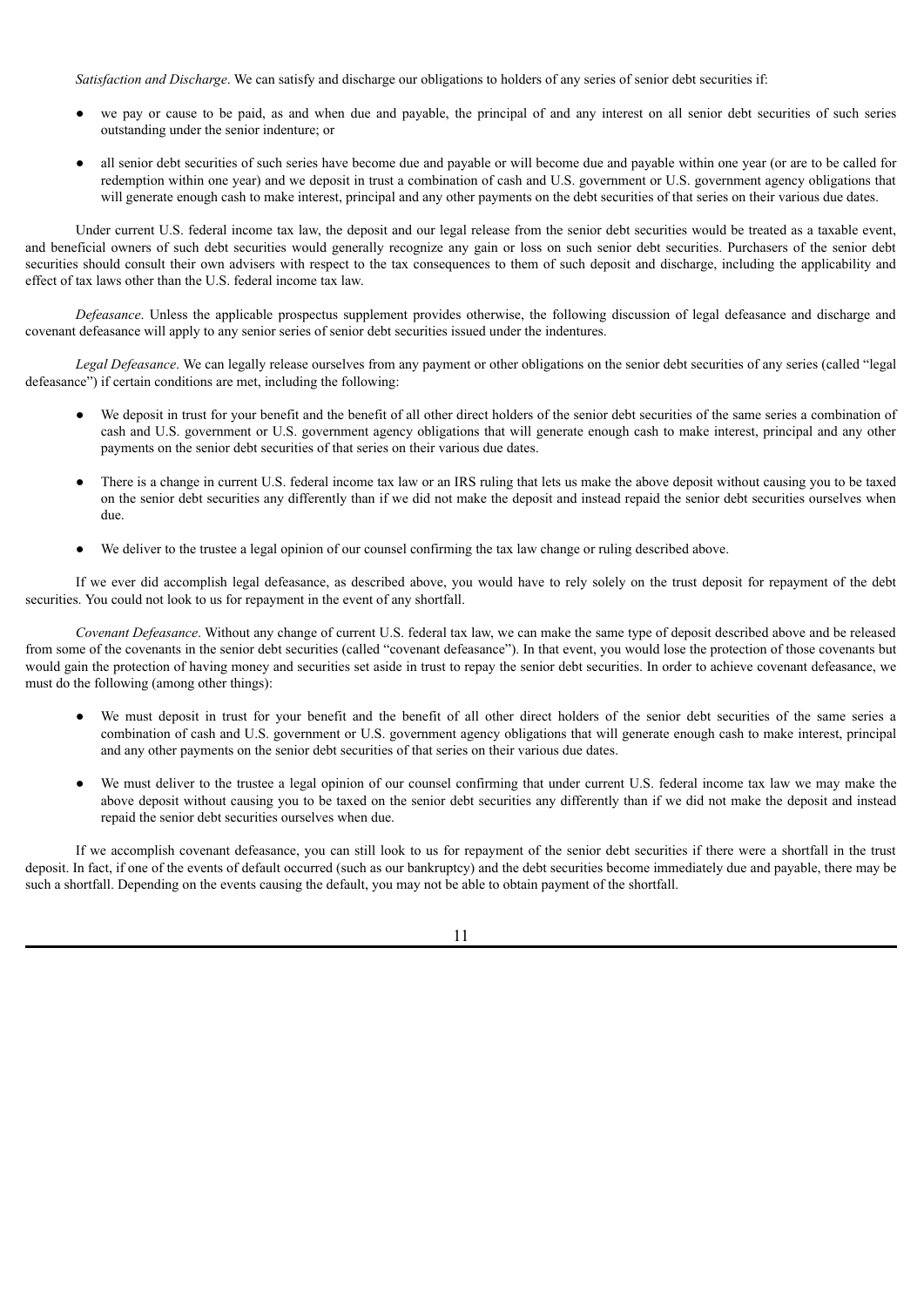*Modification and Waiver.* We and the trustee may amend or supplement the senior indenture or the senior debt securities without the consent of any holder:

- to comply with the requirements of the SEC in order to effect or maintain the qualification of the indenture under the Trust Indenture Act of 1939, as amended, or the Trust Indenture Act;
- to convey, transfer, assign, mortgage or pledge any assets as security for the senior debt securities of one or more series;
- to evidence the succession of a corporation, limited liability company, partnership or trust to us, and the assumption by such successor of our covenants, agreements and obligations under the senior indenture;
- to add to our covenants such new covenants, restrictions, conditions or provisions for the protection of the holders, and to make the occurrence, or the occurrence and continuance, of a default in any such additional covenants, restrictions, conditions or provisions an event of default;
- to cure any ambiguity, defect or inconsistency in the senior indenture or in any supplemental indenture or to conform the senior indenture or the senior debt securities to the description of senior debt securities of such series set forth in this prospectus or any applicable prospectus supplement;
- to provide for or add guarantors with respect to the senior debt securities of any series;
- to establish the form or forms or terms of the senior debt securities as permitted by the senior indenture;
- to evidence and provide for the acceptance of appointment under the senior indenture by a successor trustee, or to make such changes as shall be necessary to provide for or facilitate the administration of the trusts in the senior indenture by more than one trustee;
- to add to, delete from or revise the conditions, limitations and restrictions on the authorized amount, terms, purposes of issue, authentication and delivery of any series of senior debt securities;
- to make any change to the senior debt securities of any series so long as no senior debt securities of such series are outstanding; or
- to make any change that does not adversely affect the rights of any holder in any material respect.

Other amendments and modifications of the senior indenture or the senior debt securities issued may be made, and our compliance with any provision of the senior indenture with respect to any series of senior debt securities may be waived, with the consent of the holders of a majority of the aggregate principal amount of the outstanding senior debt securities of all series affected by the amendment or modification (voting together as a single class); provided, however, that each affected holder must consent to any modification, amendment or waiver that:

- extends the final maturity of any senior debt securities of such series;
- reduces the principal amount of any senior debt securities of such series;
- reduces the rate or extends the time of payment of interest on any senior debt securities of such series;
- reduces the amount payable upon the redemption of any senior debt securities of such series;
- changes the currency of payment of principal of or interest on any senior debt securities of such series;
- reduces the principal amount of original issue discount securities payable upon acceleration of maturity or the amount provable in bankruptcy;

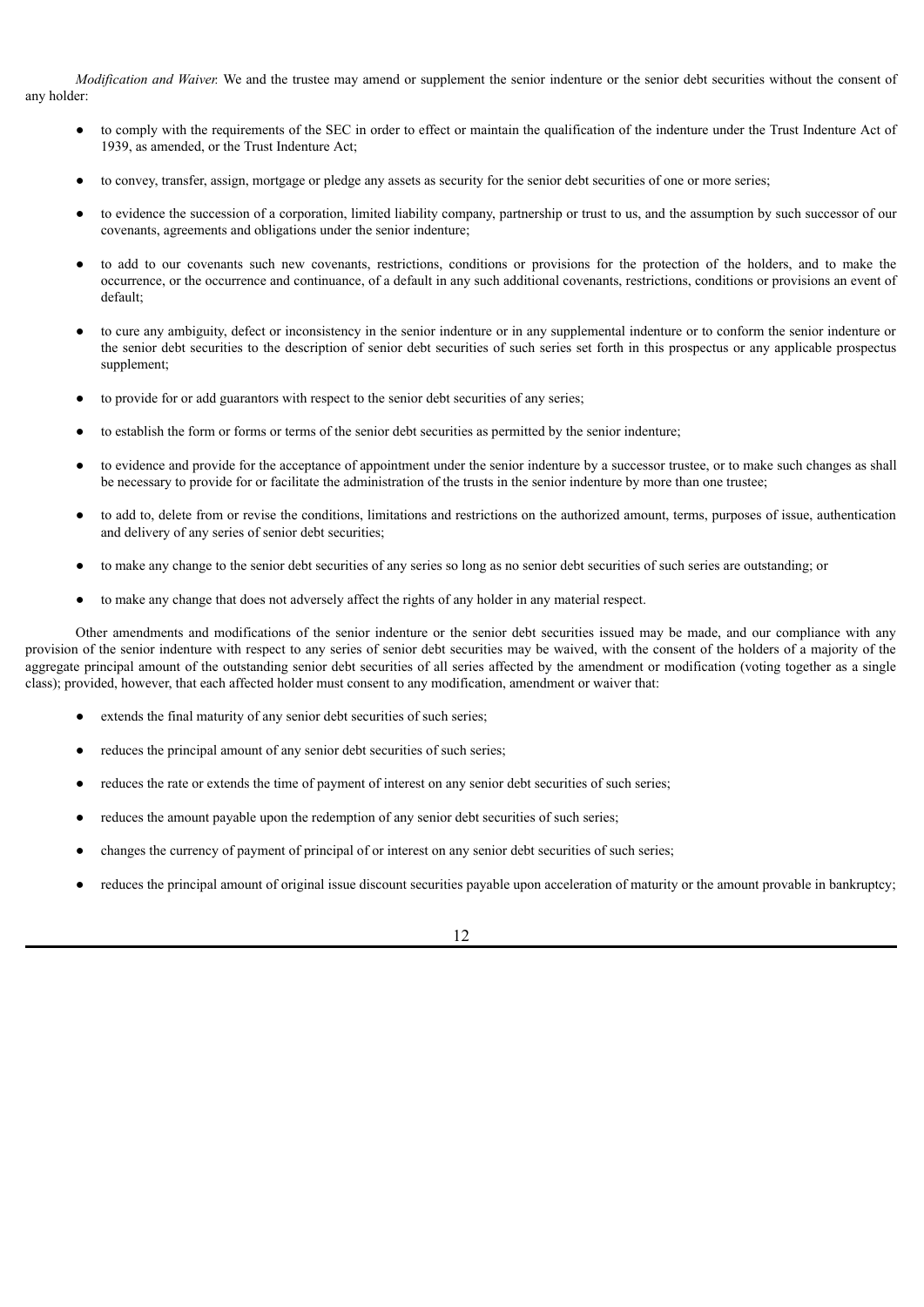- waives a default in the payment of principal of or interest on the senior debt securities;
- changes the provisions relating to the waiver of past defaults or changes or impairs the right of holders to receive payment or to institute suit for the enforcement of any payment or conversion of any senior debt securities of such series on or after the due date therefor;
- modifies any of the provisions of these restrictions on amendments and modifications, except to increase any required percentage or to provide that certain other provisions cannot be modified or waived without the consent of the holder of each senior debt security of such series affected by the modification; or
- reduces the above-stated percentage of outstanding senior debt securities of such series whose holders must consent to a supplemental indenture or to modify or amend or to waive certain provisions of or defaults under the senior indenture.

It shall not be necessary for the holders to approve the particular form of any proposed amendment, supplement or waiver, but it shall be sufficient if the holders' consent approves the substance thereof. After an amendment, supplement or waiver of the senior indenture in accordance with the provisions described in this section becomes effective, the trustee must give to the holders affected thereby certain notice briefly describing the amendment, supplement or waiver. Any failure by the trustee to give such notice, or any defect therein, shall not, however, in any way impair or affect the validity of any such amendment, supplemental indenture or waiver.

*No Personal Liability of Incorporators, Stockholders, Of icers, Directors.* The senior indenture provides that no recourse shall be had under any obligation, covenant or agreement of ours in the senior indenture or any supplemental indenture, or in any of the senior debt securities or because of the creation of any indebtedness represented thereby, against any of our incorporators, stockholders, officers or directors, past, present or future, or of any predecessor or successor entity thereof under any law, statute or constitutional provision or by the enforcement of any assessment or by any legal or equitable proceeding or otherwise. Each holder, by accepting the senior debt securities, waives and releases all such liability.

*Concerning the Trustee.* The senior indenture provides that, except during the continuance of an event of default, the trustee will not be liable except for the performance of such duties as are specifically set forth in the senior indenture. If an event of default has occurred and is continuing, the trustee will exercise such rights and powers vested in it under the senior indenture and will use the same degree of care and skill in its exercise as a prudent person would exercise under the circumstances in the conduct of such person's own affairs.

The senior indenture and the provisions of the Trust Indenture Act incorporated by reference therein contain limitations on the rights of the trustee thereunder, should it become a creditor of ours or any of our subsidiaries, to obtain payment of claims in certain cases or to realize on certain property received by it in respect of any such claims, as security or otherwise. The trustee is permitted to engage in other transactions, provided that if it acquires any conflicting interest (as defined in the Trust Indenture Act), it must eliminate such conflict or resign.

We may have normal banking relationships with the senior trustee in the ordinary course of business.

*Unclaimed Funds.* All funds deposited with the trustee or any paying agent for the payment of principal, premium, interest or additional amounts in respect of the senior debt securities that remain unclaimed for two years after the date upon which such principal, premium or interest became due and payable will be repaid to us. Thereafter, any right of any holder of senior debt securities to such funds shall be enforceable only against us, and the trustee and paying agents will have no liability therefor.

*Governing Law.* The senior indenture and the senior debt securities will be governed by, and construed in accordance with, the internal laws of the State of New York.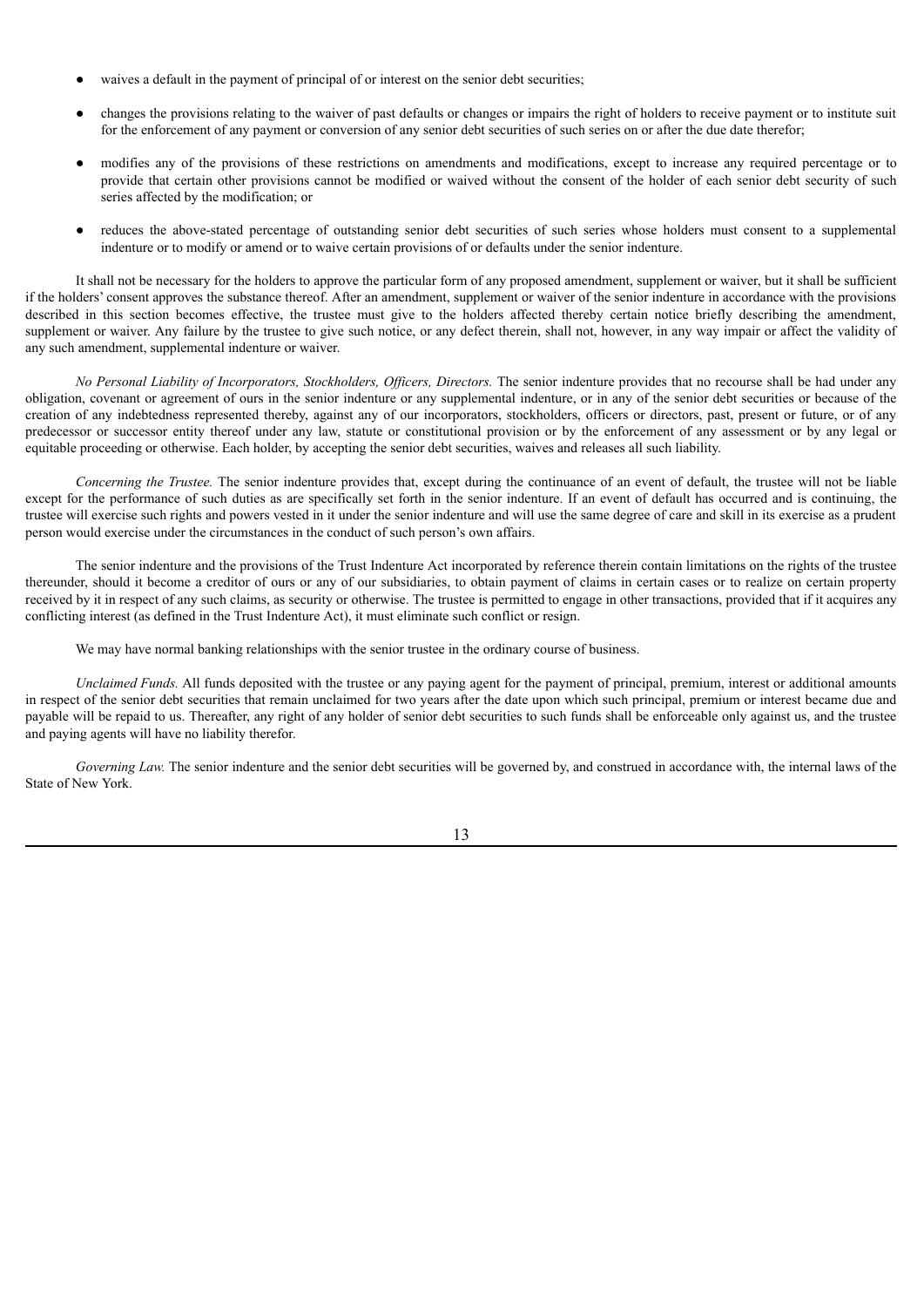## **Certain Terms of the Subordinated Debt Securities**

The following is a summary of the general terms of the subordinated debt securities we may issue under a subordinated indenture, except as otherwise described in a prospectus supplement.

Other than the terms of the subordinated indenture and subordinated debt securities relating to subordination or otherwise as described in the prospectus supplement relating to a particular series of subordinated debt securities, the terms of the subordinated indenture and subordinated debt securities are identical in all material respects to the terms of the senior indenture and senior debt securities.

Additional or different subordination terms may be specified in the prospectus supplement applicable to a particular series.

*Subordination.* The indebtedness evidenced by the subordinated debt securities is subordinate to the prior payment in full of all of our senior indebtedness, as defined in the subordinated indenture. During the continuance beyond any applicable grace period of any default in the payment of principal, premium, interest or any other payment due on any of our senior indebtedness, we may not make any payment of principal of or interest on the subordinated debt securities (except for certain sinking fund payments). In addition, upon any payment or distribution of our assets upon any dissolution, winding-up, liquidation or reorganization, the payment of the principal of and interest on the subordinated debt securities will be subordinated to the extent provided in the subordinated indenture in right of payment to the prior payment in full of all our senior indebtedness. Because of this subordination, if we dissolve or otherwise liquidate, holders of our subordinated debt securities may receive less, ratably, than holders of our senior indebtedness. The subordination provisions do not prevent the occurrence of an event of default under the subordinated indenture.

The term "senior indebtedness" of a person means with respect to such person the principal of, premium, if any, interest on, and any other payment due pursuant to any of the following, whether outstanding on the date of the subordinated indenture or incurred by that person in the future:

- all of the indebtedness of that person for money borrowed;
- all of the indebtedness of that person evidenced by notes, debentures, bonds or other securities sold by that person for money;
- all of the lease obligations that are capitalized on the books of that person in accordance with generally accepted accounting principles;
- all indebtedness of others of the kinds described in the first two bullet points above and all lease obligations of others of the kind described in the third bullet point above that the person, in any manner, assumes or guarantees or that the person in effect guarantees through an agreement to purchase, whether that agreement is contingent or otherwise; and
- all renewals, extensions or refundings of indebtedness of the kinds described in the first, second or fourth bullet point above and all renewals or extensions of leases of the kinds described in the third or fourth bullet point above;

unless, in the case of any particular indebtedness, renewal, extension or refunding, the instrument creating or evidencing it or the assumption or guarantee relating to it expressly provides that such indebtedness, renewal, extension or refunding is not superior in right of payment to the subordinated debt securities. Our senior debt securities constitute senior indebtedness for purposes of the subordinated debt indenture.

## <span id="page-28-0"></span>**Description of Warrants**

We may issue warrants for the purchase of shares of common stock, debt securities, and/or units from time to time. We may issue warrants independently or together with common stock and/or debt securities, and the warrants may be attached to or separate from those securities. If we issue warrants, they will be evidenced by warrant agreements or warrant certificates issued under one or more warrant agreements, which will be contracts between us and the holders of the warrants or an agent for the holders of the warrants. We encourage you to read the prospectus supplement that relates to any warrants we may offer, as well as the complete warrant agreement or warrant certificate that contain the terms of the warrants. If we issue warrants, the forms of warrant agreements and warrant certificates, as applicable, relating to the warrants will be filed as exhibits to the registration statement that includes this prospectus, or as an exhibit to a filing with the SEC that is incorporated by reference into this prospectus.

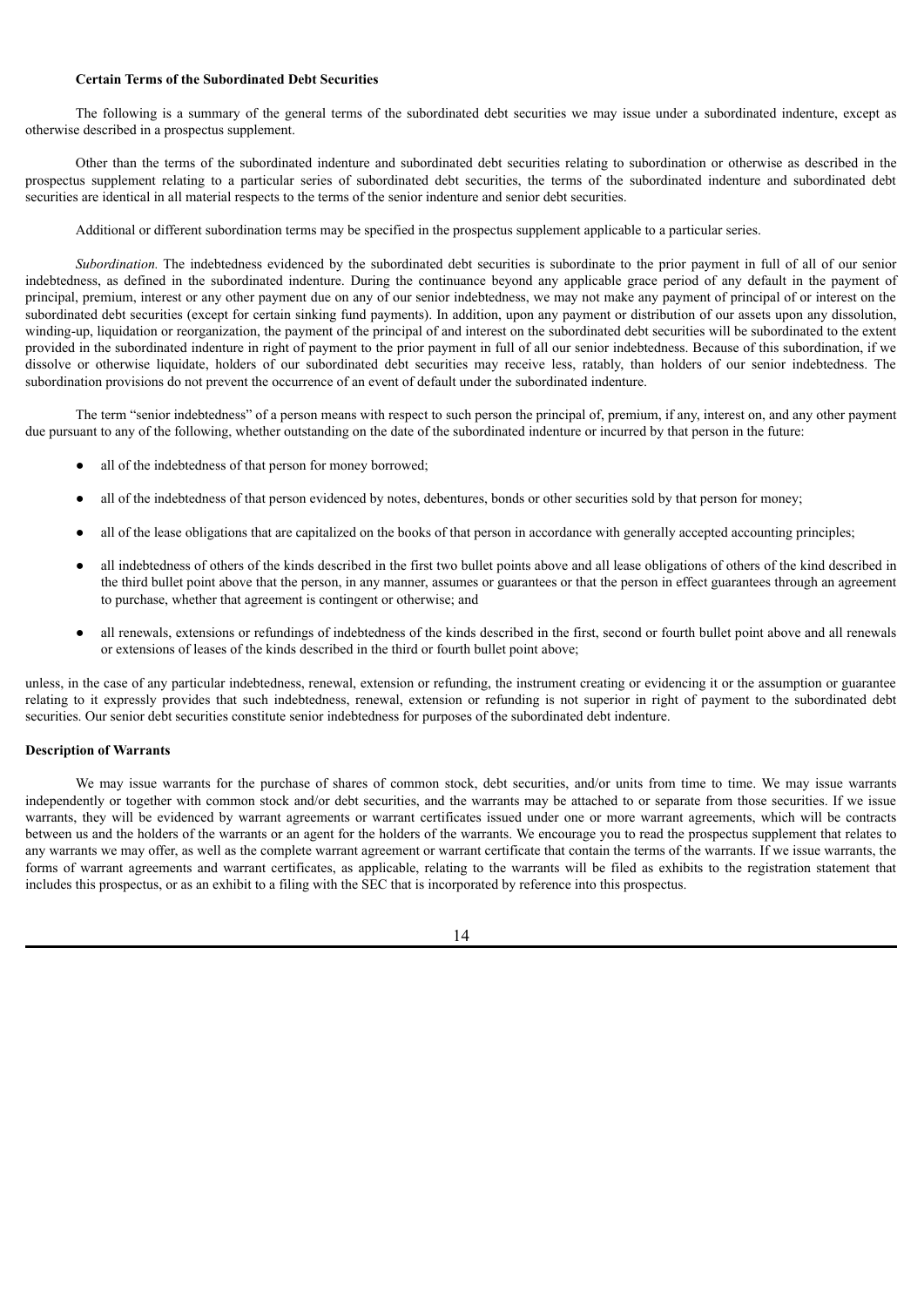#### <span id="page-29-0"></span>**Description of Subscription Rights**

We may issue rights to purchase our securities. The rights may or may not be transferable by the persons purchasing or receiving the rights. In connection with any rights offering, we may enter into a standby underwriting, standby purchase or other arrangement with one or more underwriters or other persons pursuant to which such underwriters or other persons would purchase any offered securities remaining unsubscribed for after such rights offering. In connection with a rights offering to holders of our capital stock a prospectus supplement will be distributed to such holders on or after the record date for receiving rights in the rights offering set by us.

We will file as exhibits to the registration statement of which this prospectus is a part, or will incorporate by reference from a current report on Form 8-K that we file with the SEC, forms of the subscription rights, standby underwriting agreement or other agreements, if any. The prospectus supplement relating to any rights that we offer will include specific terms relating to the offering, including, among other matters:

- the date of determining the security holders entitled to the rights distribution;
- the aggregate number of rights issued and the aggregate amount of securities purchasable upon exercise of the rights;
- the exercise price;
- the conditions to completion of the rights offering;
- the date on which the right to exercise the rights will commence and the date on which the rights will expire; and
- any applicable federal income tax considerations.

Each right would entitle the holder of the rights to purchase the principal amount of securities at the exercise price set forth in the applicable prospectus supplement. Rights may be exercised at any time up to the close of business on the expiration date for the rights provided in the applicable prospectus supplement. After the close of business on the expiration date, all unexercised rights will become void.

Holders may exercise rights as described in the applicable prospectus supplement. Upon receipt of payment and the rights certificate properly completed and duly executed at the corporate trust office of the rights agent, if any, or any other office indicated in the prospectus supplement, we will, as soon as practicable, forward the securities purchasable upon exercise of the rights. If less than all of the rights issued in any rights offering are exercised, we may offer any unsubscribed securities directly to persons other than stockholders, to or through agents, underwriters or dealers or through a combination of such methods, including pursuant to standby underwriting or purchase arrangements, as described in the applicable prospectus supplement.

#### <span id="page-29-1"></span>**Description of Units**

We may issue units comprised of one or more of the other securities described in this prospectus in any combination from time to time. Each unit will be issued so that the holder of the unit is also the holder of each security included in the unit. Thus, the holder of a unit will have the rights and obligations of a holder of each included security. If we issue units, they will be evidenced by unit agreements or unit certificates issued under one or more unit agreements, which will be contracts between us and the holders of the units or an agent for the holders of the units. The unit agreement under which a unit is issued may provide that the securities included in the unit may not be held or transferred separately, at any time or at any time before a specified date. We encourage you to read the prospectus supplement that relates to any units we may offer, as well as the complete unit agreement or unit certificate that contain the terms of the units. If we issue units, the forms of unit agreements and unit certificates, as applicable, relating to the units will be filed as exhibits to the registration statement that includes this prospectus, or as an exhibit to a filing with the SEC that is incorporated by reference into this prospectus.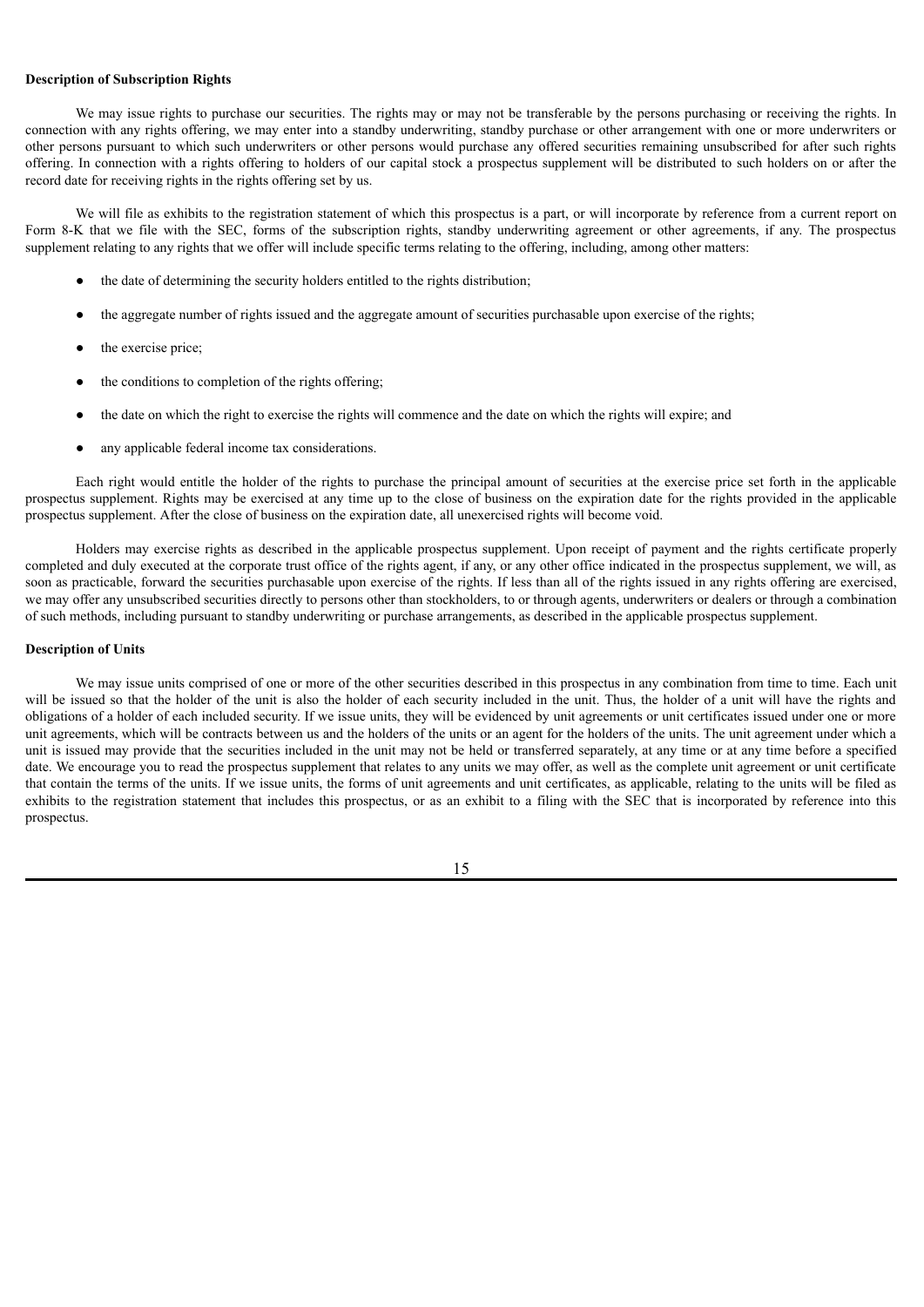### **PLAN OF DISTRIBUTION**

<span id="page-30-0"></span>We and the selling stockholder may sell our securities from time to time in any manner permitted by the Securities Act, including any one or more of the following ways:

- through agents;
- to or through underwriters;
- to or through broker-dealers (acting as agent or principal);
- in "at the market" offerings, within the meaning of Rule  $415(a)(4)$  of the Securities Act, to or through a market maker or into an existing trading market, on an exchange or otherwise; and/or
- directly to purchasers, through a specific bidding or auction process or otherwise.

The securities may be sold at a fixed price or prices, which may be changed, at market prices prevailing at the time of sale, at prices relating to the prevailing market prices or at negotiated prices.

Offers to purchase offered securities may be solicited by agents designated by us from time to time. Any agent involved in the offer or sale of the offered securities in respect of which this prospectus is delivered will be named, and any commissions payable by us will be set forth, in the applicable prospectus supplement. Unless otherwise set forth in the applicable prospectus supplement, any agent will be acting on a reasonable best efforts basis for the period of its appointment. Any agent may be deemed to be an underwriter, as that term is defined in the Securities Act, of the offered securities so offered and sold.

We and the selling stockholder will set forth in a prospectus supplement the terms of the offering of our securities, including:

- the name or names of any agents, underwriters or dealers;
- the purchase price of our securities being offered and the proceeds we will receive from the sale;
- any over-allotment options under which underwriters may purchase additional securities from us;
- any agency fees or underwriting discounts and commissions and other items constituting agents' or underwriters' compensation;
- the public offering price;
- any discounts or concessions allowed or reallowed or paid to dealers; and
- any securities exchanges on which such securities may be listed.

If we or the selling stockholder offer securities to be sold to the public by means of an underwritten offering, either through underwriting syndicates represented by managing underwriters or directly by the managing underwriters, we or the selling stockholder will execute an underwriting agreement with an underwriter or underwriters, and the names of the specific managing underwriter or underwriters, as well as any other underwriters, will be set forth in the applicable prospectus supplement. In addition, the terms of the transaction, including commissions, discounts and any other compensation of the underwriters and dealers, if any, will be set forth in the applicable prospectus supplement, which prospectus supplement will be used by the underwriters to make resales of the offered securities. If underwriters are utilized in the sale of the offered securities, the offered securities will be acquired by the underwriters for their own account and may be resold from time to time in one or more transactions, including:

- transactions on The NASDAQ Capital Market or any other organized market where the securities may be traded;
- in the over-the-counter market;
- in negotiated transactions; or
- under delayed delivery contracts or other contractual commitments.
	- 16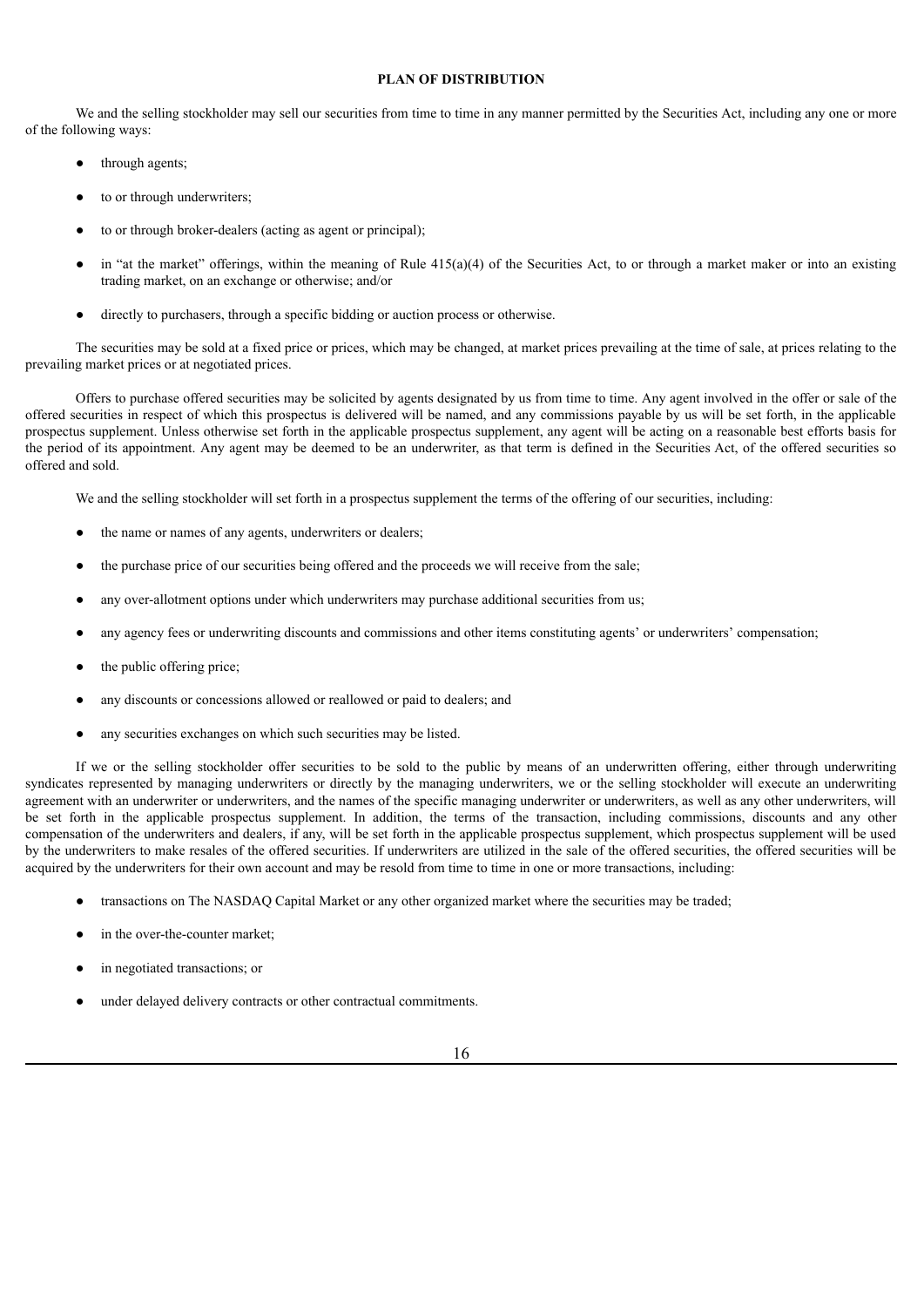We or the selling stockholder may grant to the underwriters options to purchase additional offered securities to cover over-allotments, if any, at the public offering price with additional underwriting discounts or commissions, as may be set forth in the applicable prospectus supplement. If we or the selling stockholder grant any over-allotment option, the terms of the over-allotment option will be set forth in the applicable prospectus supplement.

We or the selling stockholder may authorize agents or underwriters to solicit offers by certain types of institutional investors to purchase securities from us at the public offering price set forth in the prospectus supplement pursuant to delayed delivery contracts providing for payment and delivery on a specified date in the future. The conditions to these contracts and the commissions to be paid for solicitation of these contracts will be described in the prospectus supplement.

We or the selling stockholder may indemnify agents, underwriters and dealers against specified liabilities, including liabilities incurred under the Securities Act, or to contribution by us to payments they may be required to make in respect of such liabilities. Agents, underwriters or dealers, or their respective affiliates, may be customers of, engage in transactions with or perform services for us, the selling stockholder or our respective affiliates, in the ordinary course of business.

Unless otherwise specified in the applicable prospectus supplement, each class or series of securities will be a new issue with no established trading market, other than our common stock, which is traded on The NASDAQ Capital Market. We may elect to list any other class or series of securities on any exchange and, in the case of our common stock, on any additional exchange. However, unless otherwise specified in the applicable prospectus supplement, we will not be obligated to do so. It is possible that one or more underwriters may make a market in a class or series of securities, but the underwriters will not be obligated to do so and may discontinue any market making at any time without notice. We cannot give any assurance as to the liquidity of the trading market for any of the offered securities.

Any underwriter may engage in over-allotment, stabilizing transactions, short-covering transactions and penalty bids in accordance with Regulation M under the Exchange Act. Over-allotment involves sales in excess of the offering size, which create a short position. Stabilizing transactions permit bids to purchase the underlying security so long as the stabilizing bids do not exceed a specified maximum price. Syndicate-covering or other shortcovering transactions involve purchases of the securities, either through exercise of the over-allotment option or in the open market after the distribution is completed, to cover short positions. Penalty bids permit the underwriters to reclaim a selling concession from a dealer when the securities originally sold by the dealer are purchased in a stabilizing or covering transaction to cover short positions. Those activities may cause the price of the securities to be higher than it would otherwise be. If commenced, the underwriters may discontinue any of the activities at any time.

We have advised the selling stockholder that the anti-manipulation rules of Regulation M may apply to sales of shares in the market and to the activities of the selling stockholder its affiliates. This regulation may limit the timing of purchases and sales of any of the shares of common stock offered in this prospectus by the selling stockholder. The anti-manipulation rules under the Exchange Act may apply to sales of shares in the market and to the activities of the selling stockholder and its affiliates.

To comply with the securities laws of certain states, if applicable, the securities offered by this prospectus will be offered and sold in those states only through registered or licensed brokers or dealers.

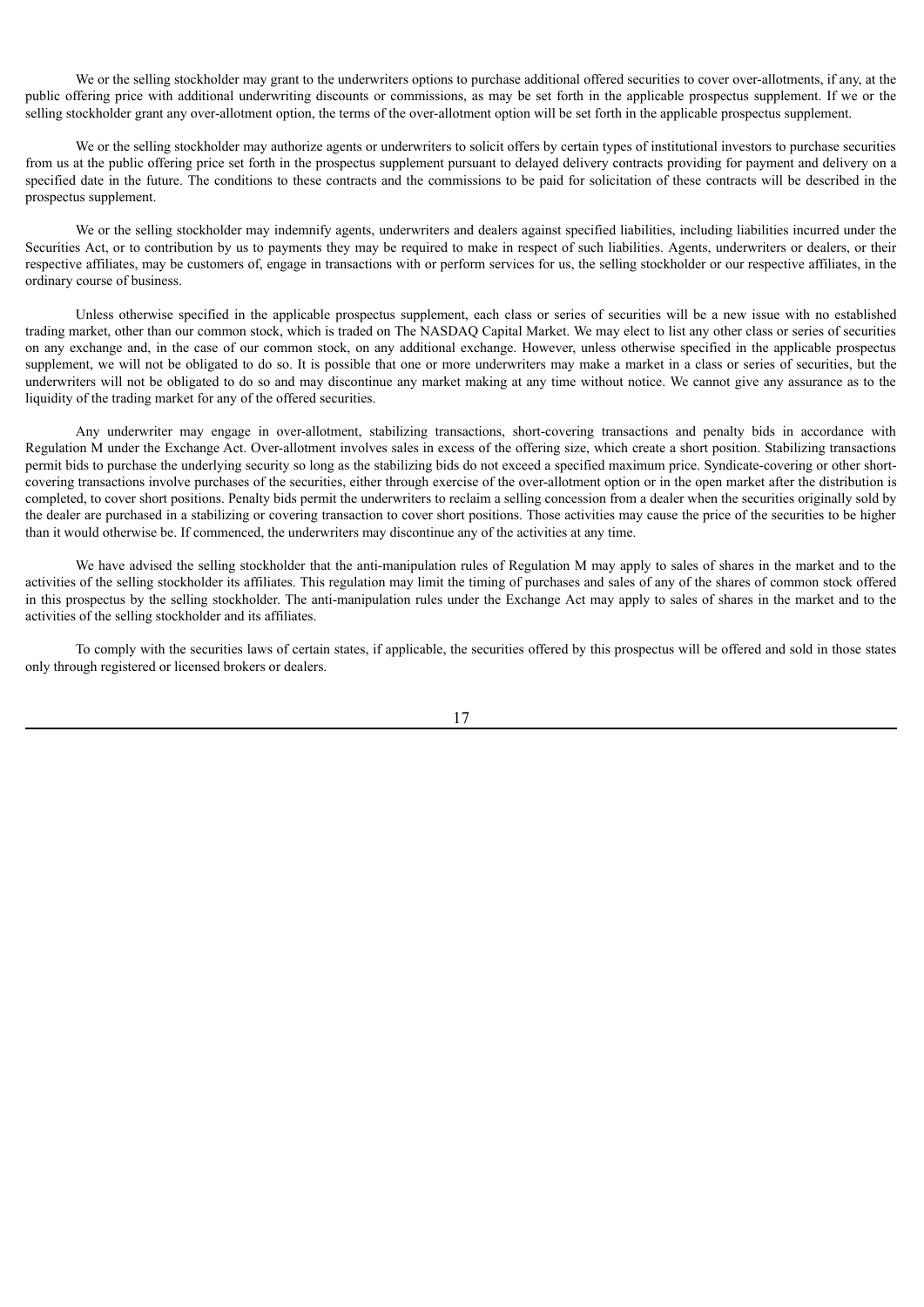#### **LEGAL MATTERS**

<span id="page-32-0"></span>The validity of the issuance of the securities offered by this prospectus has been passed upon for us by Greenberg Traurig, LLP, Irvine, California.

#### **EXPERTS**

<span id="page-32-1"></span>The consolidated financial statements as of and for the fiscal years ended December 31, 2019 and 2018, incorporated by reference into this prospectus supplement from the Company's Annual Report on Form 10-K for the year ended December 31, 2019 have been so incorporated in reliance on the report of Marcum, LLP, an independent registered public accounting firm, as stated in their report which is incorporated by reference herein, and has been so incorporated in reliance upon such report and upon the authority of such firm as experts in accounting and auditing.

#### **WHERE YOU CAN FIND MORE INFORMATION**

<span id="page-32-2"></span>We have filed with the SEC a registration statement on Form S-3 under the Securities Act that registers the securities to be sold in this offering*.* In addition, we file annual, quarterly and current reports and proxy statements and other information with the SEC. Our SEC filings are and will become available to the public over the Internet at the SEC's website at www.sec.gov*.* You may also read and copy any document we file with the SEC at its public reference facilities at 100 F Street N.E., Washington, D.C. 20549*.* You can also obtain copies of the documents upon the payment of a duplicating fee to the SEC*.* Please call the SEC at 1-800-SEC-0330 for further information on the operation of the public reference facilities. Copies of certain information filed by us with the SEC are also available on our website at https://ir.tffpharma.com/financial-information/sec-filings. We have not incorporated by reference into this prospectus the information on our website and it is not a part of this document.

This prospectus does not contain all of the information set forth in the registration statement and the exhibits and schedules thereto*.* Some items are omitted in accordance with the rules and regulations of the SEC*.* You should review the information and exhibits included in the registration statement for further information about us and the securities we are offering*.* Statements in this prospectus concerning any document we filed as an exhibit to the registration statement or that we otherwise filed with the SEC are not intended to be comprehensive and are qualified by reference to these filings*.* You should review the complete document to evaluate these statements.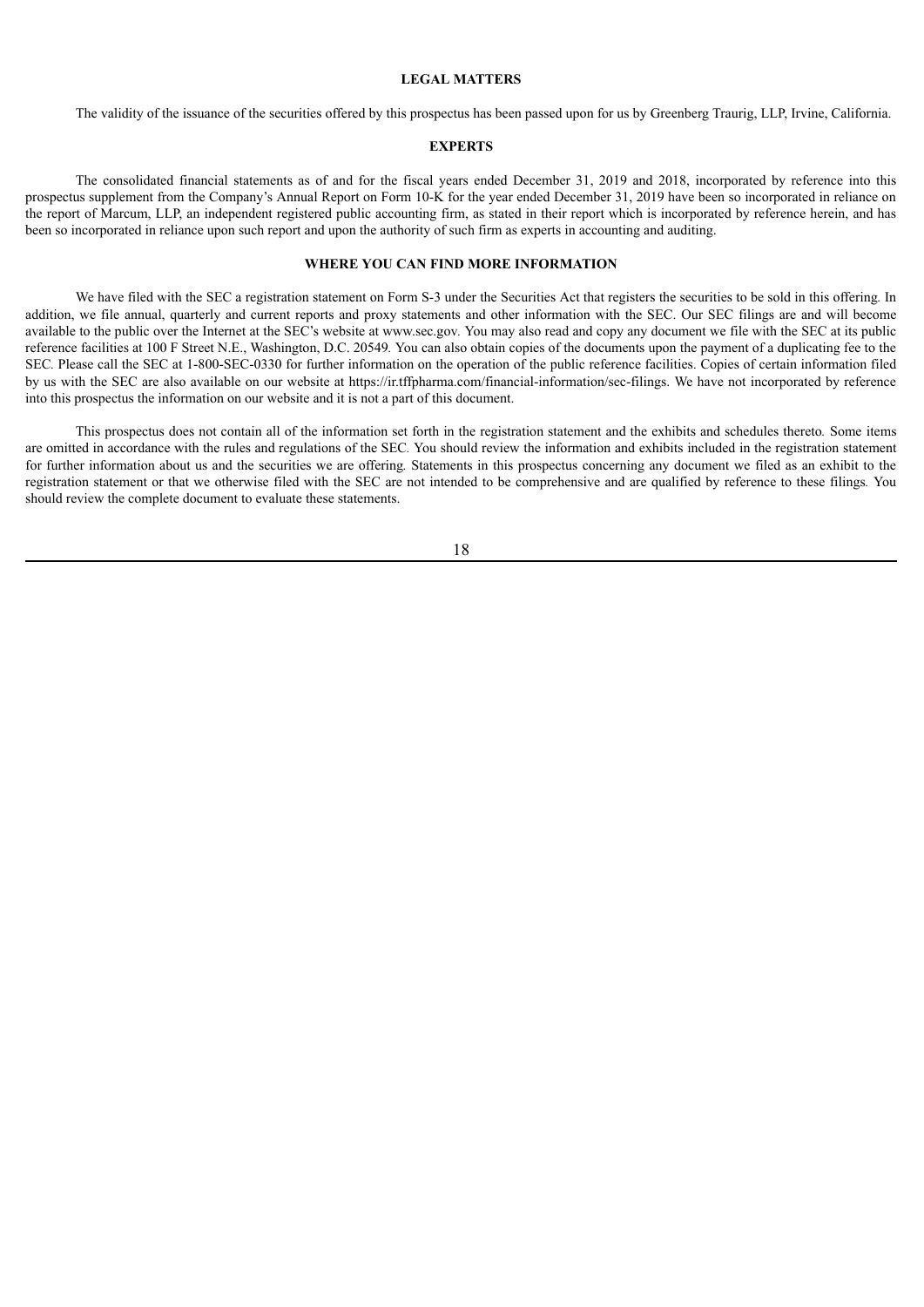## **INCORPORATION OF CERTAIN DOCUMENTS BY REFERENCE**

<span id="page-33-0"></span>The SEC allows us to incorporate by reference the information we file with it, which means that we can disclose important information to you by referring you to another document that we have filed separately with the SEC. You should read the information incorporated by reference because it is an important part of this prospectus. Information in this prospectus supersedes information incorporated by reference that we filed with the SEC prior to the date of this prospectus, while information that we file later with the SEC will automatically update and supersede the information in this prospectus. We incorporate by reference into this prospectus and the registration statement of which this prospectus is a part the information or documents listed below that we have filed with the SEC (Commission File No. 001-39102):

- Our Annual Report on [Form](http://www.sec.gov/Archives/edgar/data/1733413/000121390020007544/f10k2019_tffpharma.htm) 10-K for the fiscal year ended December 31, 2019 filed with the SEC on March 27, 2020;
- Our Annual Report on Form  $10-K/A$  for the fiscal year ended December 31, 2019 filed with the SEC on April 29, 2020;
- Our Quarterly Report on [Form](http://www.sec.gov/Archives/edgar/data/1733413/000121390020012260/f10q0320_tffpharma.htm) 10-Q for the quarter ended March 31, 2020 filed with the SEC on May 14, 2020;
- Our Quarterly Report on [Form](http://www.sec.gov/Archives/edgar/data/1733413/000121390020021865/f10q0620_tffpharma.htm) 10-Q for the quarter ended June 30, 2020 filed with the SEC on August 13, 2020;
- Our Quarterly Report on [Form](http://www.sec.gov/Archives/edgar/data/1733413/000121390020035277/f10q0920_tffpharma.htm) 10-Q for the quarter ended September 30, 2020 filed with the SEC on November 5, 2020;
- Our Current Reports on Form 8-K filed with the SEC on [January](http://www.sec.gov/Archives/edgar/data/1733413/000121390020002287/f8k012720_tffpharmaceuticals.htm) 31, 2020, [August](http://www.sec.gov/Archives/edgar/data/1733413/000121390020021315/ea125332-8k_tffpharma.htm) 11, 2020, [September](http://www.sec.gov/Archives/edgar/data/1733413/000121390020028933/ea127539-8k_tffpharma.htm) 30, 2020 and [October](http://www.sec.gov/Archives/edgar/data/1733413/000121390020029506/ea127673-8k_tffpharma.htm) 1, 2020;
- Our definitive Proxy Statement on [Schedule](http://www.sec.gov/Archives/edgar/data/1733413/000121390020024262/ea126131-def14a_tffpharma.htm) 14A filed with the SEC on August 28, 2020; and
- The description of our common stock set forth in our registration statement on Form [8-A12B](http://www.sec.gov/Archives/edgar/data/1733413/000121390019020831/f8a12b101519_tffpharma.htm) filed with the SEC on October 22, 2019.

We also incorporate by reference any future filings (other than current reports furnished under Item 2.02 or Item 7.01 of Form 8-K and exhibits filed on such form that are related to such items unless such Form 8-K expressly provides to the contrary) made with the SEC pursuant to Sections 13(a), 13(c), 14 or 15(d) of the Exchange Act made after the effective date of this registration statement of which this prospectus is a part and until we terminate this offering. Information in such future filings updates and supplements the information provided in this prospectus. Any statements in any such future filings will automatically be deemed to modify and supersede any information in any document we previously filed with the SEC that is incorporated or deemed to be incorporated herein by reference to the extent that statements in the later filed document modify or replace such earlier statements.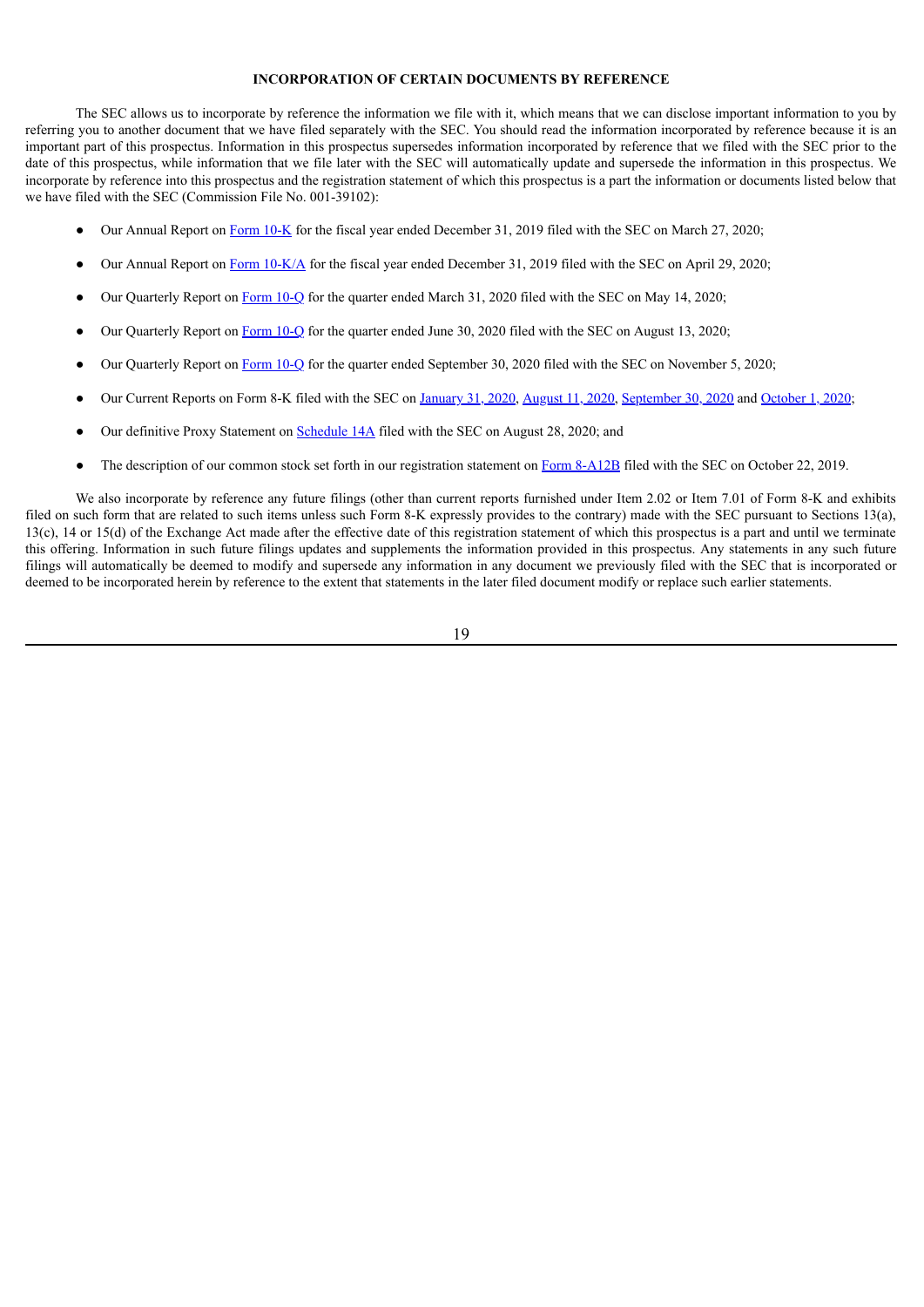We will furnish without charge to each person, including any beneficial owner, to whom a prospectus is delivered, upon written or oral request, a copy of any or all of the reports or documents incorporated by reference into this prospectus but not delivered with the prospectus, including exhibits that are specifically incorporated by reference into such documents. You can access the reports and documents incorporated by reference into this prospectus at https://ir.tffpharma.com/financial-information/sec-filings. You may also direct any requests for reports or documents to:

> TFF Pharmaceuticals, Inc. 2600 Via Fortuna, Suite 360 Austin, Texas 78746 Attention: Corporate Secretary Telephone: (737) 802-1973 Email: investorinfo@tffpharma.com

You should rely only on information contained in, or incorporated by reference into, this prospectus. We have not authorized anyone to provide you with information different from that contained in this prospectus or incorporated by reference into this prospectus. We are not making offers to sell the securities in any jurisdiction in which such an offer or solicitation is not authorized or in which the person making such offer or solicitation is not qualified to do so or to anyone to whom it is unlawful to make such offer or solicitation.

## **INDEMNIFICATION OF DIRECTORS AND OFFICERS**

<span id="page-34-0"></span>The Delaware General Corporation Law provides that corporations may include a provision in their certificate of incorporation relieving directors of monetary liability for breach of their fiduciary duty as directors, provided that such provision shall not eliminate or limit the liability of a director (i) for any breach of the director's duty of loyalty to the corporation or its stockholders, (ii) for acts or omissions not in good faith or which involve intentional misconduct or a knowing violation of law, (iii) for unlawful payment of a dividend or unlawful stock purchase or redemption, or (iv) for any transaction from which the director derived an improper personal benefit. Our amended and restated certificate of incorporation provides that directors are not liable to us or our stockholders for monetary damages for breach of their fiduciary duty as directors to the fullest extent permitted by Delaware law. In addition to the foregoing, our amended and restated certificate of incorporation provides that we shall indemnify directors and officers to the fullest extent permitted by law and we have entered into indemnification agreements with each of our directors and executive officers.

The above provisions in our amended and restated certificate of incorporation may have the effect of reducing the likelihood of derivative litigation against directors and may discourage or deter stockholders or management from bringing a lawsuit against directors for breach of their fiduciary duty, even though such an action, if successful, might otherwise have benefited us and our stockholders. However, we believe that the foregoing provisions are necessary to attract and retain qualified persons as directors.

Insofar as indemnification for liabilities arising under the Securities Act of 1933 may be permitted to our directors, officers and controlling persons pursuant to the foregoing provisions, or otherwise, we have been advised that in the opinion of the SEC, such indemnification is against public policy as expressed in the Securities Act and is, therefore, unenforceable.